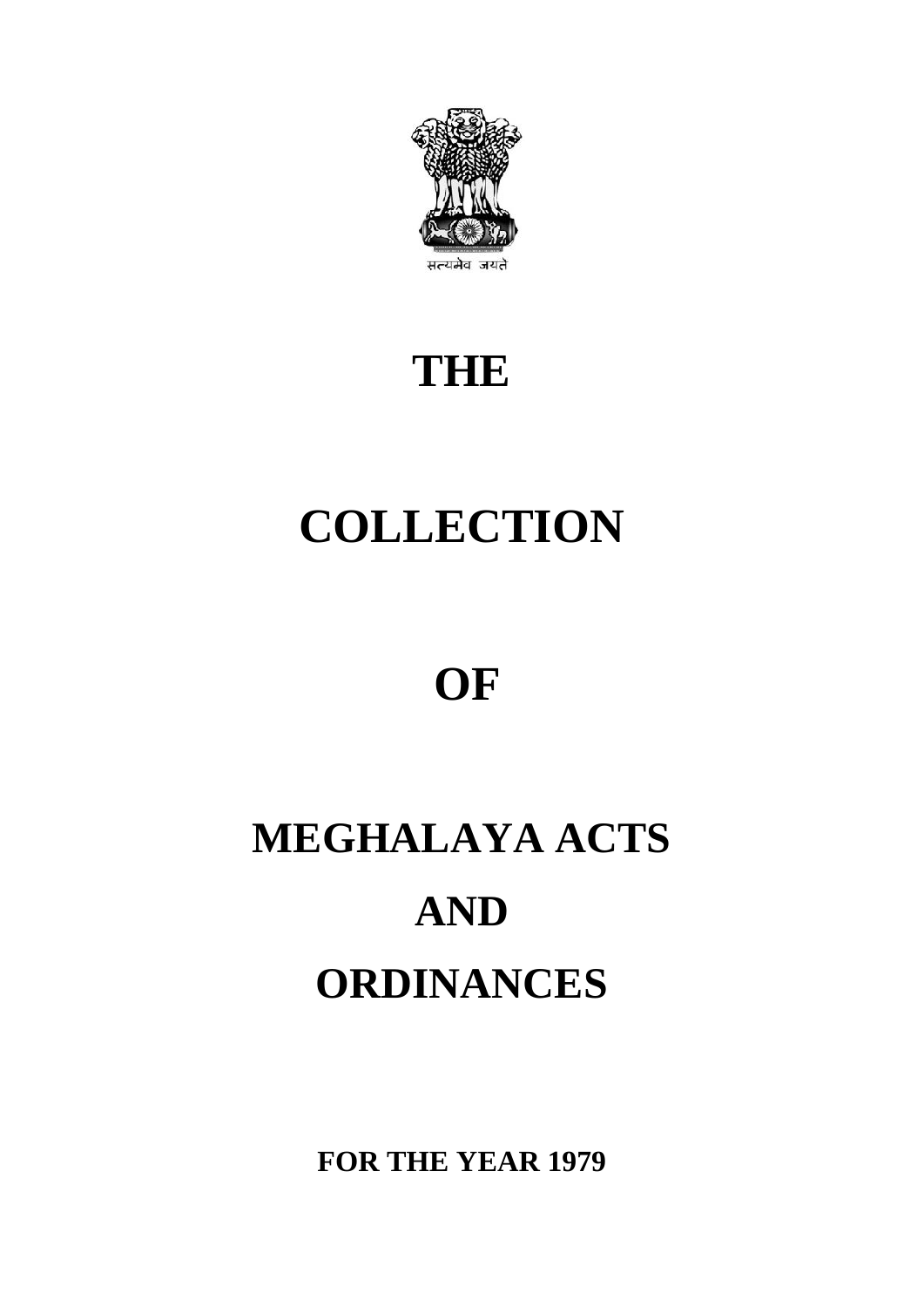## **CONTENTS**

## **STATE OF MEGHALAYA ACTS, 1979**

| Sl No.       | <b>Short Title</b>                                                                                                              | Page No. |
|--------------|---------------------------------------------------------------------------------------------------------------------------------|----------|
| $\mathbf{1}$ | The Meghalaya Appropriation (No.1) Act, 1979                                                                                    | $1-4$    |
| $\mathbf{2}$ | The Contingency Fund of Meghalaya (Amendment) Act, 1979.                                                                        | 5        |
| 3            | The Legislative Assembly of Meghalaya (Members Salaries and<br>Allowances) (Amendment) Act, 1979.                               | 6        |
| 4            | The Meghalaya Transfer of Land (Regulation) (Amendment) Act, 1979.                                                              | $\tau$   |
| 5            | The Meghalaya Appropriation (No. II) Act, 1979.                                                                                 | $8 - 12$ |
| 6            | The Meghalaya Appropriation (Vote-on-Account)Act, 1979                                                                          | 13-22    |
| 7            | The Meghalaya Finance Act, 1979.                                                                                                | 23       |
| 8            | The Meghalaya Finance (Sales Tax) (Amendment) Act, 1979.                                                                        | 24-25    |
| 9            | The Meghalaya Sales Tax (Amendment)                                                                                             | 26       |
| 10           | The Legislative Assembly of Meghalaya (Speaker and Deputy Speaker<br>Salaries and Allowances) (Amendment) Act, 1979.            | 27       |
| 11           | The Meghalaya (Ministers Salaries and Allowances) (Amendment) Act,<br>1979.                                                     | 28-29    |
| 12           | The Meghalaya Appropriation (No.III) Act, 1979                                                                                  | 29-39    |
| 13           | The Meghalaya Prevention of Disqualification (Members of the Legislative<br>Assembly of Meghalaya) (Amendment) Act, 1979.       | 40       |
| 14           | The Meghalaya Agricultural Income-Tax (Repealing) Act, 1979.                                                                    | 40       |
| 15           | The Meghalaya (Ministers' Salaries and Allowances) (Amendment) Act,<br>1979.                                                    | 41       |
| 16           | The Legislative Assembly of Meghalaya (Speaker's and Deputy Speaker's<br>Salaries and Allowances) (Amendment) Act, 1979.        | 42       |
| 17           | The Legislative Assembly of Meghalaya (Speaker's and Deputy Speaker's<br>Salaries and Allowances) (Second Amendment) Act. 1979. | 43       |
| 18           | The Meghalaya Transfer of Land (Regulation) (Amendment) Act, 1979.                                                              | 44       |
| 19           | The Meghalaya Purchase Tax (Amendment) Act, 1979.                                                                               | 45       |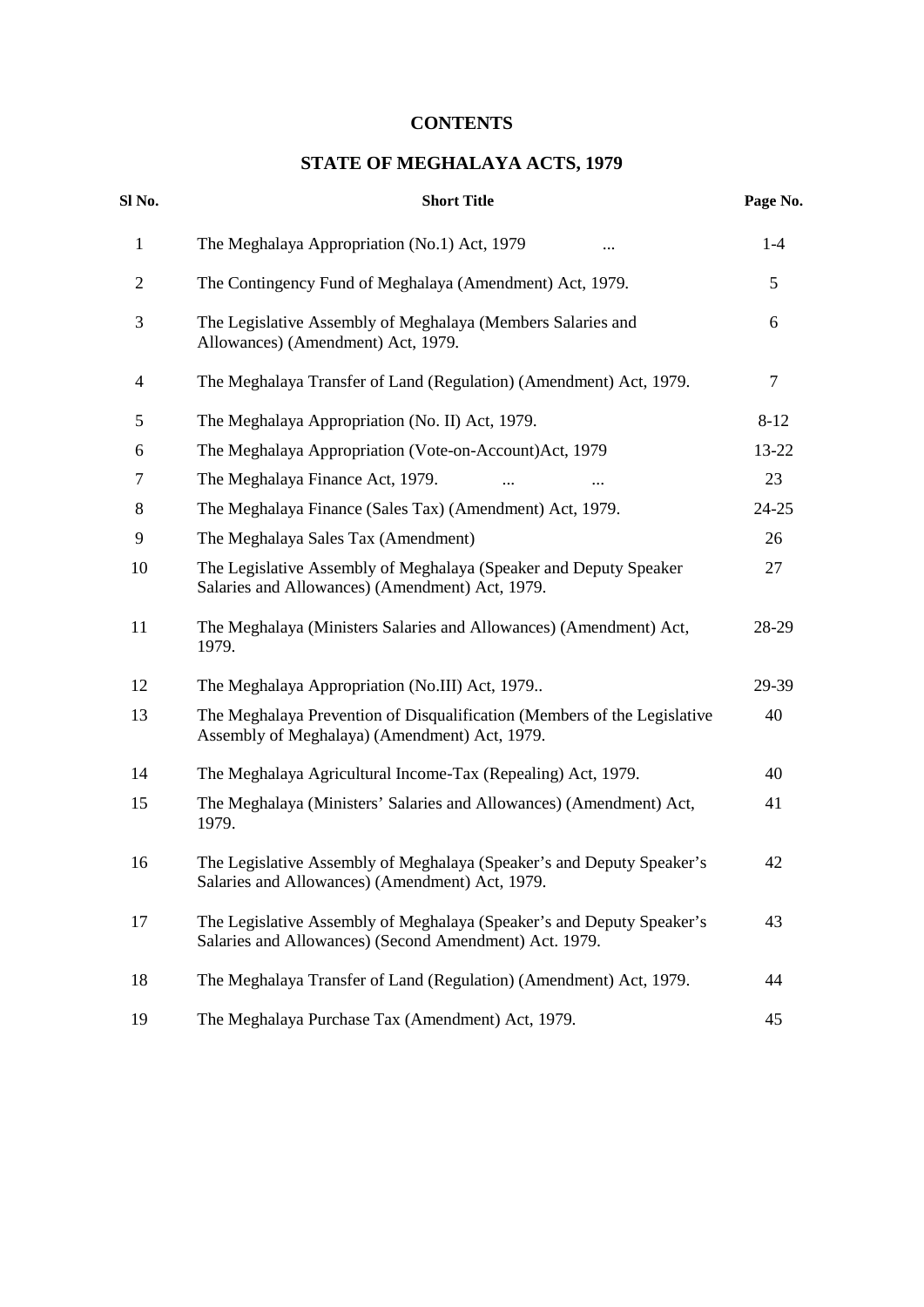## **ORDINANCES 1979**

| Sl No. | <b>Short Title</b>                                                                                                             | Page No. |  |
|--------|--------------------------------------------------------------------------------------------------------------------------------|----------|--|
| 1      | The Legislative Assembly of Meghalaya (Speaker's and Deputy Speaker's<br>Salaries and Allowances) (Amendment) Ordinance, 1979. | 46       |  |
| 2      | The Meghalaya (Minister's Salaries and Allowances) (Amendment)<br>Ordinance, 1979.                                             | 46-47    |  |
| 3      | The Meghalaya Finance (Sales Tax) (Amendment) Ordinance, 1979.                                                                 | 48       |  |
| 4      | The Meghalaya Municipal (Garo Hills Autonomous District) (Amendment)<br>Ordinance, 1979.                                       | 49       |  |
| 5      | The Meghalaya Preventive Detention Ordinance, 1979.                                                                            | 50-54    |  |
| 6      | The Meghalaya Preventive Detention (Amendment) Ordinance, 1979.                                                                | 54       |  |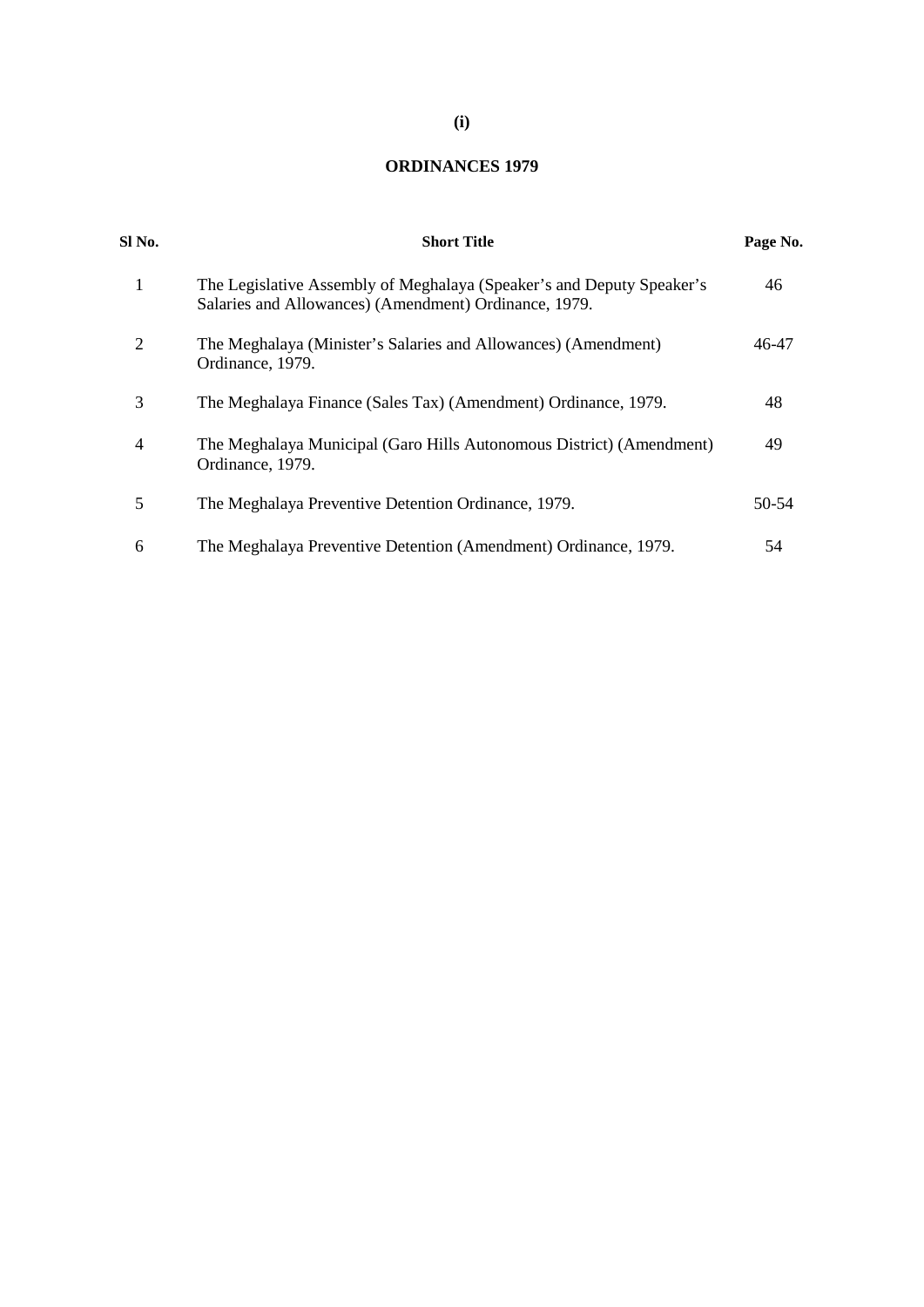#### **MEGHALAYA ACT 1 OF 1979**

#### **THE MEGHALAYA APPROPRIATION (No. I) ACT, 1979**

(As passed by the Assembly)

[Received the assent of the Governor on the  $26<sup>th</sup>$  January, 1979]

(Published in the *Gazette of Meghalaya*, Extraordinary issue, dated the 31<sup>st</sup> January, 1979)

An

#### Act

## **to authorise payment and appropriation of certain further sums from and out of the Consolidated Fund of Meghalaya for the services of the financial year 1978-79.**

Be it enacted by the Legislative of Meghalaya in the Twenty-ninth Year of the Republic of India as follows:-

Short title. 1. This Act may be called the Meghalaya Appropriation (No. I) Act, 1979.

- Withdrawal of 2. From and out of the Consolidated Fund of Meghalaya there may be paid Rs.1, 30, 84,978 from and out of the Consolidated Fund of Meghalaya for the financial year 1978-79. and applied sums not exceeding those specified in column (3) of the Schedule amounting in the aggregate to the sum of one crore, thirty lakhs, eighty-four thousand, nine hundred and seventy-eight rupees towards defraying the several charges which will come in course of payment during the financial year 1978-79 in respect of the services specified in column (2) of the Schedule.
	- Appropriation. 3. The sums authorised to be paid and applied from and out of the Consolidated Fund of Meghalaya by this Act, shall be appropriated for the services and purposes expressed in the Schedule in relation to the said year.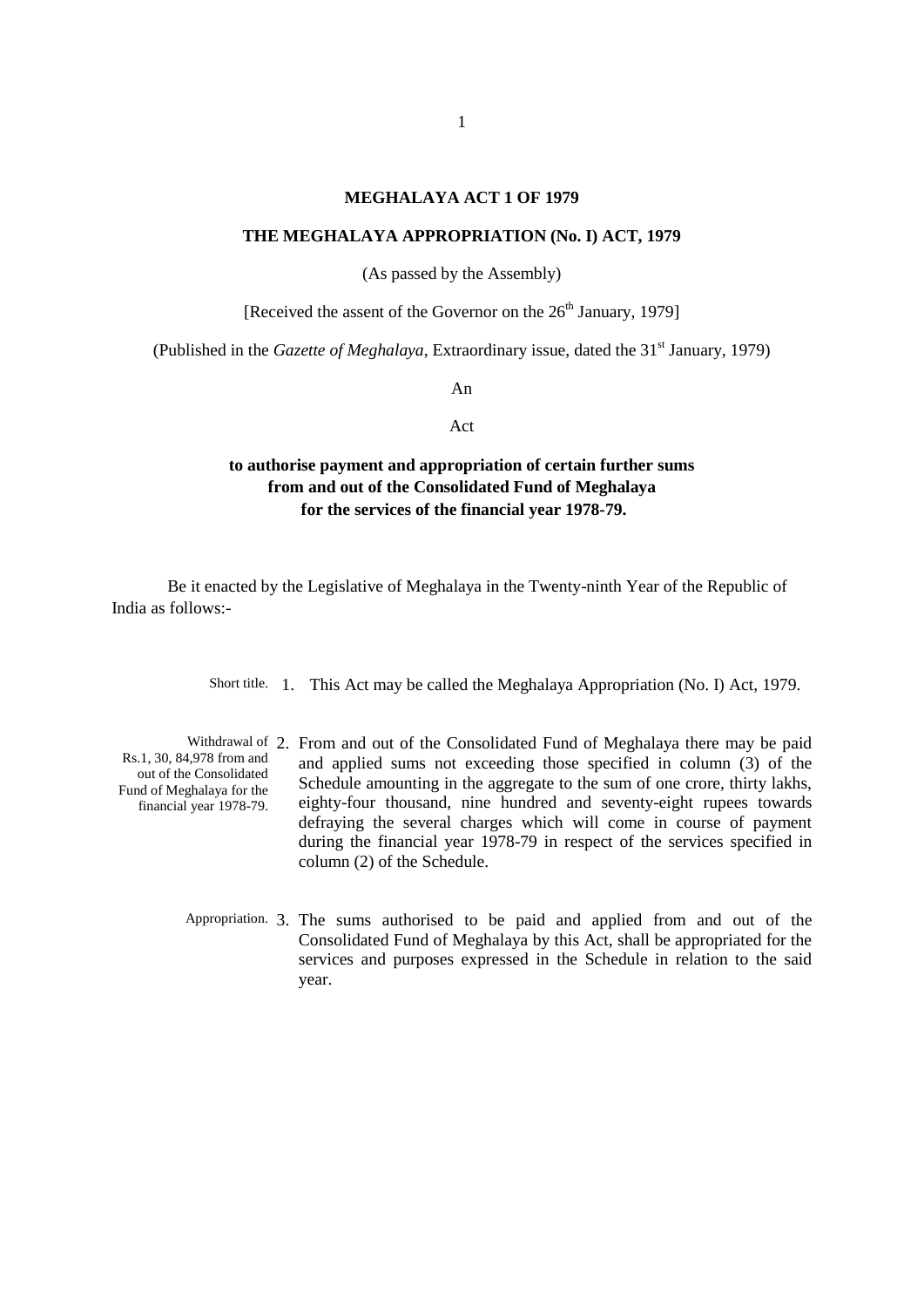## SCHEDULE

## (*See* Schedule 2 and 3)

| (1)          |     | (2)                                                                                                                              | (3)<br><b>Sums not exceeding</b> |                                 |                                |          |
|--------------|-----|----------------------------------------------------------------------------------------------------------------------------------|----------------------------------|---------------------------------|--------------------------------|----------|
| Grant<br>No. |     | <b>Services and purposes (Major</b><br>Heads)                                                                                    |                                  | Voted by the<br><b>Assembly</b> | Charged on the<br>Consolidated | Total    |
|              |     |                                                                                                                                  |                                  | Rs.                             | Rs.                            | Rs.      |
| $\mathbf{1}$ | 211 | - Parliament/State/Union Territory<br>Legislatures-B-State Legislature.                                                          | Revenue                          | 1,71,941                        | 9,500                          | 1,84,441 |
| 3            | 213 | - Council of Ministers<br>$\ddotsc$                                                                                              | Revenue                          | 75,000                          |                                | 75,000   |
| 4            | 214 | - Administration of Justice<br>                                                                                                  | Revenue                          | 38,310                          |                                | 38,310   |
| 7            | 230 | - Stamps and Registration.<br>$\cdots$                                                                                           | Revenue                          | 30,000                          | $\cdots$                       | 30,000   |
| 8            | 239 | - State Excise<br>                                                                                                               | Revenue                          | 2,37,734                        |                                | 2,37,734 |
| 9            | 240 | - Sales Tax and 245-I-Oter Taxes<br>and Duties on Commodities and<br>Services.                                                   | Revenue                          | 90,517                          |                                | 90,517   |
| 12           | 247 | - Other Fiscal Services- Promotion<br>of Small Savings.                                                                          | Revenue                          | 42,200                          |                                | 42,200   |
|              | 252 | - Secretariat-General Services-II-<br>Public Works Department -<br>Secretariat.                                                  |                                  |                                 |                                |          |
|              | 259 | - Public Works                                                                                                                   |                                  |                                 |                                |          |
|              | 277 | - Education, 278-Art and Culture,<br>280-Mediacl, 282-Public Health,<br>etc.                                                     |                                  |                                 |                                |          |
|              | 283 | - Housing-II-C-Government<br>Residential Buildings (I/C<br>P.W.D.).                                                              | Revenue                          | 29,666                          |                                | 29,666   |
|              | 287 | - Labour and Employment-III-B-<br><b>Employment and Training , 288 -</b><br>Social Security and Welfare-<br>Social Welfare, etc. |                                  |                                 |                                |          |
|              | 310 | - Animal Husbandry                                                                                                               |                                  |                                 |                                |          |
|              | 371 | - Dairy Development                                                                                                              |                                  |                                 |                                |          |
|              | 439 | - Tourism.                                                                                                                       |                                  |                                 |                                |          |
|              |     |                                                                                                                                  |                                  |                                 |                                |          |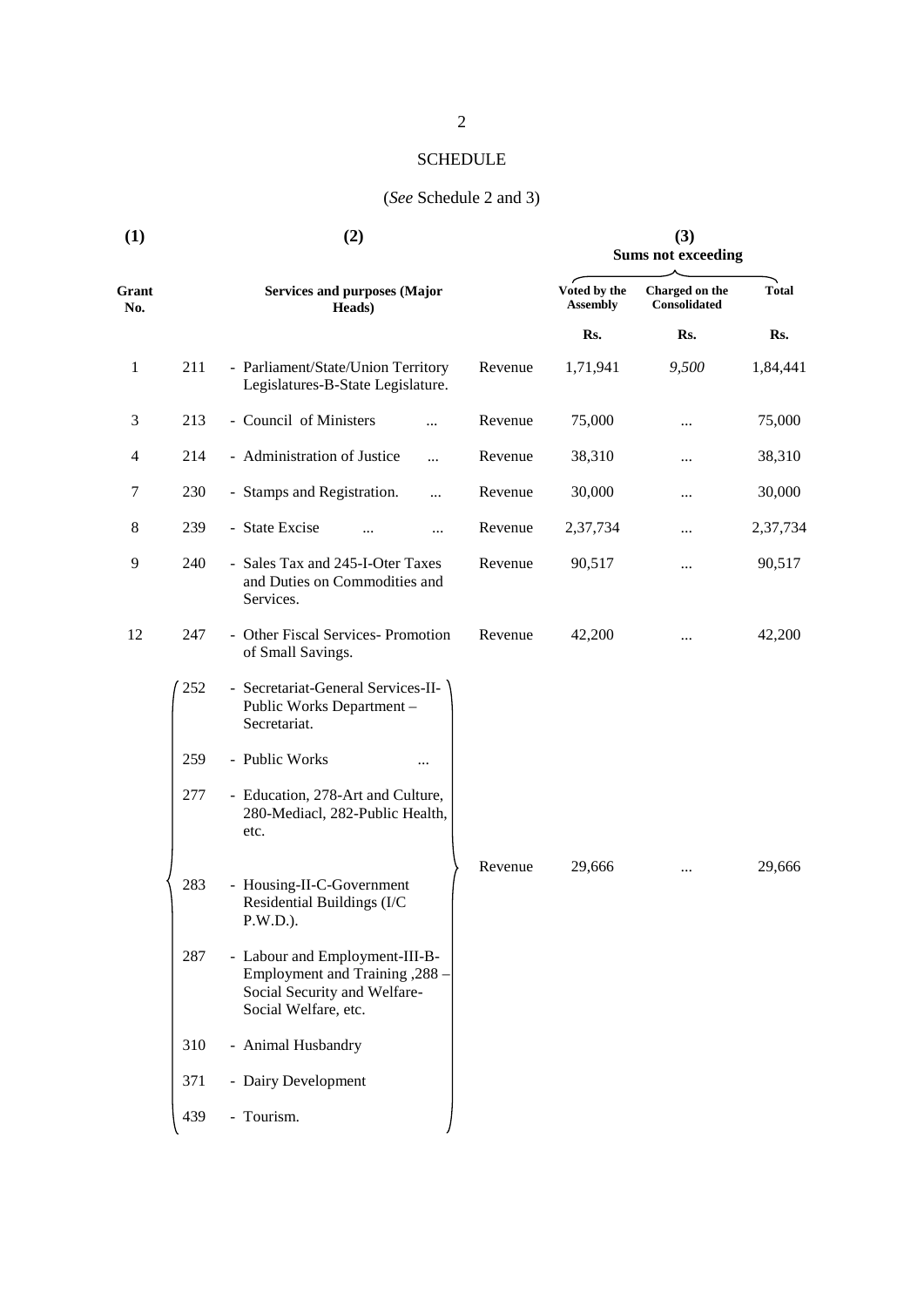| (1)          |     | (2)                                                                                    | (3)<br><b>Sums not exceeding</b> |                          |                                |              |
|--------------|-----|----------------------------------------------------------------------------------------|----------------------------------|--------------------------|--------------------------------|--------------|
| Grant<br>No. |     | <b>Services and purposes (Major</b><br>Heads)                                          |                                  | Voted by the<br>Assembly | Charged on the<br>Consolidated | <b>Total</b> |
|              |     |                                                                                        |                                  | Rs.                      | Rs.                            | Rs.          |
| 19           |     |                                                                                        |                                  |                          |                                |              |
|              | 459 | - Capital Outlay on Public Works.                                                      |                                  |                          |                                |              |
|              | 477 | - Capital Outlay on Education, Arts<br>and Culture.                                    |                                  |                          |                                |              |
|              | 480 | - Capital Outlay on Medical.                                                           |                                  |                          |                                |              |
|              | 481 | - Capital Outlay on Family Welfare.                                                    |                                  |                          |                                |              |
|              |     |                                                                                        |                                  |                          |                                |              |
|              |     |                                                                                        | Capital                          |                          |                                | $\cdots$     |
|              | 482 | - Capital Outlay on Public Health,<br>Sanitation and Water Supply-A-<br>Public Health. |                                  |                          |                                |              |
|              | 483 | - Capital Outlay on Housing-A-<br>Government Residential Buildings<br>(I/C. P.W.D.)    |                                  |                          |                                |              |
|              | 510 | - Capital Outlay on Animal<br>Husbandry.                                               |                                  |                          |                                |              |
|              | 511 | - Capital Outlay on Dairy<br>Development.                                              |                                  |                          |                                |              |
|              |     |                                                                                        |                                  |                          |                                |              |
| 12           | 265 | - Other Administrative Services-IV-<br>Census, Vital Statistics, Guest<br>Houses etc.  | Revenue                          | 71,000                   |                                | 71,000       |
| 30           | 284 | - Urban Development-A-General-I-<br>Municipal Administration.                          | Revenue                          | 5,00,000                 |                                | 5,00,000     |
|              | 684 | - Loans for Urban Development.                                                         | Capital                          | $\cdots$                 |                                | $\cdots$     |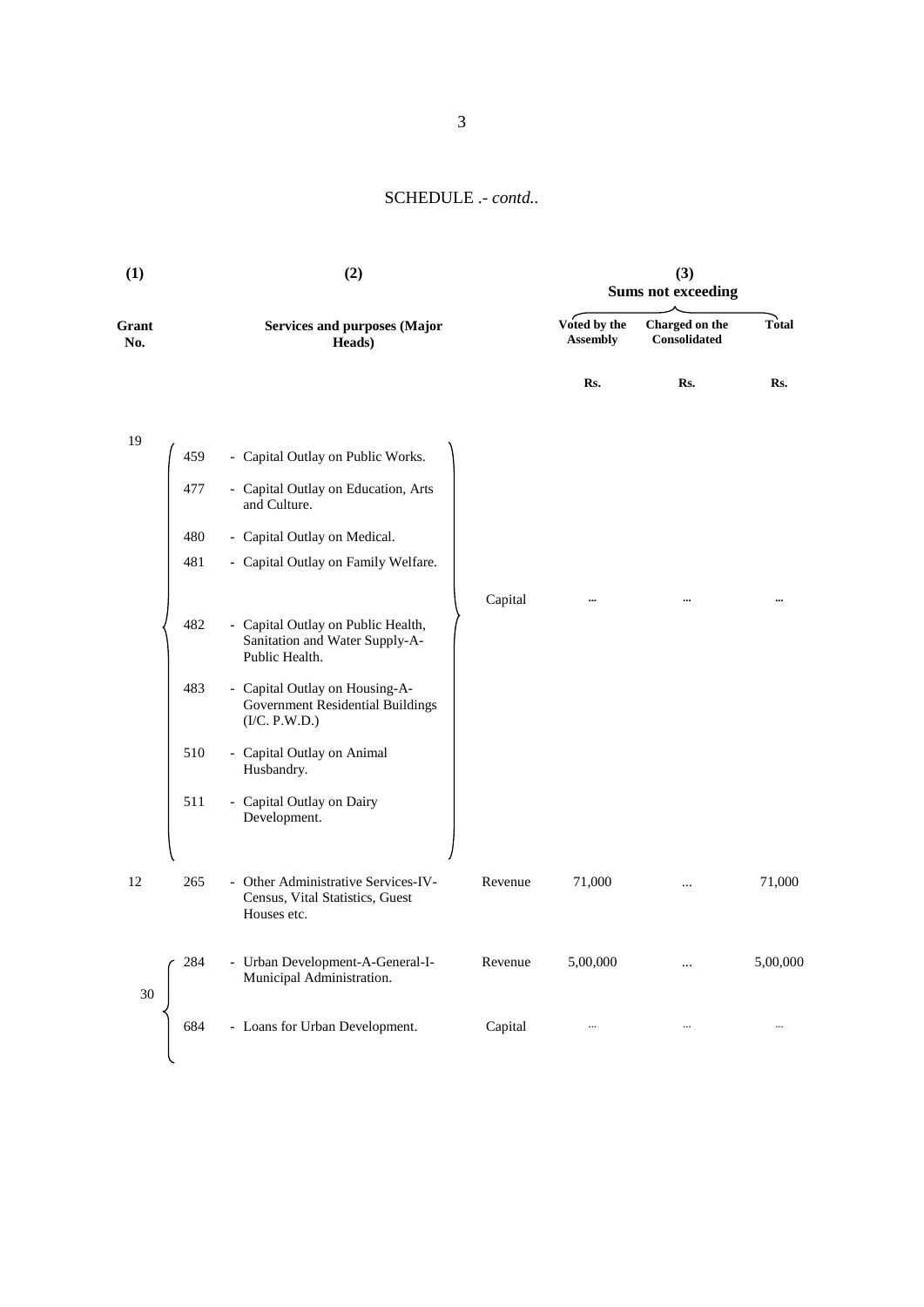4

| (1)          |            | (2)                                                                                                                                                        | (3)<br><b>Sums not exceeding</b> |                                 |                                |             |
|--------------|------------|------------------------------------------------------------------------------------------------------------------------------------------------------------|----------------------------------|---------------------------------|--------------------------------|-------------|
| Grant<br>No. |            | <b>Services and purposes (Major</b><br>Heads)                                                                                                              |                                  | Voted by the<br><b>Assembly</b> | Charged on the<br>Consolidated | Total       |
|              |            |                                                                                                                                                            |                                  | Rs.                             | Rs.                            | Rs.         |
|              | 288        | - Social Security and Welfare-C-III-<br>Welfare<br>of<br>Scheduled<br>Castes,<br>Tribes<br>Scheduled<br>Other<br>and<br>Backward Classes-D-Social Welfare. | Revenue                          | 11,06,000                       | $\cdots$                       | 11,06,000   |
| 36           | 688        | - Loans for Social Security and<br>Welfare-C-III-Welfare of Scheduled<br>Castes, Scheduled Tribes and Other<br>Backward Classes.                           | Capital                          |                                 | .                              |             |
|              | 288        | - Social Security and Welfare -E-<br>Other Social Security and Welfare<br>Programmes-IV-Soldiers',<br>Sailors'<br>and Airmen's Board.                      | Revenue                          | 20,110                          | $\cdots$                       | 20,110      |
| 37           | 688        | - Loans for Social Security and<br>Welfare-II-Loans<br>Ex-Service<br>to<br>Personnels.                                                                     | Capital                          |                                 | .                              |             |
|              | 320        | - Industries<br>                                                                                                                                           | Revenue                          | $\ddotsc$                       |                                | $\ddotsc$   |
| 54           | 520<br>522 | - Capital Outlay on Industrial Research<br>and Development.<br>- Capital Outlay on Machinery and<br>Engineering Industries.                                | Capital                          | 1,00,00,000                     | $\cdots$                       | 1,00,00,000 |
|              | 720        | - Loans for Industrial Research and<br>Development.                                                                                                        |                                  |                                 |                                |             |
|              | 321        | - Village and Small Industries-I-<br>Handloom and Sericulture and 283-<br>Housing-C-Government Residential<br>Buildings.                                   | Revenue                          | 5,00,000                        |                                | 5,00,000    |
| 55           | 521        | - Capital Outlay on Village and Small<br>Industries-I-<br>Handloom<br>and<br>Sericulture.                                                                  | Capital                          |                                 |                                | $\cdots$    |
|              | 698        | - Loans to Co-operative Societies.                                                                                                                         |                                  |                                 |                                |             |
|              | 721        | - Loans for Village<br>Small<br>and<br>Industries-I-Handloom<br>and<br>Sericulture.                                                                        |                                  |                                 |                                |             |
| 61           | 766        | - Loans to Government Servants                                                                                                                             | Capital                          | 1,60,000                        | $\cdots$                       | 1,60,000    |
|              |            | <b>Total</b><br>                                                                                                                                           |                                  | 1,30,75,478                     | 9,500                          | 1,30,84,978 |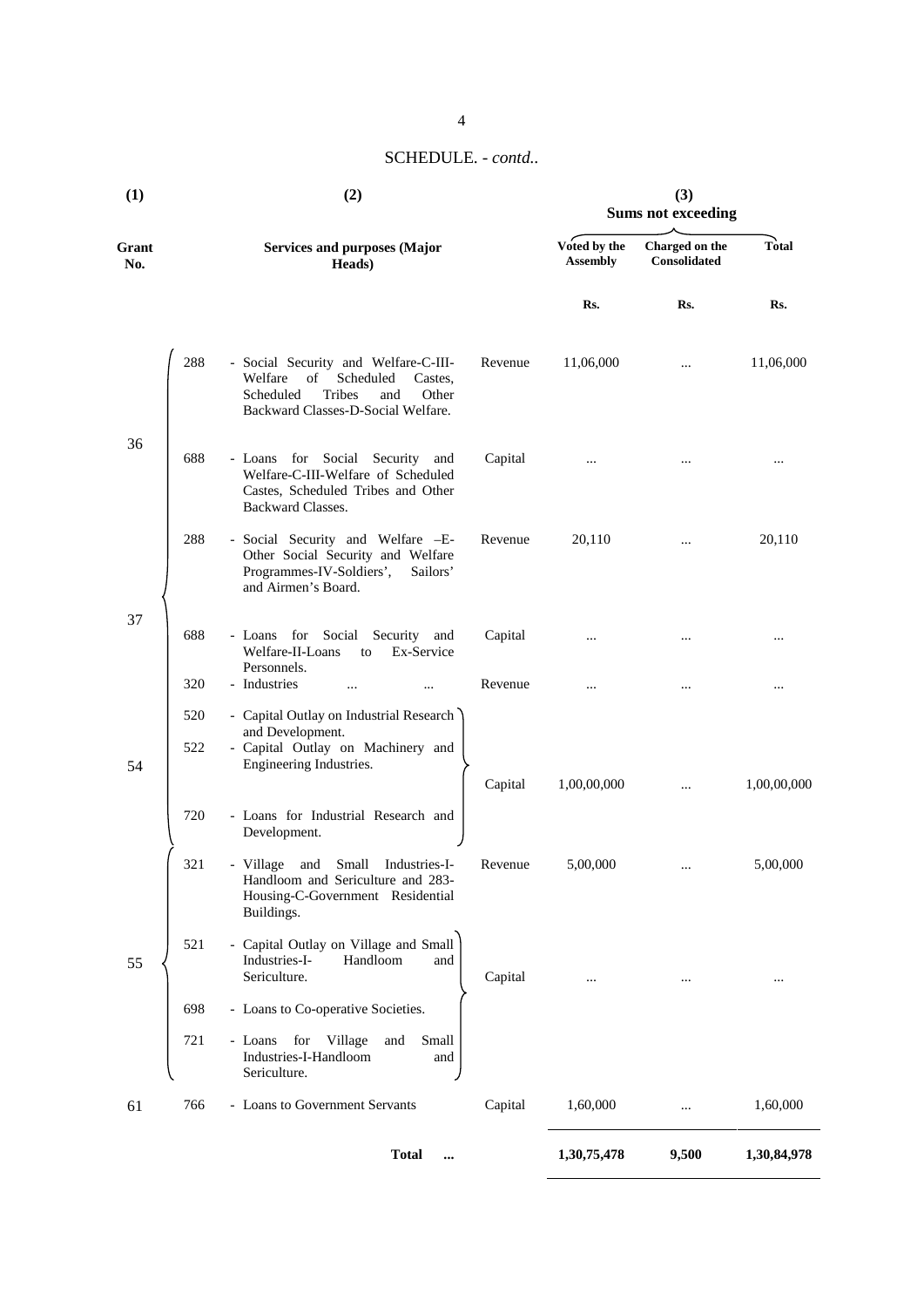#### **MEGHALAYA ACT 2 OF 1979**

#### **THE CONTINGENCY FUND OF MEGHALAYA (AMENDMENT) ACT, 1979.**

(As passed by the Assembly)

[Received the assent of the Governor on the 26th January, 1979]

(Published in the *Gazette of Meghalaya*, Extraordinary issue, dated the 31<sup>st</sup> January, 1979)

An

#### Act

#### **further to amend the Contingency Fund of Meghalaya Act,1972.**

Be it enacted by the Legislature of Meghalaya in the Twenty-ninth Year of the Republic of India as follows:-

Short title and commencement. 1. (1) This Act may be called the Contingency Fund of Meghalaya (Amendment) Act, 1979. (2) It shall be deemed to have come into force on the  $22<sup>nd</sup>$  day of September, 1978. Amendment of Section 2 of Meghalaya Act 5 of 1972. 2. In Section 2 of the Contingency Fund of Meghalaya Act,1972 for the words "sum of rupees fifty lakhs" the words "a sum of rupees one crore and fifty lakhs" shall be substituted. [**Explanation:-** The aforesaid sum of rupees one crore and fifty lakhs includes the sum of rupees twenty-five lakhs paid to the Contingency Fund of Meghalaya under the Contingency Fund of

> 3. The Contingency Fund of Meghalaya (Amendment) Ordinance, 1978 is hereby repealed.

Meghalaya (Augmentation of Corpus) Act, 1974 (10 of 1974)].

Repeal of Ordinance 6 of 1978.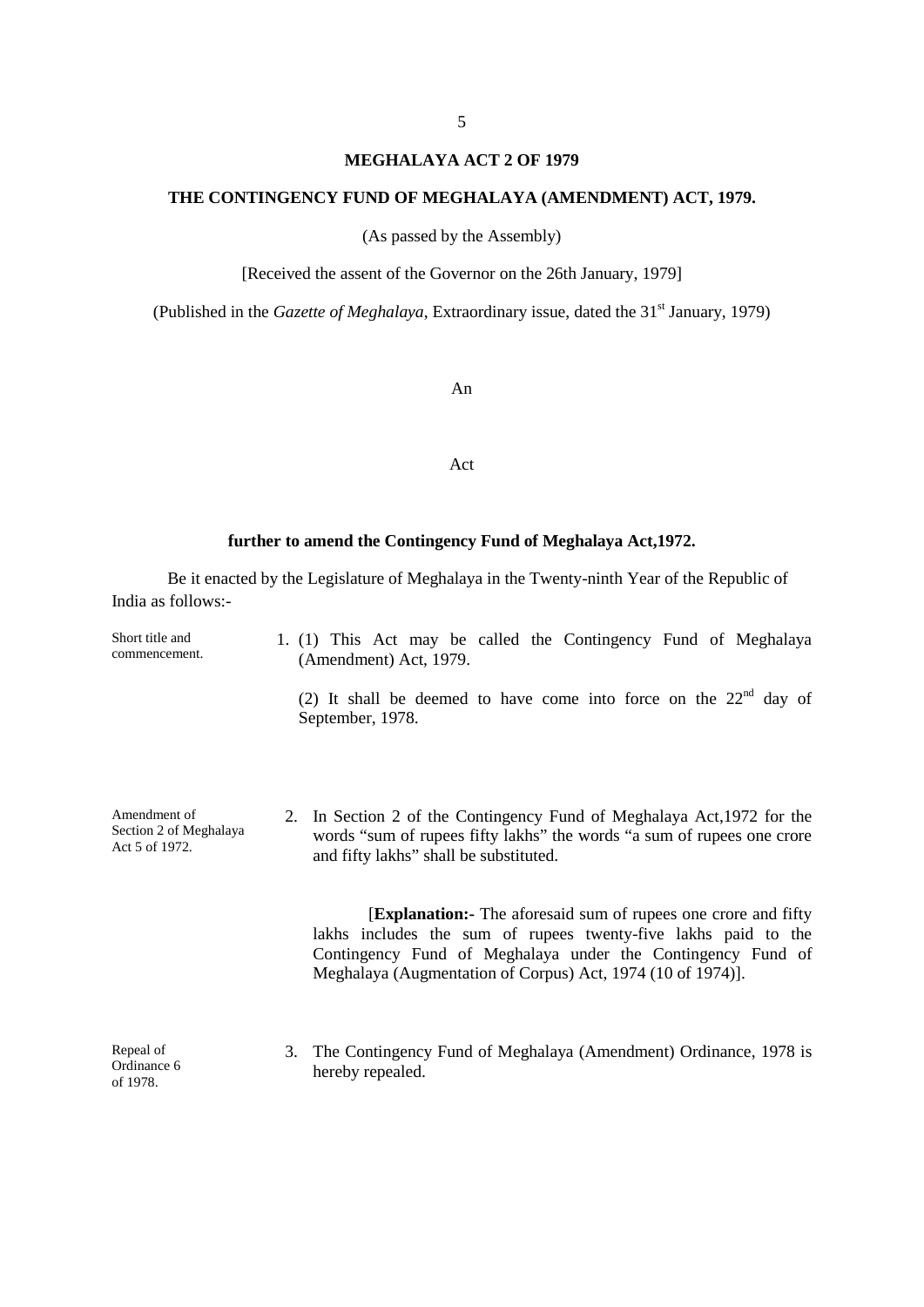#### **MEGHALAYA ACT 3 OF 1979**

## **THE LEGISLATIVE ASSEMBLY OF MEGHALAYA (MEMBERS' SALARIES AND ALLOWANCES) (AMENDMENT) ACT, 1979.**

(As passed by the Assembly)

[Received the assent of the Governor on the 26th January, 1979]

(Published in the *Gazette of Meghalaya*, Extraordinary issue, dated the  $31<sup>st</sup>$  January, 1979)

An

Act

## **further to amend the Legislative Assembly of Meghalaya (Members' Salaries and Allowances) Act,1972.**

Be it enacted by the Legislature of Meghalaya in the Twenty-ninth Year of the Republic of India as follows:-

| Short title and<br>commencement.                                | 1979. | 1. (1) This Act may be called the Legislative Assembly of Meghalaya<br>(Member's Salaries and Allowances) (Amendment) Act, 1979.<br>(2) It shall be deemed to have come into force on the first day of January, |
|-----------------------------------------------------------------|-------|-----------------------------------------------------------------------------------------------------------------------------------------------------------------------------------------------------------------|
| Amendment of Sections 3<br>and 4 of Meghalaya Act 8<br>of 1972. |       | 2. In the Legislative Assembly of Meghalaya (Member's Salaries and<br>Allowances) Act, 1972-                                                                                                                    |
|                                                                 | (i)   | in section 3 for the words, "four hundred" the words "six"<br>hundred' shall be deemed to have been substituted.<br>In Section 4,-<br>(i)                                                                       |
|                                                                 |       | (a) in clause (a) for the words "two hundred and fifty" the words<br>"three hundred" shall be deemed to have been substituted;<br>and                                                                           |
|                                                                 |       | (b) in clause (b) for the words "twenty-five" the word "forty"                                                                                                                                                  |

shall be deemed to have been substituted.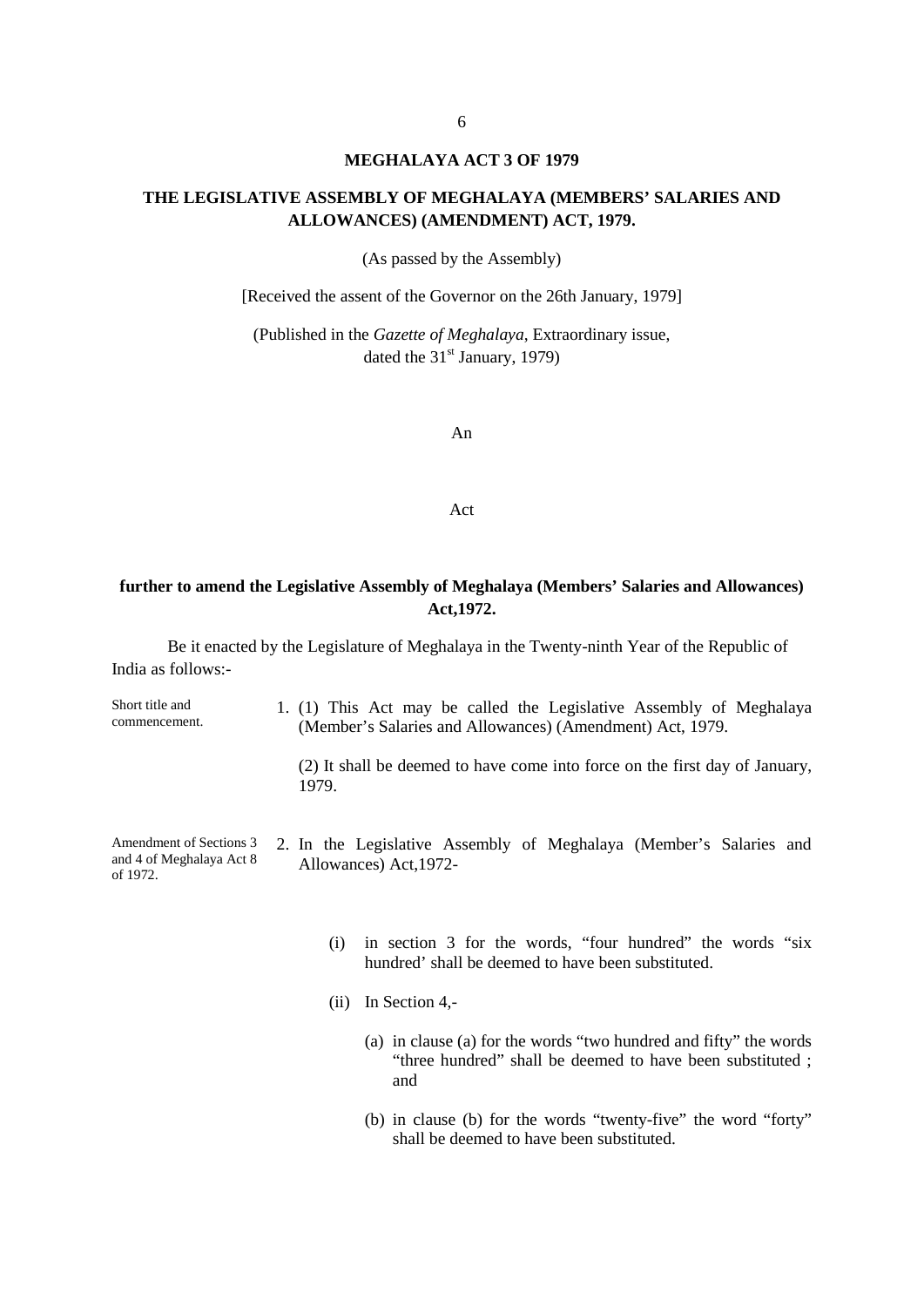#### **MEGHALAYA ACT 4 OF 1979**

#### **THE MEGHALAYA TRANSFER OF LAND (REGULATION) (AMENDMENT) ACT, 1979.**

(As passed by the Assembly)

[Received the assent of the Governor on the 15th February, 1979]

(Published in the *Gazette of Meghalaya*, Extraordinary, dated the 16th February, 1979)

An

#### Act

#### **further to amend the Meghalaya Transfer of Land (Regulation) Act,1971.**

Be it enacted by the Legislature of Meghalaya in the Twenty-ninth Year of the Republic of India as follows:-

Short title extent and commencement. 1. (1) This Act may be called the Meghalaya Transfer of Land (Regulation) (Amendment) Act, 1971.

> (2) It extends to the tribal areas within the State of Meghalaya as specified in Part II of the Table appended to paragraph 20 of the Sixth Schedule to the Constitution of India.

(3) It shall come into force at once.

Amendment of Section 11 of Act I of 1972. 2. In the Meghalaya Transfer of Land (Regulation)Act,1971, Section 11,-

- (i) the full-stop "(.)" at the end of clause (c) shall be substituted by a semi-colon "(;)", and
- (ii) after clause (c) the following new clause shall be inserted as clause (d) namely:-

"(d) any transfer of land to, or in favour of,

- (i) any Company, Corporation, Society (including Co-operative Society), Autonomous Body or Association, wholly or substantially owned and controlled or managed by the Government and which the Government of Meghalaya may, by notification, specify in this behalf;
- (ii)a Municipal Corporation, municipality or town committee constituted under, any law."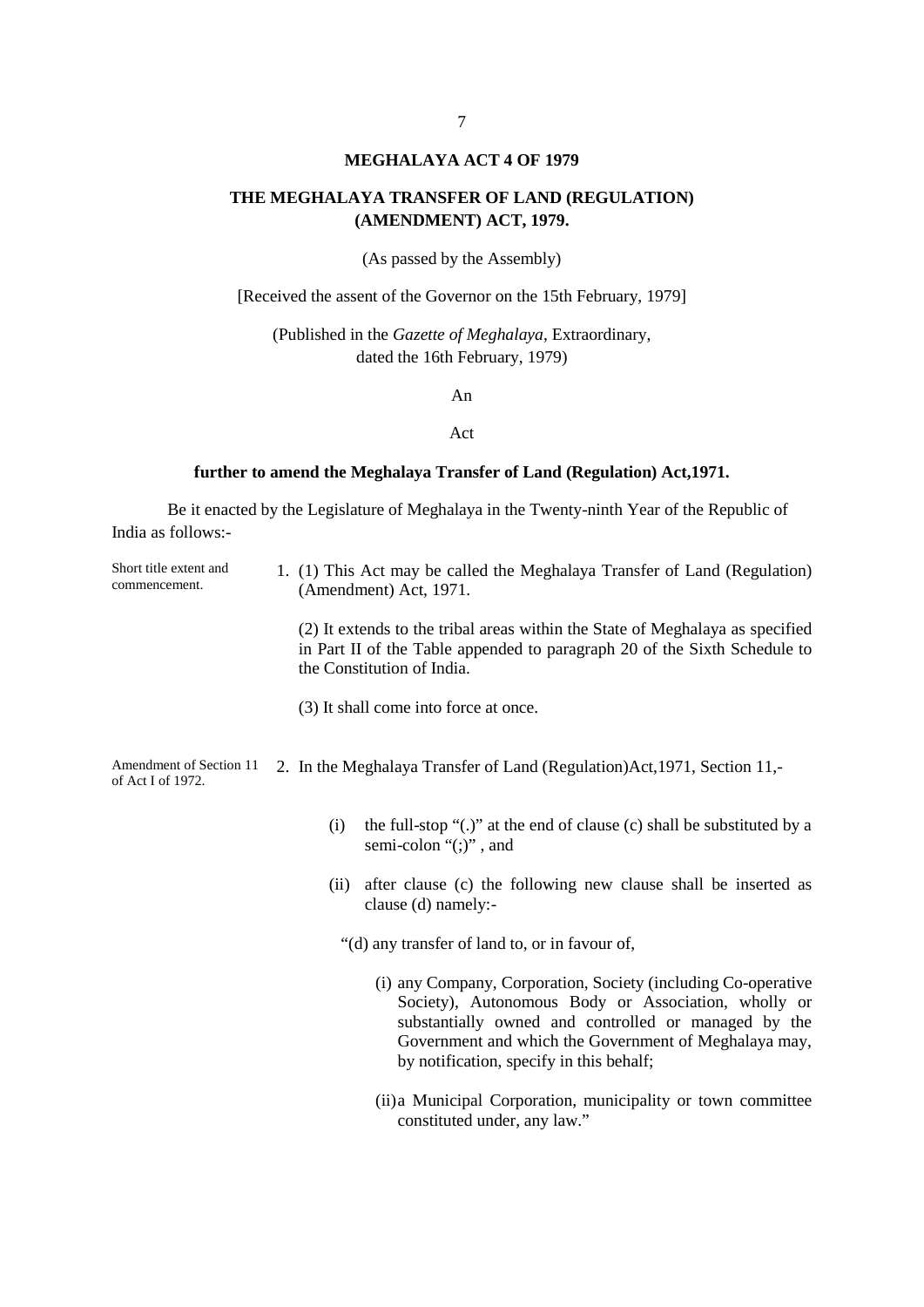#### **MEGHALAYA ACT 5 OF 1979**

#### **THE MEGHALAYA APPROPRIATION (No. II) ACT, 1979.**

(As passed by the Assembly)

[Received the assent of the Governor on the  $27<sup>th</sup>$  March, 1979]

(Published in the *Gazette of Meghalaya*, Extraordinary, dated the  $30<sup>th</sup>$  March, 1979)

An

Act

## **to authorise payment and appropriation of certain further sums from and out of the Consolidated Fund of Meghalaya for the services of the financial year 1978-79.**

Be it enacted by the Legislature of Meghalaya in the Thirtieth Year of the Republic of India as follows:-

Short title. 1. This Act may be called the Meghalaya Appropriation (No. II) Act, 1971.

Withdrawal of Rs.2, 62, 93,080 from and out of the Consolidated Fund of Meghalaya for the financial year 1978-79. 2. From and out of the Consolidated Fund of Meghalaya there may be paid and applied sums not exceeding those specified in column (3) of the Schedule amounting in the aggregate to the sum of two crores, sixty-two lakhs, ninety-three thousand and eighty rupees towards defraying the several charges which will come in course of payment during the financial year 1978-79 in respect of the services specified in column (2) of the Schedule.

Appropriation. 3. The sums authorised to be paid and applied from and out of the Consolidated Fund of Meghalaya by this Act, shall be appropriated for the services and purposes expressed in the Schedule in relation to the said year.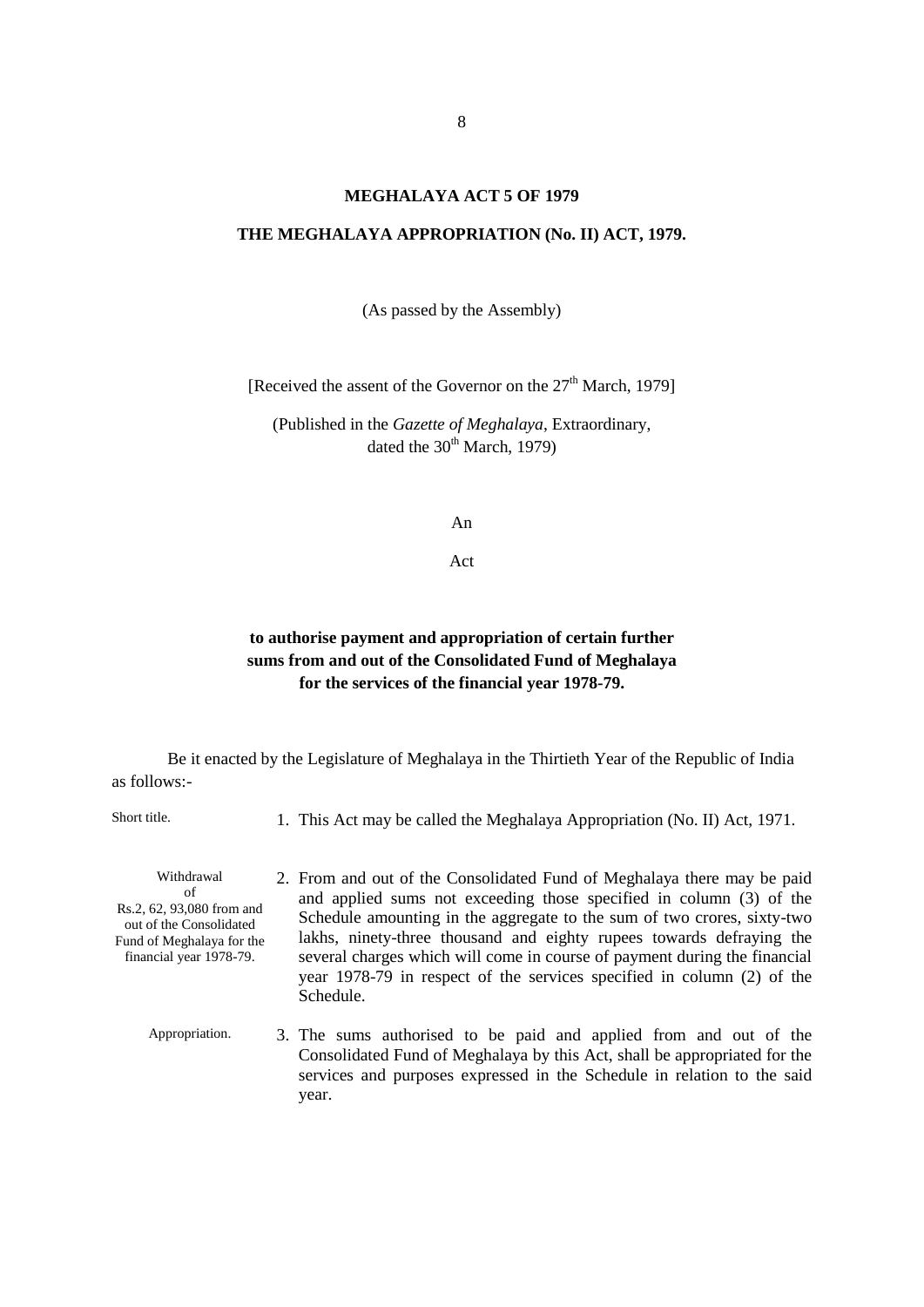## SCHEDULE

## (*See* Schedule 2 and 3)

| (1)          |     | (2)                                                                                                                                                 | (3)<br><b>Sums not exceeding</b> |                                 |                                       |          |
|--------------|-----|-----------------------------------------------------------------------------------------------------------------------------------------------------|----------------------------------|---------------------------------|---------------------------------------|----------|
| Grant<br>No. |     | <b>Services and purposes (Major</b><br>Heads)                                                                                                       |                                  | Voted by the<br><b>Assembly</b> | Charged on the<br><b>Consolidated</b> | Total    |
|              |     |                                                                                                                                                     |                                  | Rs.                             | Rs.                                   | Rs.      |
| 3            | 213 | - Council of Minsters<br>$\ddotsc$                                                                                                                  | Revenue                          | 1,25,346                        |                                       | 1,25,346 |
| 5            | 215 | - Elections                                                                                                                                         | Revenue                          | 30,000                          |                                       | 30,000   |
|              | 229 | - Land Revenue<br><br>$\cdots$                                                                                                                      |                                  |                                 |                                       |          |
|              | 288 | - Social Security and Welfare -B-<br>II-Relief and Rehabilitation of<br>Displaced Persons.                                                          |                                  |                                 |                                       |          |
|              | 289 | - Relief on Account of Natural<br>Calamities.                                                                                                       | Revenue                          | 37,608                          |                                       | 37,608   |
|              | 295 | - Other Social and Community<br>Services.                                                                                                           |                                  |                                 |                                       |          |
|              | 304 | - Other<br>General<br>Economic<br>Services-III-Welfare<br>of<br>Scheduled<br>Castes,<br>Scheduled<br>Tribes<br>Backward<br>Other<br>and<br>Classes. |                                  |                                 |                                       |          |
| 6            | 688 | - Loans for Social Security and<br>Welfare-III-Welfare of Scheduled<br>Castes, Scheduled Tribes<br>and<br>Other Backward Classes.                   | Capital                          |                                 |                                       |          |
|              | 695 | - Loans for Other Social and                                                                                                                        |                                  |                                 |                                       |          |
|              | 705 | Community Services.<br>for<br>Agriculture<br>- Loans                                                                                                |                                  |                                 |                                       |          |
|              | 241 | - Taxes on Vehicles<br>$\dddotsc$                                                                                                                   |                                  |                                 |                                       |          |
|              | 265 | - Other Administrative Services -<br>II-Motor Garages, etc.                                                                                         | Revenue                          | 3,70,688                        | $\cdots$                              | 3,70,688 |
| 10           | 338 | - Roads<br>and<br>Water<br>Transport<br>Services.                                                                                                   |                                  |                                 |                                       |          |
|              | 538 | - Capital Outlay on Road and<br>Water transport Services, etc.                                                                                      | Capital                          |                                 |                                       | $\cdots$ |
| 11           | 245 | - Other Taxes and Duties<br>on<br>Commodities and Services -II-<br>Inspectorate of Electricity.                                                     | Revenue                          | 13,625                          |                                       | 13,625   |
|              | 331 | - Water and Power Development<br>Services-B-Power Development.                                                                                      |                                  |                                 |                                       |          |
|              | 734 | - Loans for Power Projects<br>$\cdots$                                                                                                              | Capital                          |                                 |                                       |          |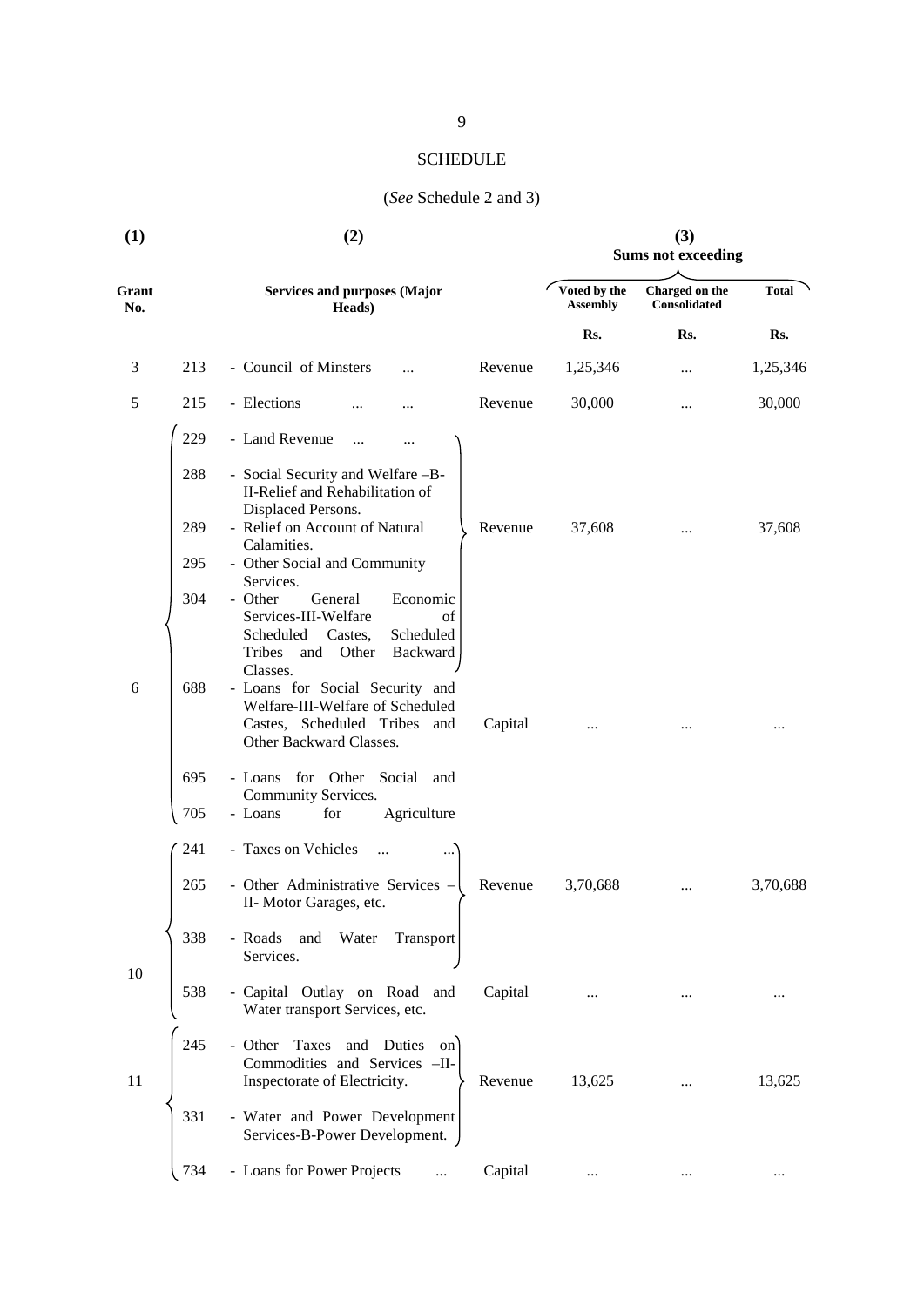| (1)          |                                 | (2)                                                                                                                                                                                                                                                                                                                                                                                           | (3)<br><b>Sums not exceeding</b> |                                 |                                |                    |
|--------------|---------------------------------|-----------------------------------------------------------------------------------------------------------------------------------------------------------------------------------------------------------------------------------------------------------------------------------------------------------------------------------------------------------------------------------------------|----------------------------------|---------------------------------|--------------------------------|--------------------|
| Grant<br>No. |                                 | <b>Services and purposes</b><br>(Major Heads)                                                                                                                                                                                                                                                                                                                                                 |                                  | Voted by the<br><b>Assembly</b> | Charged on the<br>Consolidated | Total              |
|              |                                 |                                                                                                                                                                                                                                                                                                                                                                                               |                                  | Rs.                             | Rs.                            | Rs.                |
|              | 252                             | - Secretariat General Services-I-<br>Civil Departments.                                                                                                                                                                                                                                                                                                                                       |                                  |                                 |                                |                    |
| 13           | 276                             | - Secretariat – Social and<br><b>Community Services-I-Civil</b><br>Departments.                                                                                                                                                                                                                                                                                                               | Revenue                          | 10,09,041                       |                                | 10,09,041          |
|              | 296                             | - Secretariat Economic Services - I-<br>Civil Departments.                                                                                                                                                                                                                                                                                                                                    |                                  |                                 |                                |                    |
| 14<br>16     | 253<br>255                      | - District Administration<br>- Police and 260-Fire Protection<br>and Control.                                                                                                                                                                                                                                                                                                                 | Revenue<br>Revenue               | 95,200<br>5,78,000              | <br>                           | 95,200<br>5,78,000 |
| 17           | 256                             | - Jails<br>$\dddotsc$<br>                                                                                                                                                                                                                                                                                                                                                                     | Revenue                          | 75,100                          |                                | 75,100             |
| 18           | 258                             | - Stationery and Printing                                                                                                                                                                                                                                                                                                                                                                     | Revenue                          | 44,441                          |                                | 44,441             |
|              | 252<br>259<br>277<br>283<br>287 | - Secretariat General Services-II-<br>Public Works Departments-<br>Secretariat.<br>- Public Works.<br>- Educations, 278-Arts and<br>Culture, 280-Medical, 282-Public<br>Health, etc.<br>- Housing-II-C-Government<br><b>Residential Buildings</b><br>(I/C.P.W.D.).<br>- Labour and Employment-III-B-<br>Employment and Training, 288-<br>Social Security and Welfare-<br>Social Welfare, etc. | Revenue                          |                                 |                                |                    |
| 19           | 459<br>477                      | - Capital Outlay on Public Works<br>- Capital Outlay on Education, Art                                                                                                                                                                                                                                                                                                                        |                                  |                                 |                                |                    |
|              | 489<br>181                      | and Culture.<br>- Capital Outlay on Medical<br>- Capital Outlay on Family<br>Welfare.                                                                                                                                                                                                                                                                                                         |                                  |                                 |                                |                    |
|              | 382                             | - Capital Outlay on Public Health,<br>Sanitation and Water Supply-A-<br>Public Health.                                                                                                                                                                                                                                                                                                        | Capital                          | 28,14,000                       |                                | 28,14,000          |
|              | 483                             | - Capital Outlay on Housing-A-<br><b>Government Residential</b><br>Buildings (I/C.P.W.D.)                                                                                                                                                                                                                                                                                                     |                                  |                                 |                                |                    |
|              | 510                             | - Capital Outlay on Animal                                                                                                                                                                                                                                                                                                                                                                    |                                  |                                 |                                |                    |
|              | 511                             | Husbandry.<br>- Capital Outlay on Dairy<br>Development.                                                                                                                                                                                                                                                                                                                                       |                                  |                                 |                                |                    |
|              | 530                             | - Investment in Industrial Financial<br>Institutions.                                                                                                                                                                                                                                                                                                                                         |                                  |                                 |                                |                    |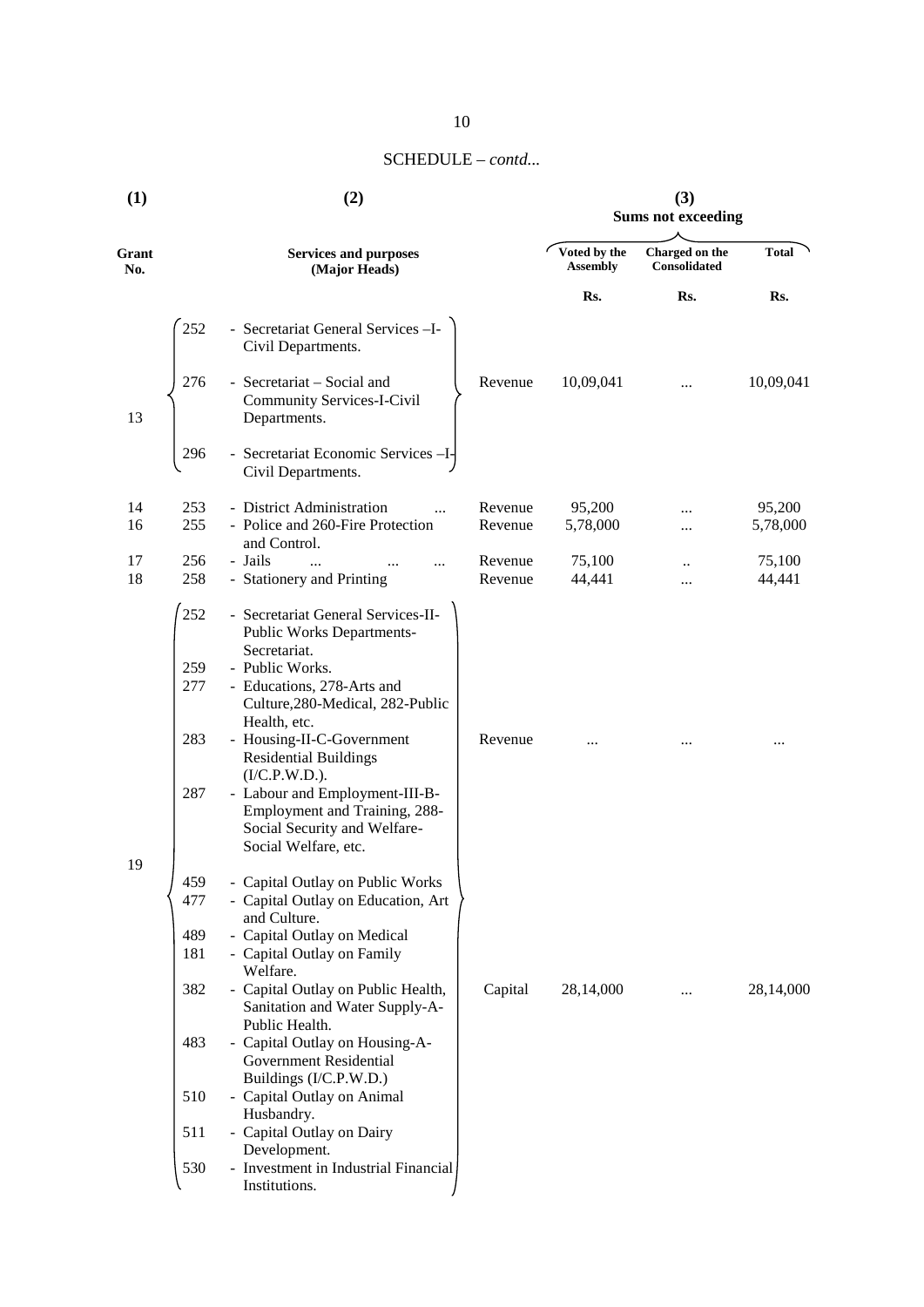| (1)          |                   | (2)                                                                                                                                              | (3)<br><b>Sums not exceeding</b> |                                 |                                |           |
|--------------|-------------------|--------------------------------------------------------------------------------------------------------------------------------------------------|----------------------------------|---------------------------------|--------------------------------|-----------|
| Grant<br>No. |                   | <b>Services and purposes</b><br>(Major Heads)                                                                                                    |                                  | Voted by the<br><b>Assembly</b> | Charged on the<br>Consolidated | Total     |
|              |                   |                                                                                                                                                  |                                  | Rs.                             | Rs.                            | Rs.       |
| 22           | 265               | - Other Administrative Services-<br>Revenue IV-Census, Vital<br>Statistics, Guest Houses, etc.                                                   | Revenue                          | 3,70,442                        |                                | 3,70,442  |
| 27           | 280<br>281<br>282 | - Medical<br>- Family Welfare<br>- Public Health, Sanitation and<br>Water Supply-A-Public Health<br>and Sanitation.                              | Revenue                          | 24,73,032                       |                                | 24,73,032 |
|              | 282               | - Public Health, Sanitation and<br>Water Supply-B-Sewerage and<br>Water Supply.                                                                  | Revenue                          | 5,07,000                        |                                | 5,07,000  |
|              | 283               | - Housing-C-Government<br>Residential Buildings.                                                                                                 |                                  |                                 |                                |           |
| 28           | 484               | - Capital Outlay on Public Health,<br>Sanitation and Water Supply.                                                                               |                                  |                                 |                                |           |
|              | 682               | - Loans for Public Health,<br>Sanitation and Water Supply.                                                                                       | Capital                          | 45,00,000                       |                                | 45,00,000 |
|              | 284               | - Urban Development-A-General-                                                                                                                   | Revenue                          | 8,25,000                        |                                | 8,25,000  |
| 30           | 684               | I- Municipal Administration.<br>- Loans for Urban Development                                                                                    | Capital                          |                                 |                                |           |
|              | 288               | - Social Security and Welfare-C-II-<br>Relief and Rehabilitation of<br>Displaced Persons.                                                        | Revenue                          | $\ddotsc$                       |                                |           |
| 35           | 288               | - Loans for Social Security and<br>Welfare-I-Relief Measures and<br>Rehabilitation Schemes.                                                      | Capital                          | 31,500                          |                                | 31,500    |
|              | 288               | - Social Security and Welfare -C-<br>III-Welfare of Scheduled Castes,<br>Scheduled Tribes and Other<br>Backward Classes-D-Social<br>Welfare.     | Revenue                          | 96,000                          |                                | 96,000    |
| 36           | 688               | - Loan for Social Security and<br>Welfare-C-III-Welfare of<br>Scheduled Castes, Scheduled<br>Tribes and Other Backward                           | Capital                          |                                 |                                |           |
| 38           | 288               | Classes.<br>Social Security and Welfare-E-<br>$\overline{\phantom{a}}$<br>Other Social Security and<br>Welfare Programmes-V-Other<br>Programmes. | Revenue                          | 5,09,200                        |                                | 5,09,200  |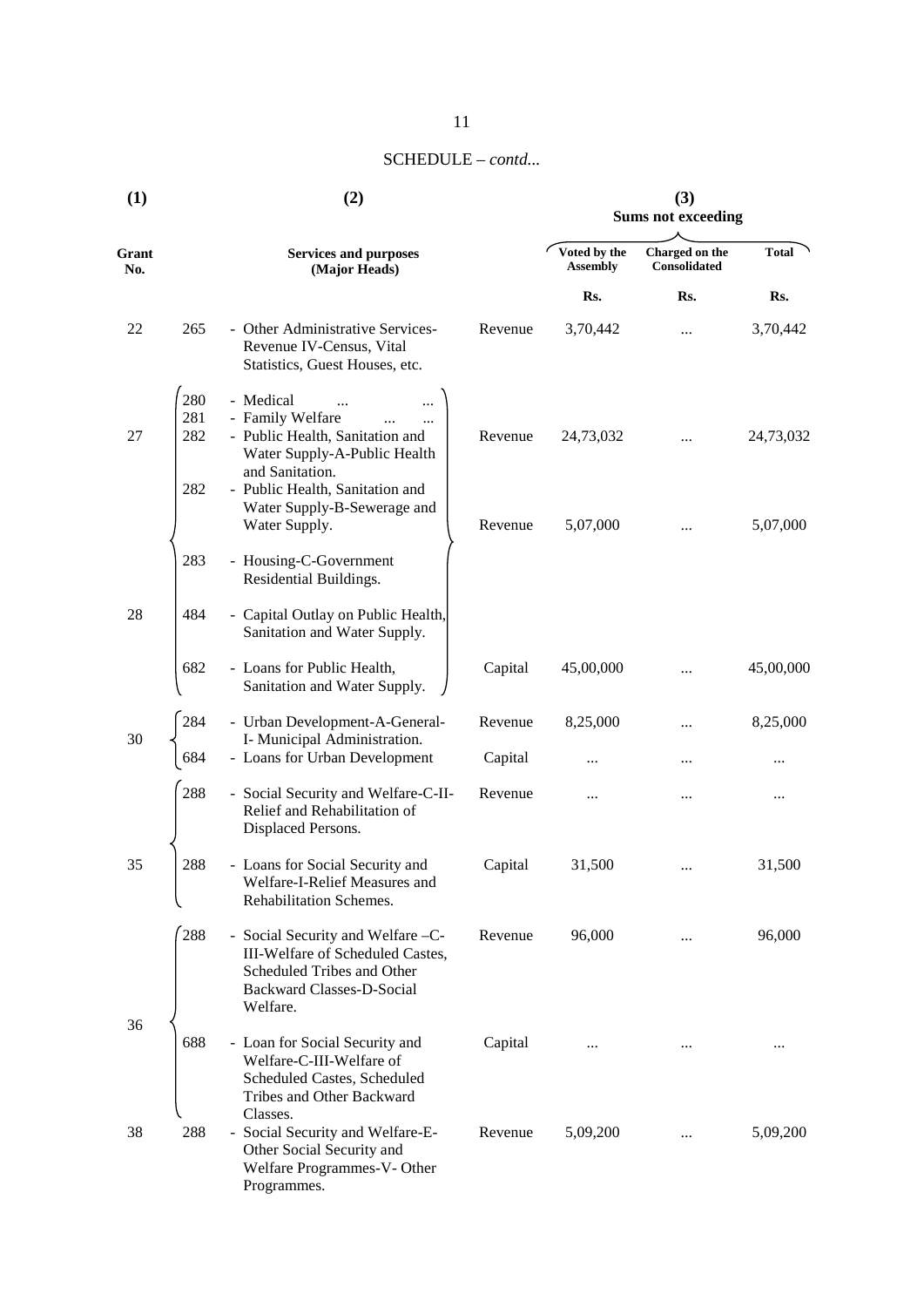| (1)          |            | (2)                                                                                                                | (3)<br><b>Sums not exceeding</b> |                                 |                                |             |
|--------------|------------|--------------------------------------------------------------------------------------------------------------------|----------------------------------|---------------------------------|--------------------------------|-------------|
| Grant<br>No. |            | <b>Services and purposes</b><br>(Major Heads)                                                                      |                                  | Voted by the<br><b>Assembly</b> | Charged on the<br>Consolidated | Total       |
|              |            |                                                                                                                    |                                  | Rs.                             | Rs.                            | Rs.         |
|              | 298        | - Co-operation<br>$\ddotsc$                                                                                        | Revenue                          | 5,50,000                        |                                | 5,50,000    |
| 41           | 498<br>505 | - Capital Outlay on Co-operation<br>- Capital Outlay on Agriculture<br>- Loans to Co-operative Societies.          | Capital                          | 45,59,000                       |                                | 45,59,000   |
|              |            |                                                                                                                    |                                  |                                 |                                |             |
|              | 310        | - Animal Husbandry and 283-<br>Housing-C-Government<br>Housing-C-Governmer<br>Residential Buildings.               | Revenue                          | 1,00,044                        | $\cdots$                       | 1,00,044    |
| 49           | 710        | - Loans for Animal Husbandry                                                                                       | Capital                          |                                 | $\cdots$                       | $\cdots$    |
| 52           | 313        | - Forests                                                                                                          | Revenue                          | 40,23,313                       |                                | 40,23,313   |
|              |            | - Capital Outlay on Forests                                                                                        | Capital                          |                                 | $\cdots$                       |             |
|              | 314        | - Community Development-283-<br>Housing-C-Government<br>Residential Buildings and 288-<br>Social Security Welfare. | Revenue                          | 12,71,500                       |                                | 12,71,500   |
| 53           | 314        | - Community Development-II-C-<br>Rural Works Programme.                                                            |                                  |                                 |                                |             |
|              | 714        | - Loans for Community<br>Development.                                                                              | Capital                          | $\cdots$                        |                                |             |
|              | 339        | - Tourism                                                                                                          | Revenue                          |                                 |                                |             |
| 59           | 544        | - Capital Outlay on other<br><b>Transport and Communication</b><br>Services.                                       | Capital                          | 2,82,000                        |                                | 2,82,000    |
| 61           | 766        | - Loans to Government Servants                                                                                     | Capital                          | 10,00,000                       |                                | 10,00,000   |
|              |            | <b>Total</b>                                                                                                       |                                  | 2,62,93,080                     |                                | 2,62,93,080 |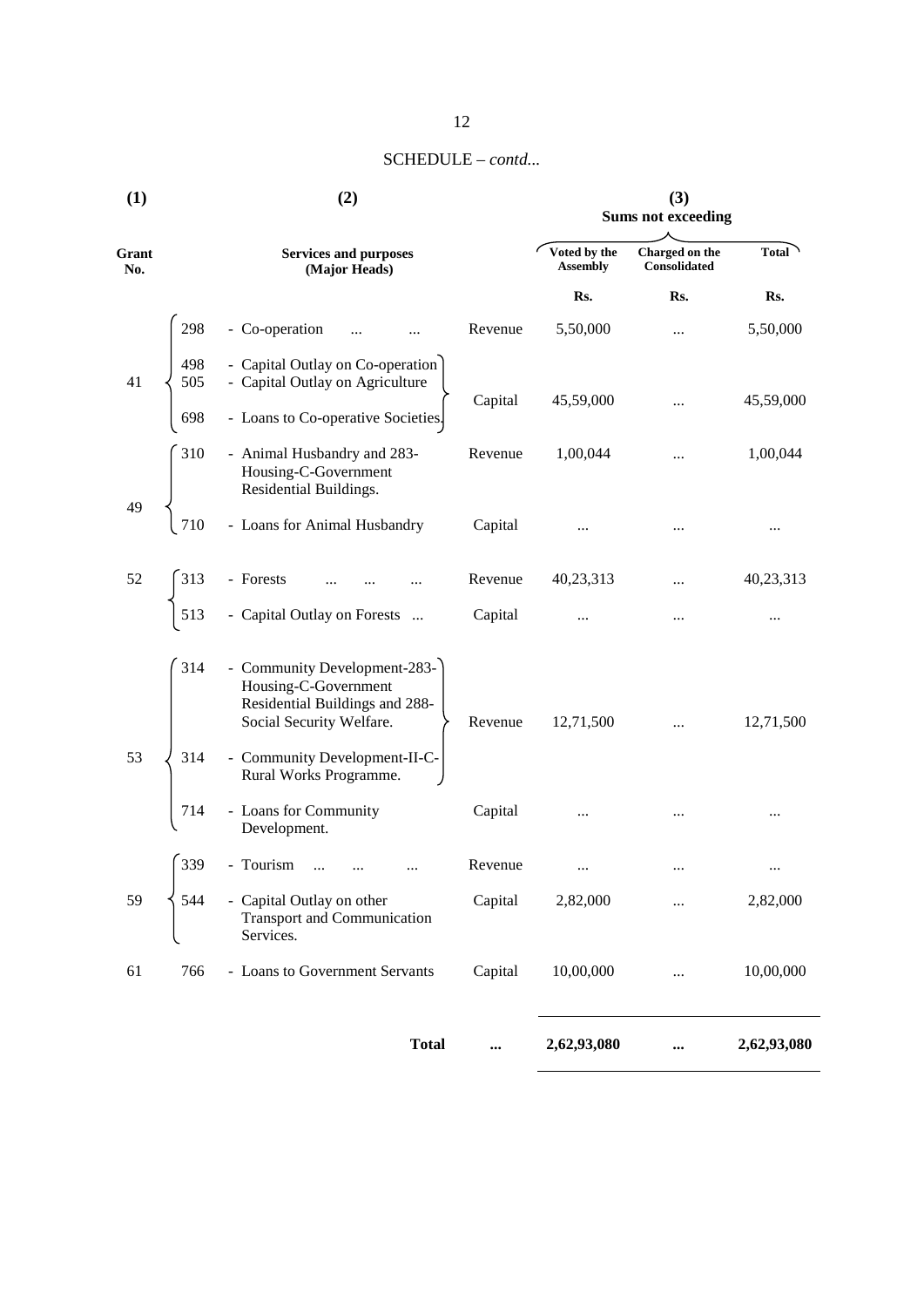#### MEGHALAYA ACT 6 OF 1979

### THE MEGHALAYA APPROPRIATION (VOTE ON ACCOUNT) ACT, 1979

(As passed by the Assembly)

[Received the assent of the Governor on the 30th March 1979]

(Published in the *Gazette of Meghalaya*, Extraordinary, dated the 31<sup>st</sup> March 1979)

An

Act

## **to provide for the withdrawal of certain sums from and out of the Consolidated Fund of Meghalaya for the services of a part of financial year 1979-80.**

Be it enacted by the Legislature of Meghalaya in the Thirtieth Year of the Republic of India as follows:-

| Short title and<br>commencement.                                                                                                  | 1. (1) This Act may be called the Meghalaya Appropriation (Vote on<br>Account) act, 1979.<br>(2) It shall be come into force on the first day of April, 1979.                                                                                                                                                                                                                                                                                                                                                        |  |  |  |  |
|-----------------------------------------------------------------------------------------------------------------------------------|----------------------------------------------------------------------------------------------------------------------------------------------------------------------------------------------------------------------------------------------------------------------------------------------------------------------------------------------------------------------------------------------------------------------------------------------------------------------------------------------------------------------|--|--|--|--|
|                                                                                                                                   |                                                                                                                                                                                                                                                                                                                                                                                                                                                                                                                      |  |  |  |  |
| Withdrawal<br>of<br>Rs.17, 97, 80,800 from and<br>out of the Consolidated<br>Fund of Meghalaya for the<br>financial year 1979-80. | 2. From and out of the Consolidated Fund of Meghalaya there may be<br>withdrawn sums not exceeding those specified in column (3) of the<br>Schedule amounting in the aggregate to the sum of seventeen crores,<br>ninety seven lakhs, eighty thousand and eight hundred rupees, towards<br>defraying the several charges which will come in course, of payment<br>during the period of three months beginning on the first day of April,<br>1979 in respect of the services specified in column (2) of the Schedule. |  |  |  |  |
| Appropriation.                                                                                                                    | 3. The sums authorised to be withdrawn from and out of the Consolidated<br>Fund of Meghalaya by this Act shall be appropriated for the services and<br>purposes expressed in the Schedule in relation to the financial year<br>1979-80.                                                                                                                                                                                                                                                                              |  |  |  |  |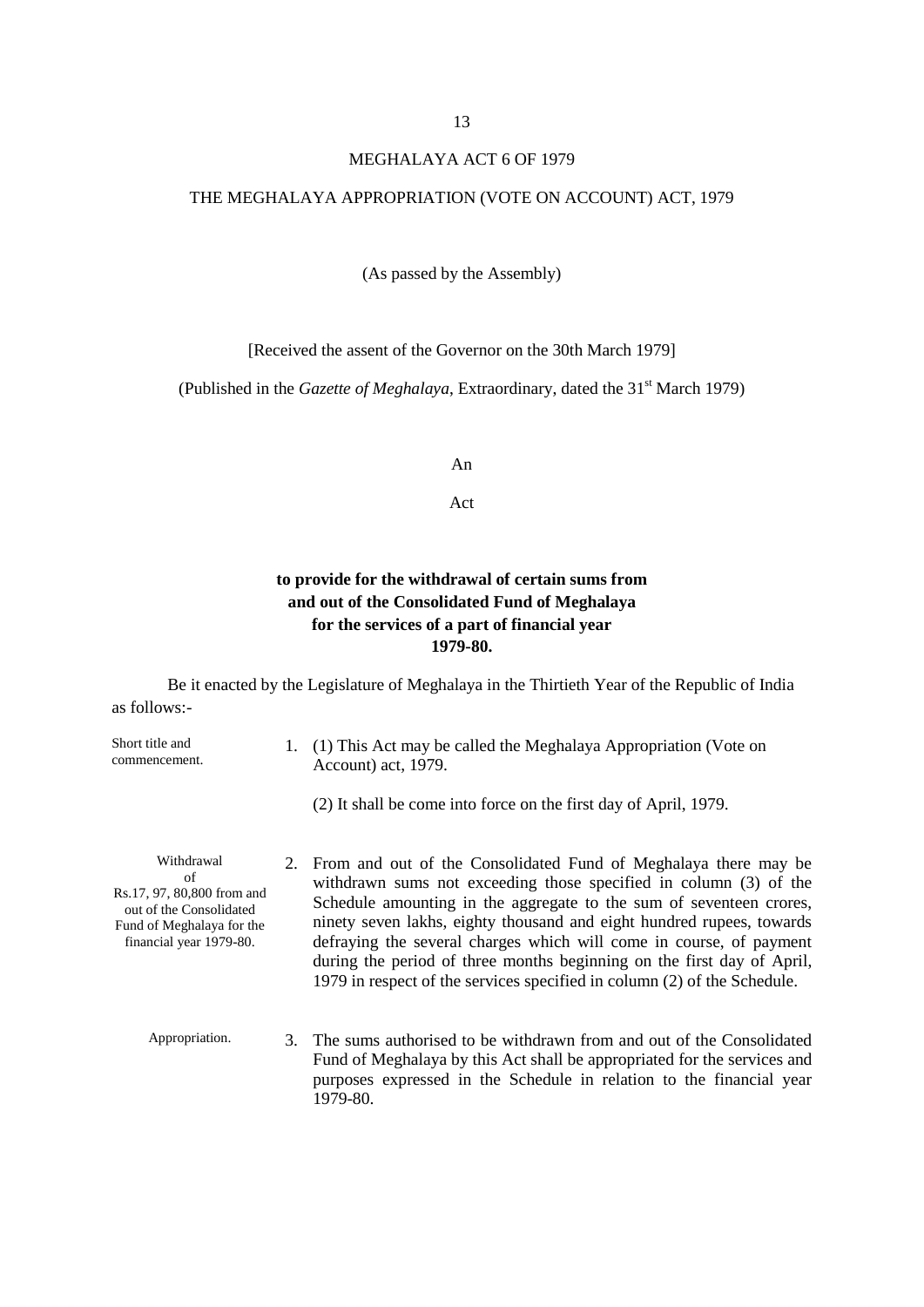## **SCHEDULE**

| (1)          |            | (2)                                                                                                                            | (3)<br><b>Sums not exceeding</b>                                                         |                      |               |                      |
|--------------|------------|--------------------------------------------------------------------------------------------------------------------------------|------------------------------------------------------------------------------------------|----------------------|---------------|----------------------|
| Grant<br>No. |            | <b>Services and purposes (Major</b><br>Heads)                                                                                  | Voted by the<br>Charged on the<br><b>Total</b><br><b>Consolidated</b><br><b>Assembly</b> |                      |               |                      |
|              |            |                                                                                                                                |                                                                                          | Rs.                  | Rs.           | Rs.                  |
| $\mathbf{1}$ | 211        | - Parliament/State/Union Territory<br>Legislatures-B-State Legislatures.                                                       | Revenue                                                                                  | 7,07,600             | 26,900        | 7,34,500             |
|              | 212        | - Governor<br>$\cdots$                                                                                                         | Revenue                                                                                  | 2,500                | 2,44,300      | 2,46,800             |
| 3            | 213        | - Council of Ministers                                                                                                         | Revenue                                                                                  | 2,55,500             |               | 2,55,500             |
| 4            | 214        | - Administration of Justice.                                                                                                   | Revenue                                                                                  | 3,47,000             | 87,500        | 4,34,500             |
|              | 215<br>229 | - Election<br>- Land Revenue<br>                                                                                               | Revenue                                                                                  | 2,69,000             |               | 2,69,000             |
|              | 288        | - Social Security and Welfare-B-II-<br>Relief and Rehabilitation of<br>Displaces Persons.                                      |                                                                                          |                      |               |                      |
|              | 289        | - Relief on account of Natural<br>Calamities.                                                                                  | Revenue                                                                                  | 10,33,200            | $\cdots$      | 10,33,200            |
|              | 295        | - Other Social and Community<br>Services.                                                                                      |                                                                                          |                      |               |                      |
|              | 304        | - Other General Economic<br>Services-III-Land Ceilings.                                                                        |                                                                                          |                      |               |                      |
| 6            | 688        | - Loans for Social Security and<br>Welfare-III-Welfare of Scheduled<br>Castes, Scheduled Tribes and<br>other Backward Classes. |                                                                                          | 6,200                |               | 6,200                |
|              | 695<br>705 | - Loans for other Social and<br>Community Services.<br>- Loans for Agriculture                                                 | Capital                                                                                  |                      | $\cdots$      |                      |
| 7            | 230        | - Stamps and Registration.                                                                                                     | Revenue                                                                                  | 26,000               |               | 26,000               |
| 8<br>9       | 239<br>240 | <b>State Excise</b><br>Sales Tax and 245-I-Other Taxes<br>and Duties on Commodities and<br>Services.                           | Revenue<br>Revenue                                                                       | 3,13,700<br>2,01,200 | $\ddotsc$<br> | 3,13,700<br>2,01,200 |
|              | 244<br>255 | - Taxes on Vehicles.<br>- Other Administrative Services-II-                                                                    |                                                                                          |                      |               |                      |
| 10           | 288        | Motor Garages etc.<br>- Roads and Water Transport                                                                              | Revenue                                                                                  | 5,71,200             |               | 5,71,200             |
|              | 588        | Services.<br>- Capital Outlay on Road and<br>Water Transport Services, etc.                                                    | Capital                                                                                  | 13,75,000            |               | 13,75,000            |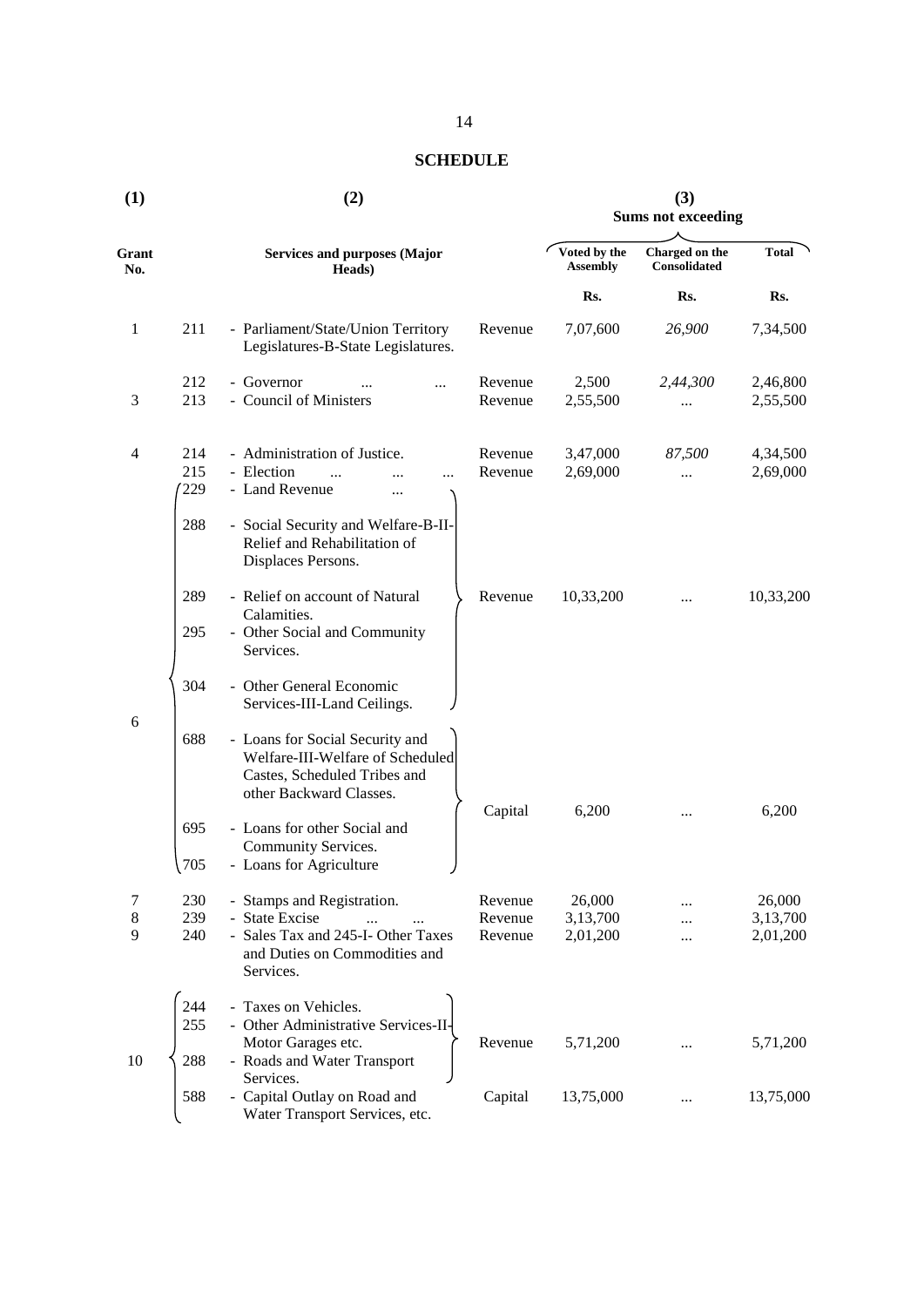| (1)          |     | (2)                                                                                                        | (3)<br><b>Sums not exceeding</b> |                                       |              |           |
|--------------|-----|------------------------------------------------------------------------------------------------------------|----------------------------------|---------------------------------------|--------------|-----------|
| Grant<br>No. |     | <b>Services and purposes (Major</b><br>Heads)                                                              | Voted by the<br><b>Assembly</b>  | Charged on the<br><b>Consolidated</b> | <b>Total</b> |           |
|              |     |                                                                                                            |                                  | Rs.                                   | Rs.          | Rs.       |
|              | 345 | - Other Taxes and Duties on<br>Commodities and Services-II-<br>Inspectorate of Electricity.                |                                  |                                       |              |           |
| 11           | 331 | - Water and Power Development<br>Services -B-Power Development.                                            | Revenue                          | 41,700                                |              | 41,700    |
|              | 734 | - Loans for Power Projects                                                                                 | Capital                          | 9,50,000                              |              | 9,50,000  |
| 12           | 247 | - Other Fiscal Services- Promotion<br>of Small Savings.                                                    | Revenue                          | 15,500                                |              | 15,500    |
|              | 248 | - Appropriation for Reduction of<br>Avoidance of Debt (Charged).                                           | Revenue                          |                                       |              |           |
|              | 249 | - Interest Payments (Charged).                                                                             | Revenue                          |                                       | 34,66,700    | 34,66,700 |
|              | 251 | - Public Service Commission<br>(Charged).                                                                  | Revenue                          | $\ddotsc$                             | 1,09,000     | 1,09,000  |
|              | 252 | - Secretariat-General Services-I-<br>Civil Departments.                                                    |                                  |                                       |              |           |
| 13           | 276 | - Secretariat-Social and<br><b>Community Services-I-Civil</b><br>Departments.                              | Revenue                          | 22,22,000                             |              | 22,22,000 |
|              | 296 | - Secretariat-Economic Services-I-<br>Civil Departments.                                                   |                                  |                                       |              |           |
| 14           | 255 | - District Administration                                                                                  | Revenue                          | 9,85,000                              |              | 9,85,000  |
| 15           | 254 | - Treasury and Accounts<br>Administration.                                                                 | Revenue                          | 4,67,500                              | $\cdots$     | 4,67,500  |
| 16           | 255 | - Police and 260-Fire Protection<br>and Control and 283-Housing-C-<br>Government Residential<br>Buildings. | Revenue                          | 98,53,000                             |              | 98,53,000 |
| 17           | 256 | - Jails<br>$\ddotsc$<br>$\cdots$<br>$\cdots$                                                               | Revenue                          | 4,15,000                              |              | 4,15,000  |
| 18           | 258 | - Stationery and Printing                                                                                  | Revenue                          | 11,52,800                             | $\cdots$     | 11,52,800 |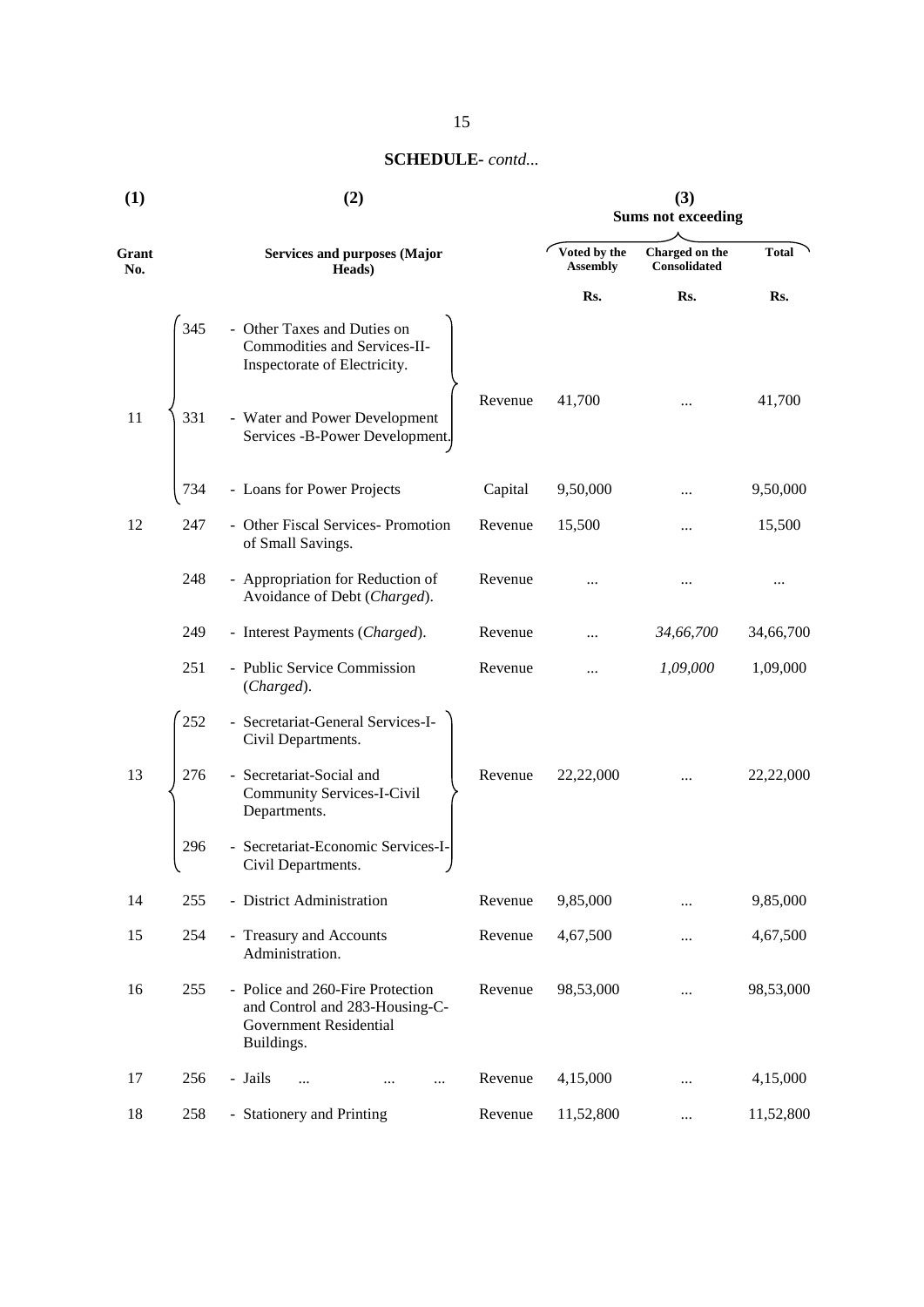| (1)          | (2)                                                                                                                            | (3)<br><b>Sums not exceeding</b> |                                |           |  |
|--------------|--------------------------------------------------------------------------------------------------------------------------------|----------------------------------|--------------------------------|-----------|--|
| Grant<br>No. | <b>Services and purposes (Major</b><br>Heads)                                                                                  | Voted by the<br><b>Assembly</b>  | Charged on the<br>Consolidated | Total     |  |
|              |                                                                                                                                | Rs.                              | Rs.                            | Rs.       |  |
|              | 252<br>- Secretariat-General Services-II-<br>Public Works Department-<br>Secretariat.                                          |                                  |                                |           |  |
|              | - Public Works<br>259<br>$\cdots$                                                                                              |                                  |                                |           |  |
|              | 277<br>- Education, 278-Art and Culture,<br>280- Medical, 282- Public Health,<br>etc.                                          |                                  |                                |           |  |
|              | Revenue<br>283<br>- Housing-II-C-Government<br><b>Residential Buildings</b><br>(I/C.P.W.D).                                    | 59,67,800                        | $\cdots$                       | 59,67,800 |  |
|              | - Labour and Employment-III-B-<br>287<br>Employment and Training, 288-<br>Social Security and Welfare-<br>Social Welfare, etc. |                                  |                                |           |  |
| 19           | - Capital Outlay on Public Works.<br>459                                                                                       |                                  |                                |           |  |
|              | - Capital Outlay on Education, Arts<br>477<br>and Culture.                                                                     |                                  |                                |           |  |
|              | 480<br>- Capital Outlay on Medical.                                                                                            |                                  |                                |           |  |
|              | - Capital Outlay on Family<br>481<br>Welfare.                                                                                  |                                  |                                |           |  |
|              | Capital<br>482<br>Capital Outlay on Public Health,<br>Sanitation and Water Supply-A-<br>Public Health.                         | 74,41,700                        | $\cdots$                       | 74,41,700 |  |
|              | 483<br>- Capital Outlay on Housing-A-<br><b>Government Residential</b><br>Buildings (in-charge, Public<br>Works Department).   |                                  |                                |           |  |
|              | 510<br>- Capital Outlay on Animal<br>Husbandry.                                                                                |                                  |                                |           |  |
|              | 511<br>- Capital Outlay on Dairy<br>Development.                                                                               |                                  |                                |           |  |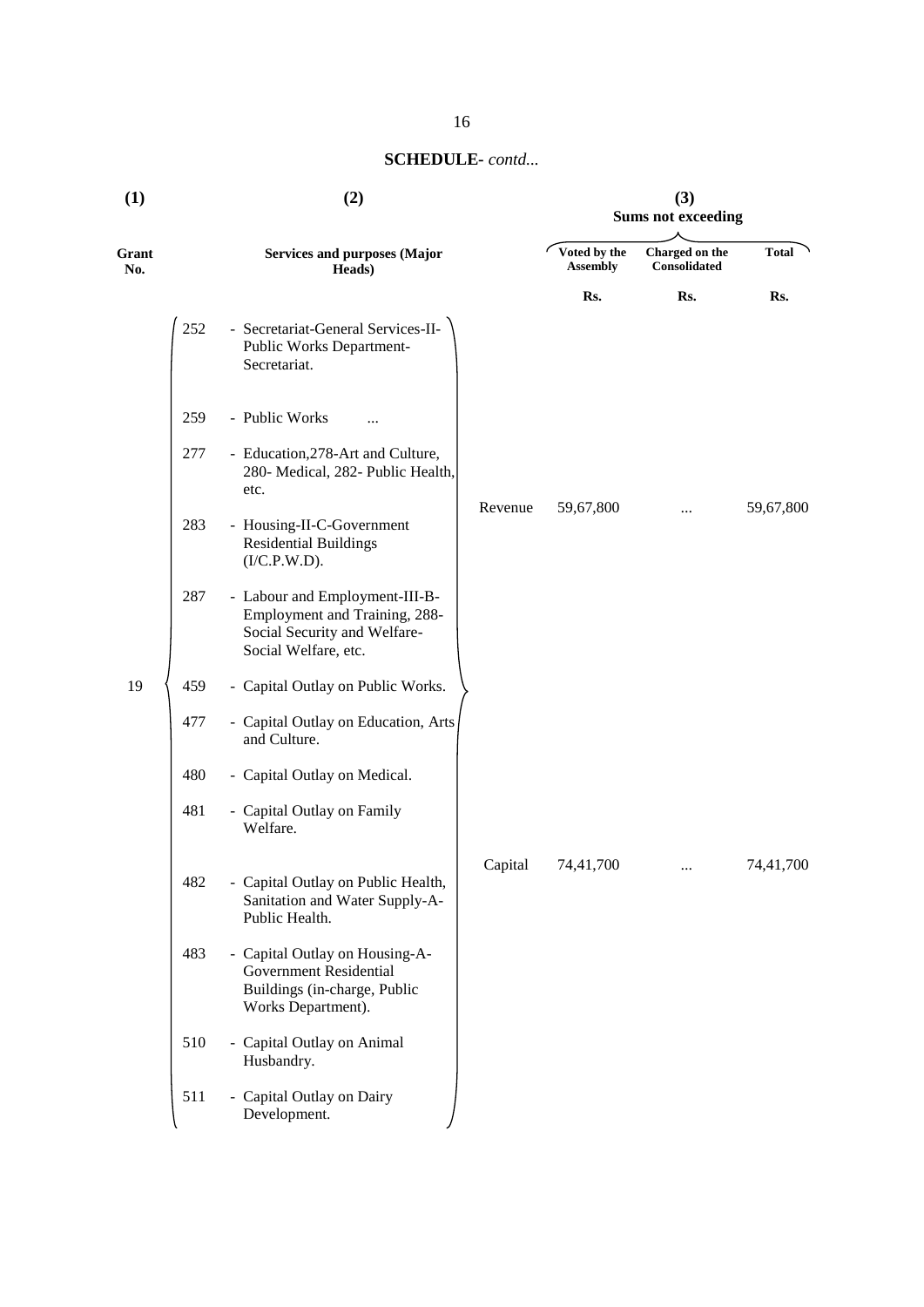| (1)          |                   | (2)                                                                                                                                 | (3)<br><b>Sums not exceeding</b> |                                 |                                       |             |
|--------------|-------------------|-------------------------------------------------------------------------------------------------------------------------------------|----------------------------------|---------------------------------|---------------------------------------|-------------|
| Grant<br>No. |                   | <b>Services and purposes (Major</b><br>Heads)                                                                                       |                                  | Voted by the<br><b>Assembly</b> | Charged on the<br><b>Consolidated</b> | Total       |
|              |                   |                                                                                                                                     |                                  | Rs.                             | Rs.                                   | Rs.         |
| 20           | 265               | - Other Administrative Services-<br>I-Civil Defence.                                                                                | Revenue                          | 14,92,000                       | $\cdots$                              | 14,92,000   |
|              | 265               | - Other Administrative Services-<br><b>III-Gazetteers and Statistical</b><br>Memoirs.                                               |                                  |                                 |                                       |             |
| 21           | 277<br>278<br>279 | - Education<br>$\ddotsc$<br>$\cdots$<br>- Art and Culture<br>$\ddotsc$<br>$\cdots$<br>- Scientific Services and                     | Revenue                          | 1,78,15,900                     | $\cdots$                              | 1,78,15,900 |
|              | 677               | Research.<br>- Loans for Education, Art and<br>Culture.                                                                             | Capital                          | 5,000                           |                                       | 5,000       |
| 22           | 265               | - Other Administrative Services-<br>IV-Census, Vital Statistics,<br>Guest Houses, etc.                                              | Revenue                          | 2,97,500                        |                                       | 2,97,500    |
| 23           | 265               | - Other Administrative Services-<br>V-Miscellaneous Administrative<br>Services.                                                     | Revenue                          | 70,000                          |                                       | 70,000      |
| 24           | 266               | - Pension and other Retirement<br>Benefits.                                                                                         | Revenue                          | 5,25,000                        |                                       | 5,25,000    |
| 25           | 267               | - Aid Materials and Equipments.                                                                                                     | Revenue                          | 3,21,000                        |                                       | 3,21,000    |
| 26           | 268               | - Miscellaneous General Services,<br>Pre-partition Payments, State<br>Lotteries and Pension for<br>Distinguished Services.          | Revenue                          | 1,200                           | $\cdots$                              | 1,200       |
| 27           | 280<br>281<br>282 | Medical<br>- Family Welfare<br>$\cdots$<br>- Public Health, Sanitation and<br>Water Supply-A-Public Health<br>and Sanitation.       | Revenue                          | 1,07,51,700                     |                                       | 1,07,51,700 |
|              | 282<br>283        | - Public Health, Sanitation and<br>Water Supply-B-Sewerage and<br>Water Supply.<br>- Housing-C-Government<br>Residential Buildings. | Revenue                          | 39,04,700                       |                                       | 39,04,700   |
| 28           | 482               | - Capital Outlay on Public Health,<br>Sanitation and Water Supply.                                                                  | Capital                          | 1,28,50,000                     |                                       | 1,28,50,000 |
|              | 682               | - Loans for Public Health,<br>Sanitation and Water Supply                                                                           |                                  |                                 |                                       |             |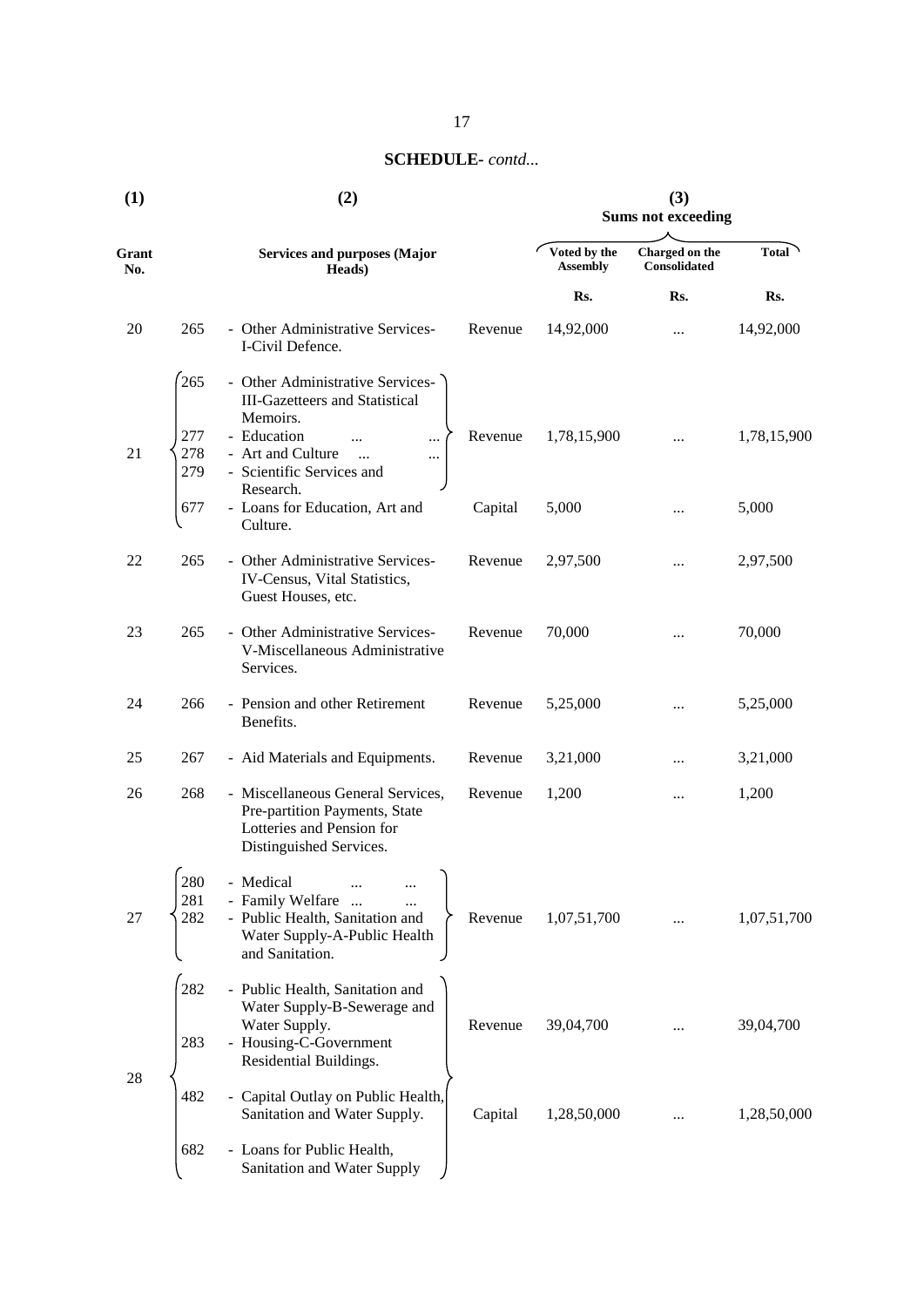| (1)          |                   | (2)                                                                                                                                                                                                | (3)<br><b>Sums not exceeding</b> |                                 |                                |              |
|--------------|-------------------|----------------------------------------------------------------------------------------------------------------------------------------------------------------------------------------------------|----------------------------------|---------------------------------|--------------------------------|--------------|
| Grant<br>No. |                   | <b>Services and purposes (Major</b><br>Heads)                                                                                                                                                      |                                  | Voted by the<br><b>Assembly</b> | Charged on the<br>Consolidated | <b>Total</b> |
|              |                   |                                                                                                                                                                                                    |                                  | Rs.                             | Rs.                            | Rs.          |
| 29           | 283               | - Housing-I-A-General and B-<br>Housing Schemes.                                                                                                                                                   | Revenue                          | 76,500                          |                                | 76,500       |
|              | 683               | - Loans for Housing                                                                                                                                                                                | Capital                          | 5,13,800                        |                                | 5,13,800     |
| 30           | 284               | - Urban Development-A-General-<br>I-Municipal Administration.                                                                                                                                      | Revenue                          | 1,48,200                        |                                | 1,48,200     |
|              | 684               | - Loans for Urban Development                                                                                                                                                                      | Capital                          |                                 |                                |              |
|              | 284               | - Urban Development-A-General-<br>II-Town and Regional Planning.                                                                                                                                   | Revenue                          | 5,43,200                        |                                | 5,43,200     |
| 31           | 484               | - Capital Outlay on Urban Capital<br>Development-A-General.                                                                                                                                        | Revenue                          | $\cdots$                        |                                |              |
| 32           | 285               | - Information and Publicity                                                                                                                                                                        | Revenue                          | 4,49,200                        |                                | 4,49,200     |
| 33           | 287<br>287<br>287 | - Labour and Employment-I-A-<br>Labour.<br>- Labour and Employment-II-A-<br>Labour – Inspectorate of Factories<br>and Steam Boilers.<br>- Labour and Employment-III-B-<br>Employment and Training. | Revenue                          | 10,96,400                       |                                | 10,96,400    |
|              | 288               | - Social Security and Welfare-A-I-<br>Civil Supplies.                                                                                                                                              | Revenue                          | 3,53,500                        |                                | 3,53,500     |
| 34           | 488               | - Capital Outlay on Social Security  <br>and Welfare-E-Other Social<br>Security and Welfare<br>Programmes-I-Civil Supplies<br>Schemes.                                                             | Capital                          | 5,300                           |                                | 5,300        |
|              | 509               | - Capital Outlay on Food and<br>Nutrition.                                                                                                                                                         |                                  |                                 |                                |              |
|              | 288               | - Social Security and Welfare-B-II-<br>Relief and Rehabilitation of<br>Displaced Persons.                                                                                                          | Revenue                          | 25,500                          |                                | 25,500       |
| 35           | 688               | - Loans for Social Security and<br>Welfare-I-Relief and<br>Rehabilitation of Displaced<br>persons.                                                                                                 | Capital                          | $\ddots$                        |                                |              |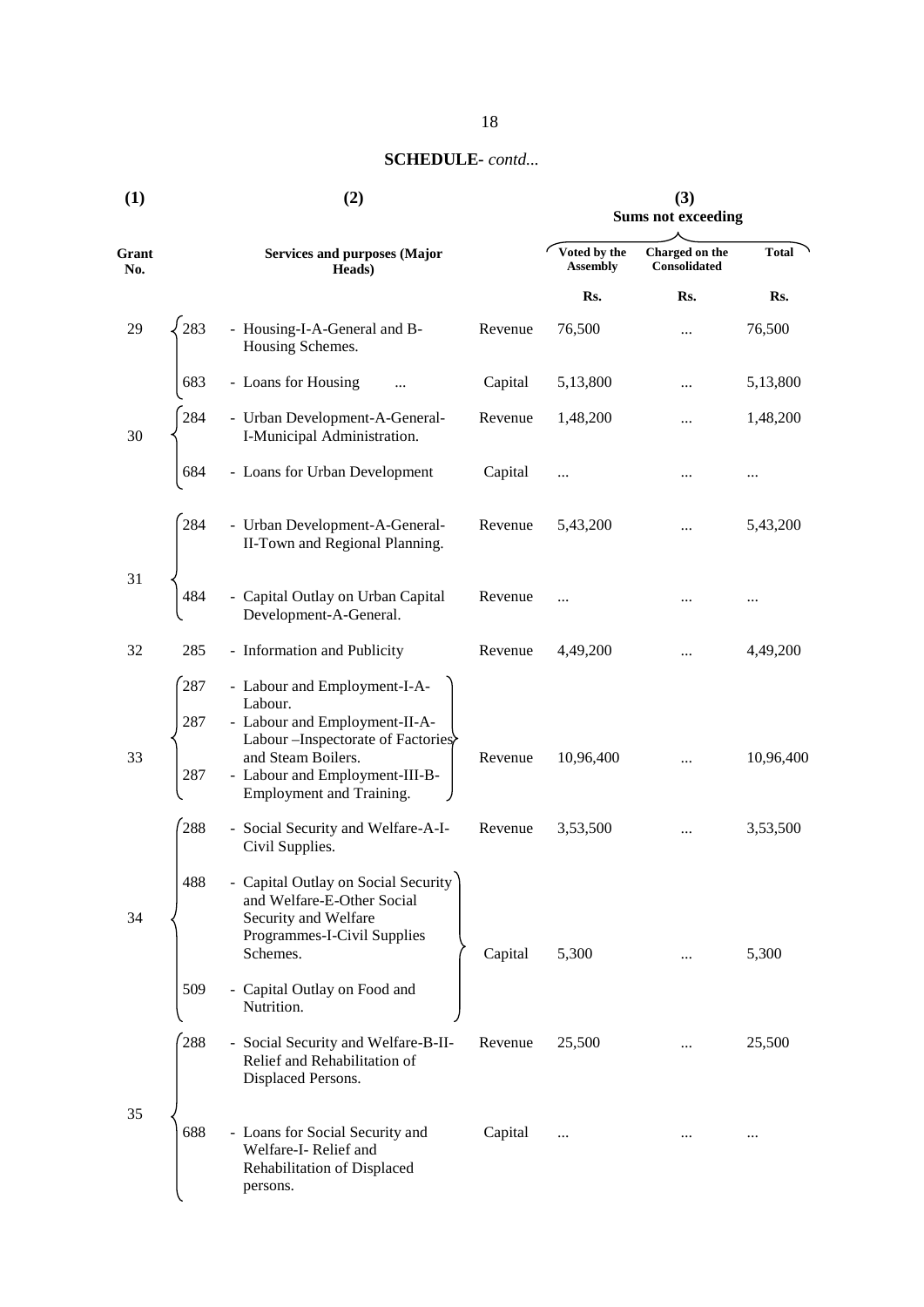| (1)          |     | (2)                                                                                                                                         | (3)<br><b>Sums not exceeding</b> |                                 |                                |           |
|--------------|-----|---------------------------------------------------------------------------------------------------------------------------------------------|----------------------------------|---------------------------------|--------------------------------|-----------|
|              |     |                                                                                                                                             |                                  |                                 |                                |           |
| Grant<br>No. |     | <b>Services and purposes (Major</b><br>Heads)                                                                                               |                                  | Voted by the<br><b>Assembly</b> | Charged on the<br>Consolidated | Total     |
|              |     |                                                                                                                                             |                                  | Rs.                             | Rs.                            | Rs.       |
|              | 288 | - Social Security and Welfare -C-<br>III-Welfare of Schedule Castes,<br>Scheduled Tribes and Other<br>Backward Classes-D-Social<br>Welfare. | Revenue                          | 19,26.500                       | $\cdots$                       | 19,26.500 |
| 36           | 688 | - Loans for Security and Welfare-<br>C-III-Welfare of Schedule Castes,<br>Scheduled Tribes and Other<br>Backward Classes.                   | Capital                          | $\cdots$                        |                                |           |
| 37           | 288 | - Social Security and Welfare-E-<br>Other Social Security and<br>Welfare Programmes-IV-<br>Soldiers' Sailors' and Airmen's<br>Board.        | Revenue                          | 22,500                          |                                | 22,500    |
|              | 688 | - Loans for Social Security and<br>Welfare-II-Loans to Ex-Service<br>Personnels.                                                            | Capital                          | 5,000                           |                                | 5,000     |
| 38           | 288 | - Social Security and Welfare-E-<br>Other Social Security and<br>Welfare Programmes-V-Other<br>Programmes.                                  | Revenue                          | 1,200                           |                                | 1,200     |
| 39           | 295 | - Other Social and Community                                                                                                                | Revenue                          | 66,200                          |                                | 66,200    |
| 40           | 296 | - Secretariat-Economic Services-II-<br>Planning Boards and attached<br>Offices.                                                             | Revenue                          | 3,03,800                        |                                | 3,03,800  |
|              | 298 | - Co-operation                                                                                                                              | Revenue                          | 21,16,200                       |                                | 21,16,200 |
|              | 498 | - Capital Outlay on Co-operation.                                                                                                           |                                  |                                 |                                |           |
| 41           | 505 | - Capital Outlay on Agriculture.                                                                                                            | Capital                          | 7,88,700                        |                                | 7,88,700  |
|              | 698 | - Loans to Co-operative Societies.                                                                                                          |                                  |                                 |                                |           |
|              | 299 | - Special and Backward Areas-C-<br>North Eastern Areas.                                                                                     | Revenue                          | 9,86,500                        |                                | 9,86,500  |
| 42           | 499 | - Capital Outlay on Special and<br><b>Backward Areas-C-North Eastern</b><br>Areas.                                                          | Capital                          | 58,57,500                       |                                | 58,57,500 |
|              | 699 | - Loans for Special and Backward<br>Areas-C- North Eastern Areas.                                                                           |                                  |                                 |                                |           |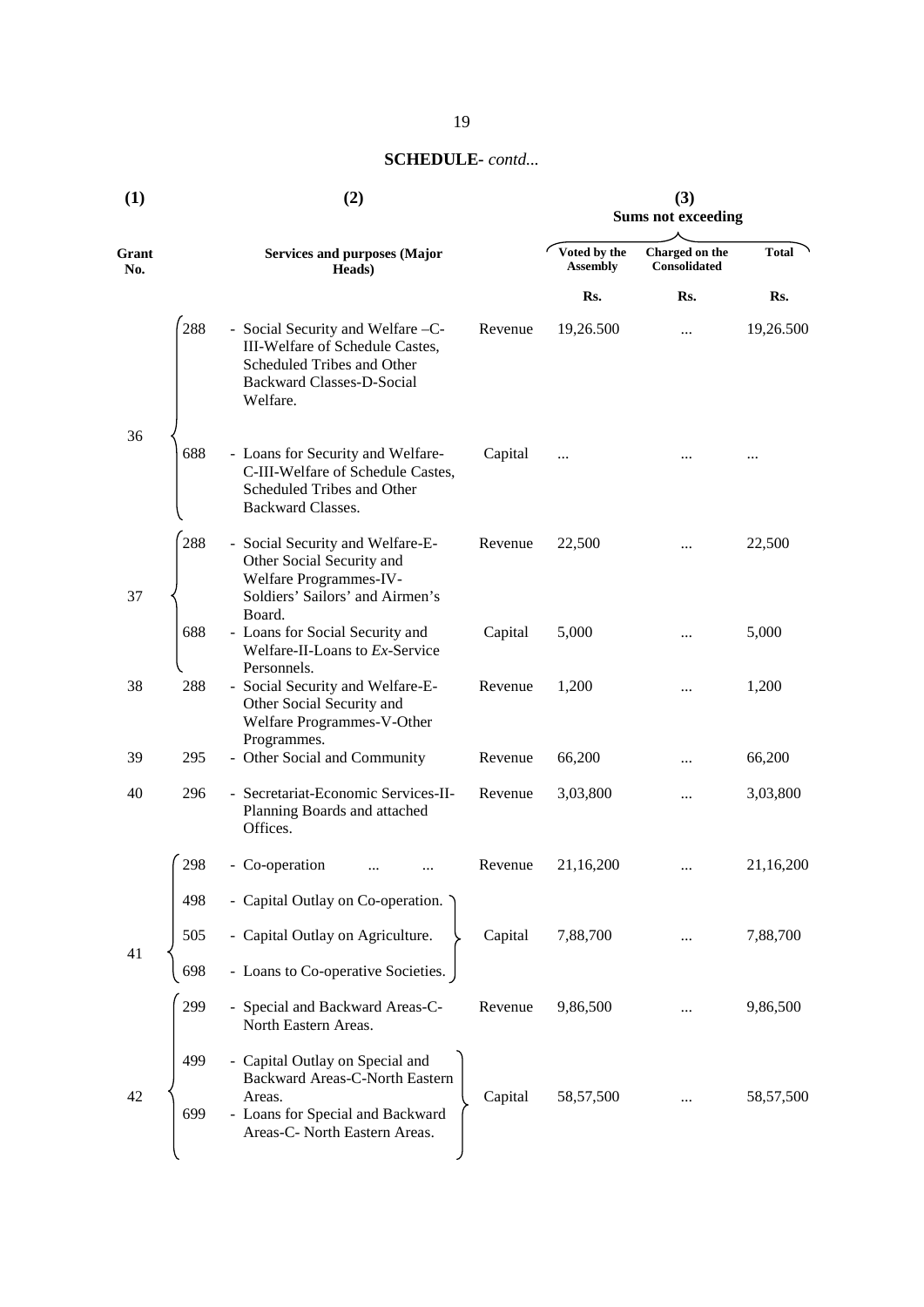| (1)          |            | (2)                                                                                                                                                                      | (3)<br><b>Sums not exceeding</b> |                                 |                                |              |  |
|--------------|------------|--------------------------------------------------------------------------------------------------------------------------------------------------------------------------|----------------------------------|---------------------------------|--------------------------------|--------------|--|
| Grant<br>No. |            | <b>Services and purposes (Major</b><br>Heads)                                                                                                                            |                                  | Voted by the<br><b>Assembly</b> | Charged on the<br>Consolidated | <b>Total</b> |  |
|              |            |                                                                                                                                                                          |                                  | Rs.                             | Rs.                            | Rs.          |  |
| 41           | 304        | - Other General Economic<br>Services-I-Economic Advice and<br>Statistics.                                                                                                | Revenue                          | 5,08,700                        |                                | 5,08,700     |  |
| 44           | 304        | - Other General Economic<br>Services-II- Regulation of<br>Weights and Measures.                                                                                          | Revenue                          | 1,50,500                        |                                | 1,50,500     |  |
|              | 305        | - Agriculture/306-I-Minor<br>Irrigation/295-Other Social and<br>Community Services/283-<br>Housign-C-Government<br>Residential Buildings.                                | Revenue                          | 86,82,700                       |                                | 86, 82, 700  |  |
| 45           | 515        | - Investments in Agricultural<br>Financial Institutions.                                                                                                                 | Capital                          | 25,000                          |                                | 25,000       |  |
|              | 705        | - Loans for Agriculture                                                                                                                                                  |                                  |                                 |                                |              |  |
|              | 306        | - Minor Irrigation-II-Works under<br>Embankment and Drainage Wing<br>P.W.D.                                                                                              |                                  |                                 |                                |              |  |
| 46           | 333        | - Irrigation, Navigation, Drainage<br>and Flood Control Projects.                                                                                                        | Revenue                          | 2,25,000                        |                                | 2,25,000     |  |
|              | 505<br>533 | - Capital Outlay on Minor<br>Irrigation, Soil Conservation and<br>Areas and Development.<br>- Capital Outlay on Irrigation,<br>Navigation, Drainage and Flood<br>Control | Capital                          | 10,50,000                       |                                | 10,50,000    |  |
| 47           | 307        | - Soil and Water Conservation and<br>283-Housing-C-Government<br>Residential Buildings.                                                                                  | Revenue                          | 62,23,200                       |                                | 62,23,200    |  |
|              | 308        | - Area Development                                                                                                                                                       | Revenue                          | 36,65,700                       |                                | 36,65,700    |  |
| 48           | 706        | - Loans for Minor Irrigation, Soil<br>Conservation and Area<br>Development.                                                                                              | Capital                          |                                 |                                | $\cdots$     |  |
| 49           | 310        | - Animal Husbandry and 283-<br>Housing-C-Government<br>Residential Buildings.                                                                                            | Revenue                          | 40,59,300                       |                                | 40,59,300    |  |
|              | 710        | - Loans for Animal Husbandry                                                                                                                                             | Capital                          | $\cdots$                        |                                |              |  |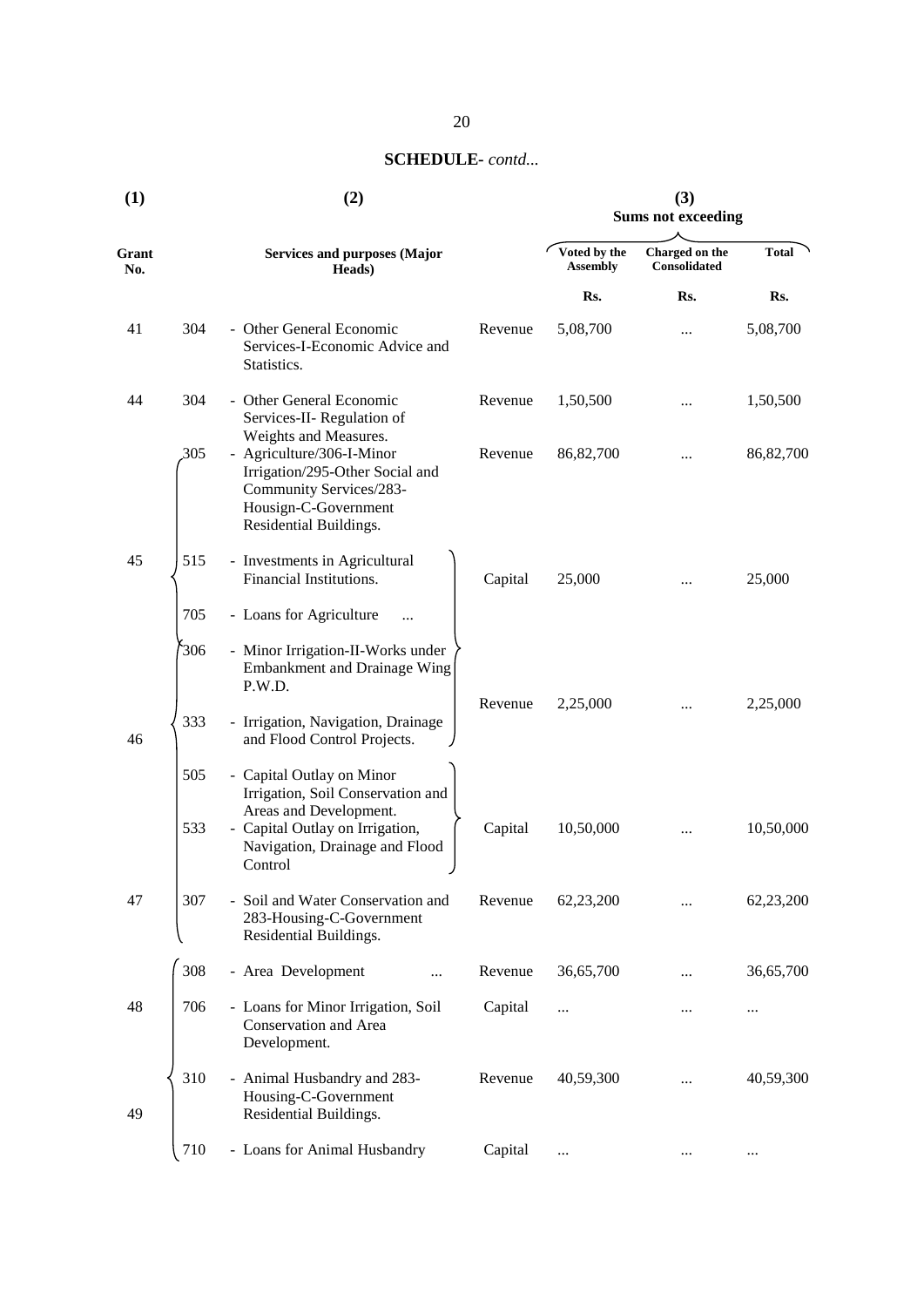| (1)          |                                           | (2)                                                                                                                                                                             | (3)<br><b>Sums not exceeding</b> |                                |          |           |
|--------------|-------------------------------------------|---------------------------------------------------------------------------------------------------------------------------------------------------------------------------------|----------------------------------|--------------------------------|----------|-----------|
| Grant<br>No. |                                           |                                                                                                                                                                                 |                                  |                                |          |           |
|              |                                           | <b>Services and purposes (Major</b><br>Heads)                                                                                                                                   | Voted by the<br><b>Assembly</b>  | Charged on the<br>Consolidated | Total    |           |
|              |                                           |                                                                                                                                                                                 |                                  | Rs.                            | Rs.      | Rs.       |
| 50           | 341                                       | - Dairy Development and 283-<br>Housing-C-Government<br>Residential Buildings.                                                                                                  | Revenue                          | 9,81,500                       |          | 9,81,500  |
| 51           | 312                                       | - Fisheries                                                                                                                                                                     | Revenue                          | 6,51,000                       |          | 6,51,000  |
| 52           | 313                                       | - Forests                                                                                                                                                                       | Revenue                          | 49,25,000                      |          | 49,25,000 |
|              | 513                                       | - Capital Outlay on Forests                                                                                                                                                     | Capital                          |                                | .        |           |
| 53           | 314<br>314                                | - Community Development-283-<br>Housing-C-Government<br>Residential Buildings and 288-<br>Social Security and Welfare.<br>- Community Development-II-<br>Rural Works Programme. | Revenue                          | 37,56,400                      | $\cdots$ | 37,56,400 |
|              | 714                                       | - Loans for Community<br>Development.                                                                                                                                           | Capital                          |                                |          |           |
|              | 320                                       | - Industries                                                                                                                                                                    | Revenue                          | 8,88,000                       |          | 8,88,000  |
|              | 520                                       | - Capital Outlay on Industrial<br>Research and Development.                                                                                                                     |                                  |                                |          |           |
| 54           | 522                                       | - Capital Outlay on Machinery and<br>Engineering Industries.                                                                                                                    | Capital                          | 19,00,000                      |          | 19,00,000 |
|              | 526                                       | - Capital Outlay on Consumer<br>Industries.                                                                                                                                     |                                  |                                |          |           |
|              | 720                                       | - Loans for Industrial Research<br>Development.                                                                                                                                 |                                  |                                |          |           |
|              | 321                                       | - Village and Small Industries-I-<br>Handloom and Sericulture and<br>283-Housing-C-Government<br>Residential Buildings.                                                         | Revenue                          | 18,21,500                      |          | 18,21,500 |
| 55           | 521                                       | - Capital Outlay on Village and<br>Small Industries-I-handloom and<br>Sericulture.                                                                                              |                                  |                                |          |           |
|              | 698<br>- Loans to Co-operative Societies. |                                                                                                                                                                                 | Capital                          | $\cdots$                       |          |           |
|              | 721                                       | - Loans for Village and Small<br>Industries-I-Handloom and<br>Sericulture.                                                                                                      |                                  |                                |          |           |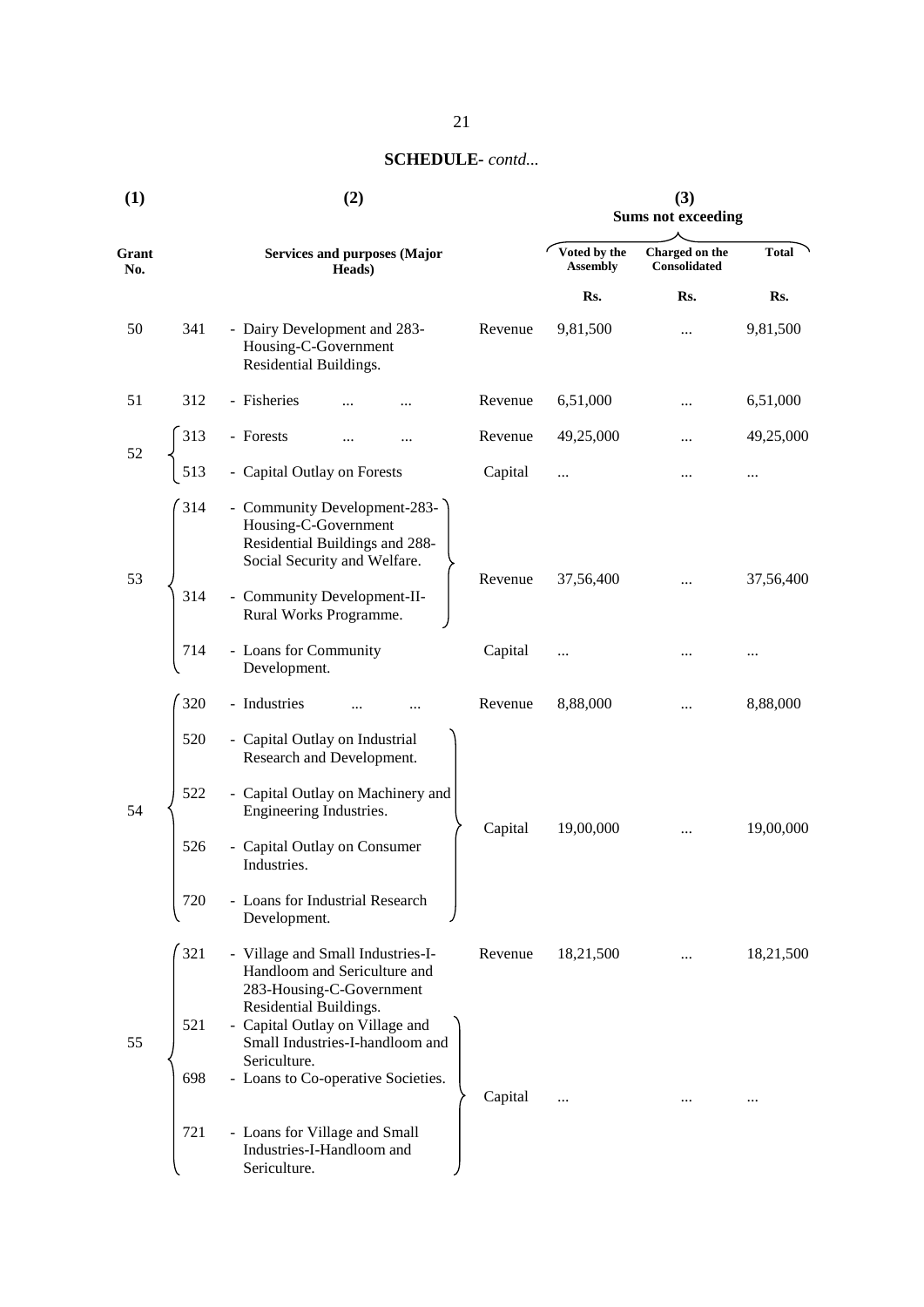| (1)          |            | (2)                                                                                                                                        | (3)<br><b>Sums not exceeding</b> |                                       |             |              |
|--------------|------------|--------------------------------------------------------------------------------------------------------------------------------------------|----------------------------------|---------------------------------------|-------------|--------------|
| Grant<br>No. |            | <b>Services and purposes (Major</b><br>Heads)                                                                                              | Voted by the<br><b>Assembly</b>  | Charged on the<br><b>Consolidated</b> | Total       |              |
|              |            |                                                                                                                                            |                                  | Rs.                                   | Rs.         | Rs.          |
|              | 321<br>283 | - Village and Small Industries-<br>II-Small Industries and<br>- Housing-C-Government<br>Residential Buildings.                             | Revenue                          | 30,64,200                             |             | 30,64,200    |
| 56           | 521<br>721 | - Capital Outlay on Village and<br>Small Industries-II-Small<br>Industries.<br>- Loans for Village Small<br>Industries-II-Small Industries | Capital                          | 1,00,000                              |             | 1,00,000     |
|              | 328        | - Mines and Minerals-B-<br><b>Regulation and Development</b><br>of Mines.                                                                  | Revenue                          | 6,42,500                              |             | 6,42,500     |
| 57           | 528        | - Capital Outlay on Mining and<br>Metallurgical Industries.                                                                                | Capital                          | $\cdots$                              |             |              |
|              | 337        | - Roads and Bridges                                                                                                                        | Revenue                          | 75,58,200                             |             | 75,58,200    |
| 58           | 537        | - Capital Outlay on Roads and<br>Bridges.                                                                                                  | Capital                          | 1,49,52,000                           | .           | 1,49,52,000  |
|              | 339        | - Tourism                                                                                                                                  | Revenue                          | 5,44,200                              |             | 5,44,200     |
| 59           | 544        | - Capital Outlay on Other<br><b>Transport and Communication</b>                                                                            | Capital                          | $\cdots$                              |             |              |
| 60           | 530        | Services.<br>- Investment in Industrial<br>Financial Institutions.                                                                         | Capital                          | $\cdots$                              |             |              |
|              | 603        | - Internal Debt of the State<br>Government (Charged)                                                                                       | Capital                          | $\cdots$                              | 26,36,700   | 26,36,700    |
|              | 604        | - Loans and Advances from the<br><b>Central Government</b>                                                                                 | Capital                          | $\cdots$                              | 52,00,000   | 52,00,000    |
| 61           | 766        | (Charged).<br>- Loans to Government Servants                                                                                               | Capital                          | 15,00,000                             |             | 15,00,000    |
| 62           | 767        | - Miscellaneous Loans                                                                                                                      | Capital                          | $\ldots$                              |             | $\cdots$     |
| 63           | 768        | - Inter-State Settlement<br>$\cdots$                                                                                                       | Capital                          | 22,45,300                             | .           | 22,45,300    |
| 64           | 769        | - Appropriation to Contingency<br>Fund.                                                                                                    | Capital                          | $\cdots$                              | $\cdots$    | $\ldots$     |
|              |            | <b>Total</b><br>                                                                                                                           |                                  | 16,80,09,700                          | 1,17,71,100 | 17,97,80,800 |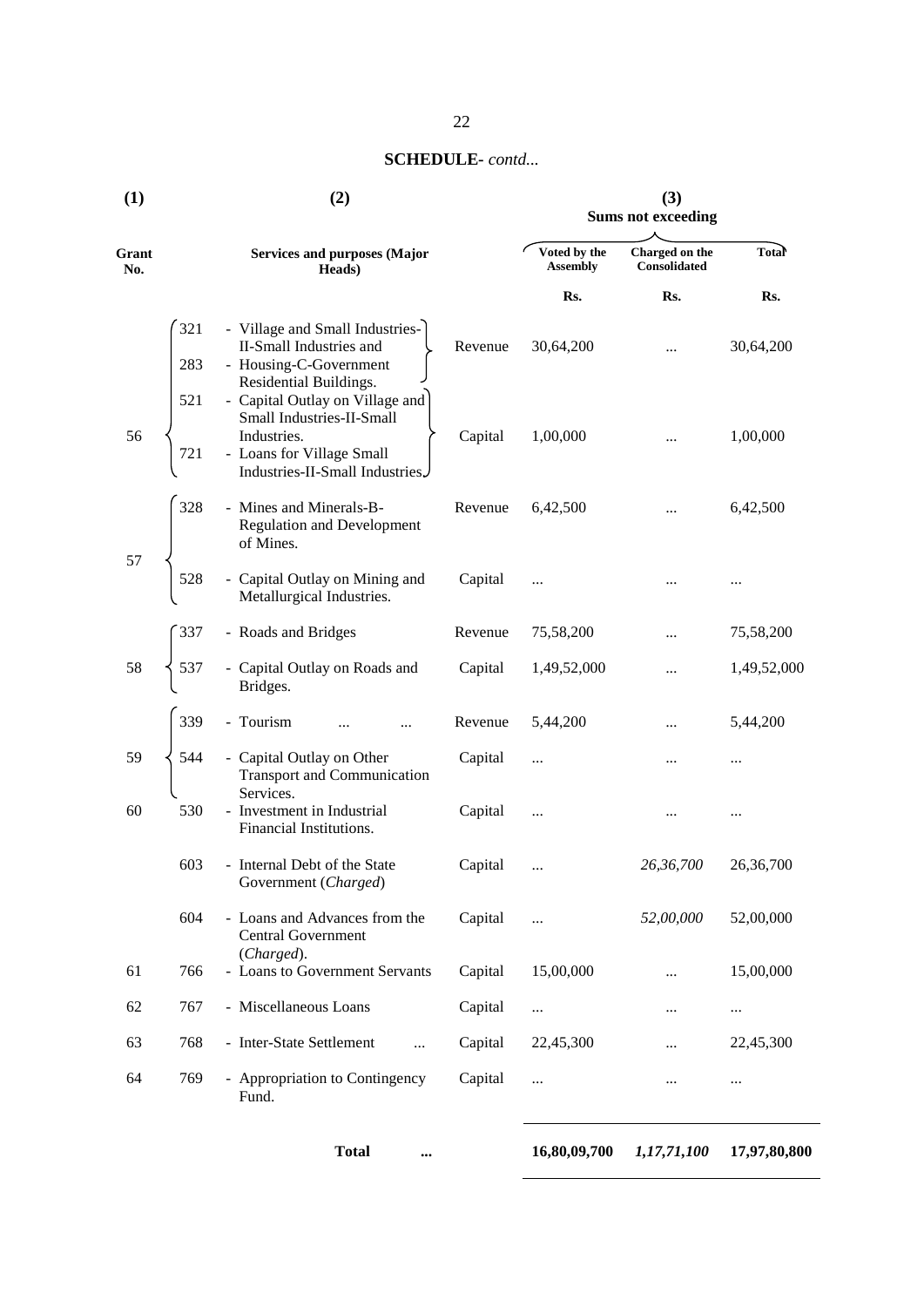#### 23

## **MEGHALAYA ACT 7 OF 1979**

#### **THE MEGHALAYA FINANCE ACT, 1979**

(As passed by the Assembly)

[Received the assent of the Governor of Meghalaya on the 31<sup>st</sup> March, 1979]

(Published in the *Gazette of Meghalaya*, Extraordinary, dated the 31<sup>st</sup> March, 1979)

#### **An**

**Act**

## **to fix the rates at which the Meghalaya Purchase Tax shall be levied and charged for the financial year,1979-80.**

Be it enacted by the Legislature of Meghalaya in the Thirtieth Year of the Republic of India as follows:-

| Short title, extent and<br>commencement. | 1. (1) This Act may be called the Meghalaya Finance Act, 1979.<br>(2) It extends to the whole of the State of Meghalaya. |                                                                                                                                                                                                                    |  |  |
|------------------------------------------|--------------------------------------------------------------------------------------------------------------------------|--------------------------------------------------------------------------------------------------------------------------------------------------------------------------------------------------------------------|--|--|
|                                          | (3) It shall be deemed to have come to force on the $1st$ day of April,<br>1979.                                         |                                                                                                                                                                                                                    |  |  |
| Rates of the Meghalaya<br>Purchase Tax   | beginning on the $1st$ day of April 1979 shall be as follows:-                                                           | 2. The rates at which the tax shall be levied and collected on the purchase<br>of the items of the Schedule under the Meghalaya Purchase Tax Act<br>(Assam act XIX of 1967 as modified by Meghalaya), for the year |  |  |
|                                          | In respect of items 1, 2 and 3.                                                                                          | Four paise per rupee value of the<br>price at which the taxable goods<br>are purchased.                                                                                                                            |  |  |
|                                          | In respect of item 4.                                                                                                    | Two paise per rupee value of the<br>price at which the taxable goods<br>are purchased.                                                                                                                             |  |  |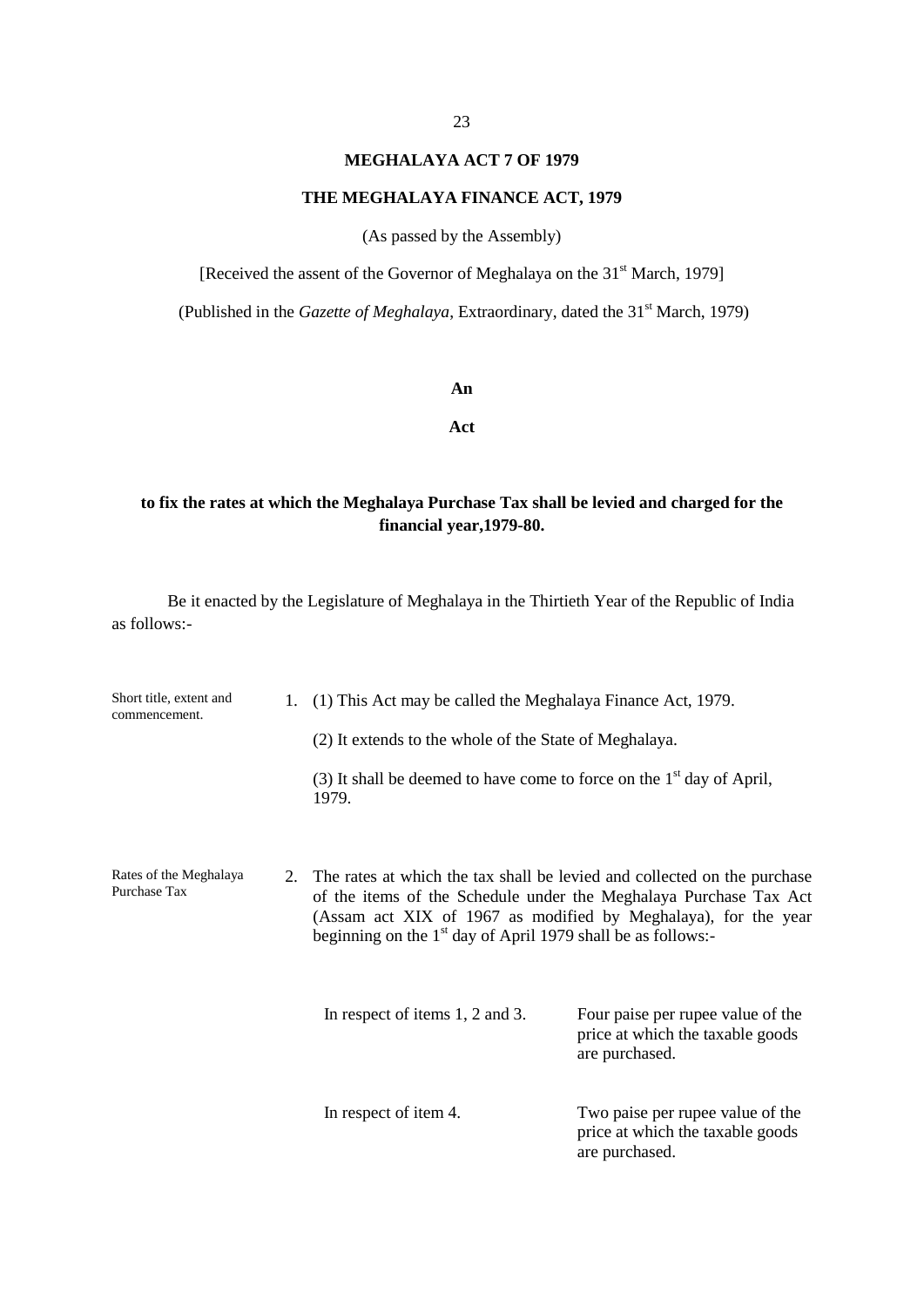## **MEGHALAYA ACT 8 OF 1979**

#### **THE MEGHALAYA FINANCE (SALES TAX) (AMENDMENT) ACT, 1979**

(As passed by the Assembly)

[Received the assent of the Governor of Meghalaya on the 31<sup>st</sup> March, 1979]

(Published in the *Gazette of Meghalaya*, Extraordinary, dated the 31<sup>st</sup> March, 1979)

#### **An**

#### **Act**

## **further to amend the Meghalaya Finance (Sales Tax) Act (Assam Act XI of 1956 as adapted and modified by Meghalaya) (hereinafter referred to as the principal Act).**

Be it enacted by the Legislature of Meghalaya in the Thirtieth Year of the Republic of India as follows:-

| Short title, extent and<br>commencement.      |                                                         | (1) This Act may be called the Meghalaya Finance (Sales Tax)<br>(Amendment) Act, 1979.                                                                                                                                              |  |  |
|-----------------------------------------------|---------------------------------------------------------|-------------------------------------------------------------------------------------------------------------------------------------------------------------------------------------------------------------------------------------|--|--|
|                                               | (2) It shall have the like extent as the principal Act. |                                                                                                                                                                                                                                     |  |  |
|                                               |                                                         | (3) It shall come into force at once.                                                                                                                                                                                               |  |  |
| Amendment of the<br>Schedule to the principal |                                                         | 2. In the Schedule to the principal Act,-                                                                                                                                                                                           |  |  |
| Act.                                          | (i)                                                     | for the figure and words "7 paise in the rupee" occurring in item<br>16, the figures and words "10 paise in the rupee" shall be<br>substituted;                                                                                     |  |  |
|                                               | (ii)                                                    | for the figures and words "6 paise in the rupee", and "14 paise in<br>the rupee' occurring in items 20 and 68, the figures and words<br>"7 paise in the rupee", and "15 paise in the rupee", respectively,<br>shall be substituted; |  |  |
|                                               | (iii)                                                   | for the existing items 21 and 65, the following shall be<br>substituted, namely:-                                                                                                                                                   |  |  |
|                                               |                                                         | "21 Hair oils, tooth paste, tooth powder and tooth brush  7<br>paise in the rupee:;                                                                                                                                                 |  |  |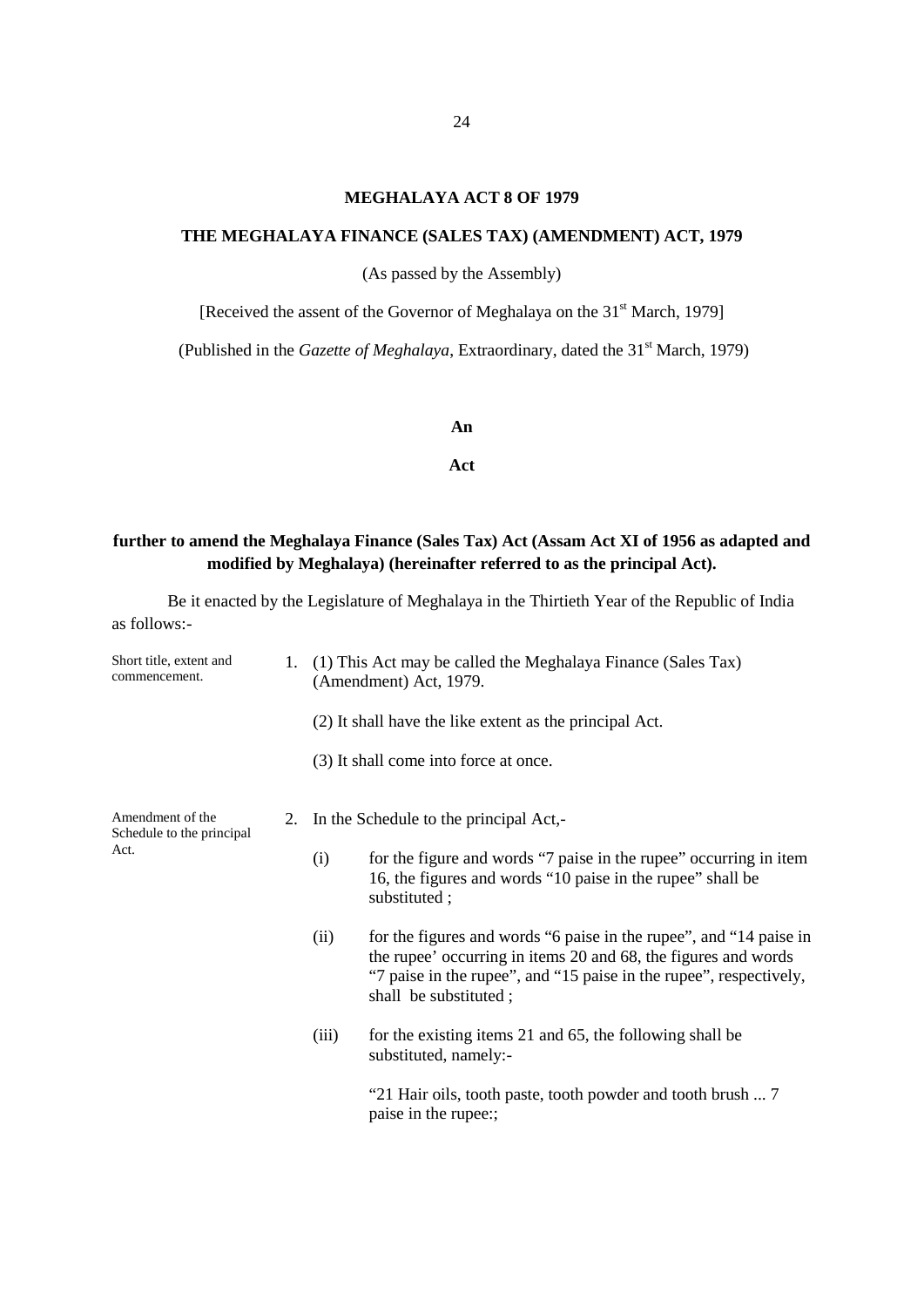65. India made and imported foreign liquor including whisky, brandy, gin, rum, wine, champagne, cider, perry, ale and other fermented potable liquor (except 'rum' when sold to Defence personnel in Defence Service Canteens) 40 paise in the rupee";

"65. A – Beer 25 paise in the rupee".

- (iv) the words "and depilators" occurring in item 54,
- (v) the existing items 55 and 62 shall be deleted;
- (vi) after the existing item 68 the following new items shall be inserted as items 69,70,7f1,72,73 and 74, namely:-

| No | Name of taxable goods                                                                                                                                                             | <b>Rate of Tax</b>                      |  |  |
|----|-----------------------------------------------------------------------------------------------------------------------------------------------------------------------------------|-----------------------------------------|--|--|
| 69 | Perfumes<br>cosmetics including snows,<br>powder, lipsticks,<br>scented<br>and<br>other<br>toilet<br>sticks<br>requisites excluding those<br>covered by item No.21 and<br>No. 54. | , Depilators and 10 paise in the rupee. |  |  |
| 70 | Mosaic (Masonry) titles  7 paise in the rupee.                                                                                                                                    |                                         |  |  |
| 71 | Fountain pens, Ball point pens, 7 paise in the rupee.<br>stylograph pens and propeller<br>pencil and component and<br>accessories of such pens and<br>pencils.                    |                                         |  |  |
| 72 | Umbrella, Umbrella cloth and 7 paise in the rupee.<br>parts and accessories thereof.                                                                                              |                                         |  |  |
| 73 | <b>Gur and Molasses</b>                                                                                                                                                           | 7 paise in the rupee.                   |  |  |
| 74 | Hollow<br><b>Blocks</b><br>Blocks.                                                                                                                                                | Cemented 7 paise in the rupee.          |  |  |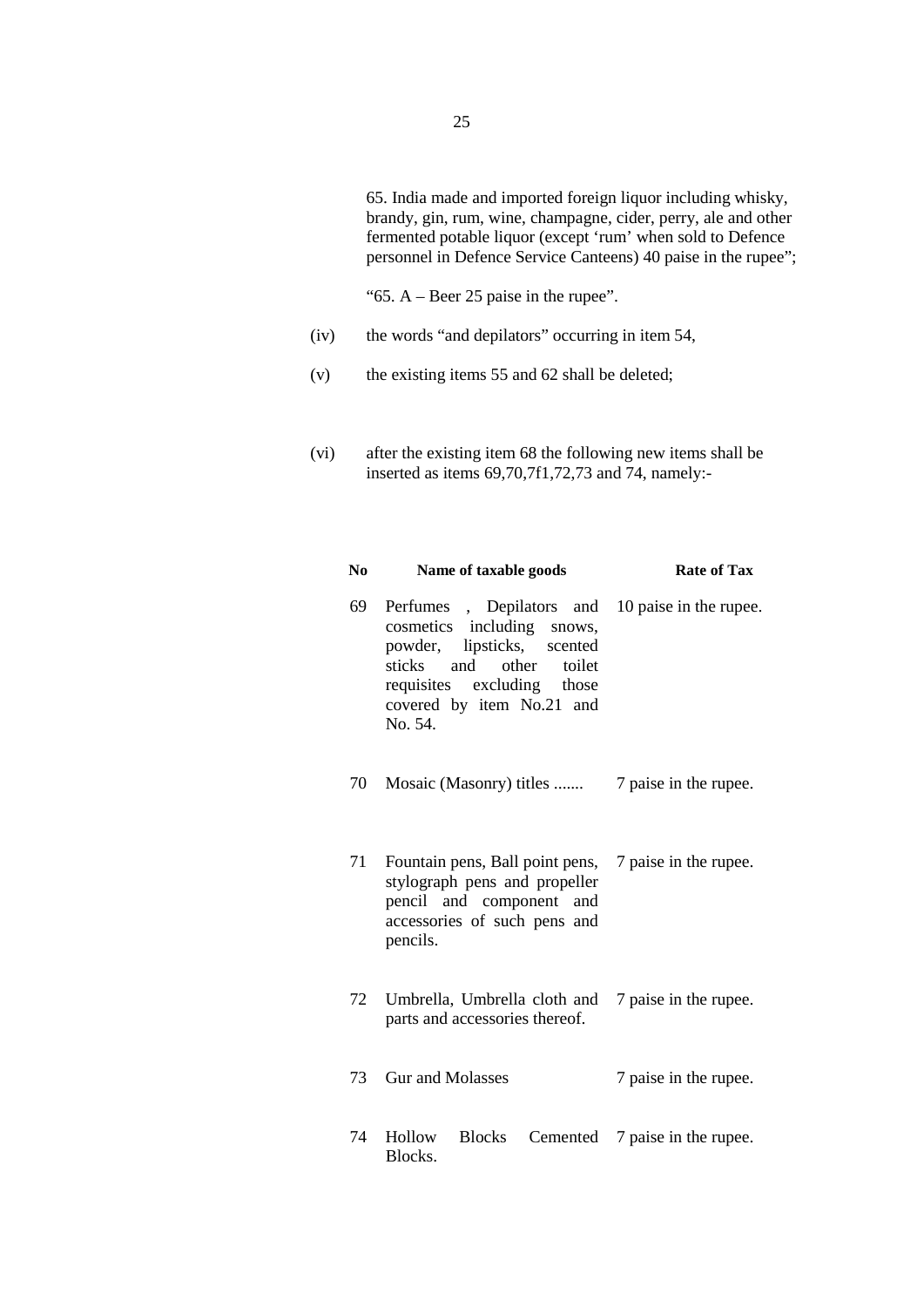## **MEGHALAYA ACT 9 OF 1979**

#### **THE MEGHALAYA SALES TAX (AMENDMENT) ACT, 1979**

(As passed by the Assembly)

[Received the assent of the Governor of Meghalaya on the 31<sup>st</sup> March, 1979]

(Published in the *Gazette of Meghalaya*, Extraordinary, dated the 31<sup>st</sup> March, 1979)

#### **An**

#### **Act**

## **further to amend the Meghalaya Sales Tax Act (Assam Act XVII of 1947 as adapted and modified by Meghalaya) (hereinafter referred to as the principal Act).**

Be it enacted by the Legislature of Meghalaya in the Thirtieth Year of the Republic of India as follows:-

| Short title, extent and<br>commencement.             | 1. | (1) This Act may be called the Meghalaya Sales Tax (Amendment) Act,<br>1979. |                                                                                        |                       |  |  |
|------------------------------------------------------|----|------------------------------------------------------------------------------|----------------------------------------------------------------------------------------|-----------------------|--|--|
|                                                      |    |                                                                              | (2) It shall have the like extent as the principal Act.                                |                       |  |  |
|                                                      |    |                                                                              | (3) It shall come into force at once.                                                  |                       |  |  |
| Amendment of<br>Schedule II of the<br>principal Act. | 2. | substituted, namely:-                                                        | In the Schedule II to the principal Act, for item 2 the following shall be             |                       |  |  |
|                                                      |    | " $2(a)$                                                                     | Readymade garments made<br>of textiles not containing any<br>synthetic yarn or fabric. | 1 paisa in the rupee. |  |  |
|                                                      |    | (b)                                                                          | Readymade garments other<br>than those included in (a)                                 | 6 paise in the rupee" |  |  |
|                                                      |    |                                                                              |                                                                                        |                       |  |  |

3. In Schedule III to the principal Act, item 14 shall be deleted.

Amendment of Schedule III to the principal Act.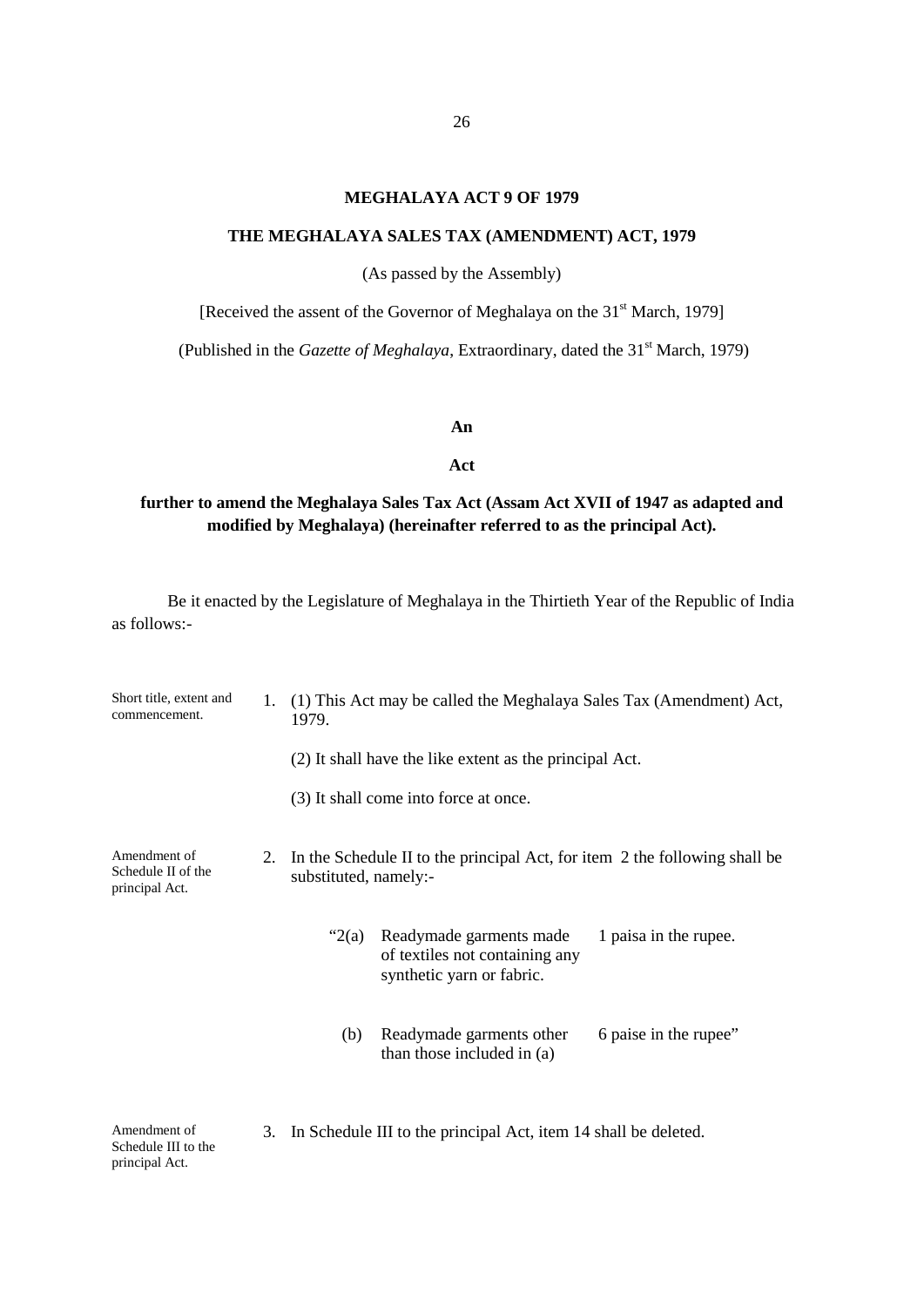## **MEGHALAYA ACT 10 OF 1979**

## **THE LEGISLATIVE ASSEMBLY OF MEGHALAYA (SPEAKER AND DEPUTY SPEAKER SALARIES AND ALLOWANCES) [SECOND] AMENDMENT) ACT, 1979**

(As passed by the Assembly)

[Received the assent of the Governor of Meghalaya on the  $2<sup>nd</sup>$  April, 1979]

(Published in the *Gazette of Meghalaya*, Extraordinary, dated the 4<sup>th</sup> April, 1979)

**An**

**Act**

## **further to amend the Legislative Assembly of Meghalaya (Speaker and Deputy Speaker Salaries and Allowances) Act,1972.**

Be it enacted by the Legislature of Meghalaya in the Thirtieth Year of the Republic of India as follows:-

| Short title and<br>commencement.                                 | 1. | (1) This Act may be called Legislative Assembly of Meghalaya (Speaker<br>and Deputy Speaker Salaries and Allowances) [Second] Amendment) Act,<br>1979.<br>(2) It shall be deemed to have come into force on the $1st$ day of January,<br>1979.    |
|------------------------------------------------------------------|----|---------------------------------------------------------------------------------------------------------------------------------------------------------------------------------------------------------------------------------------------------|
| <b>Amendment of Section</b><br>2 of the Meghalaya Act<br>2 1972. | 2. | In the Legislative Assembly of Meghalaya (Speaker and Deputy Speaker<br>Salaries and Allowances) Act, 1972 in Section 2 for the words "eight"<br>hundred and fifty" the words "one thousand [one] one hundred and fifty"<br>shall be substituted; |
| Repeal of Ordinances 1<br>of 1979.                               | 3. | The Legislative Assembly of Meghalaya (Speaker and Deputy Speaker<br>Salaries and Allowances) (Amendment) Ordinance, 1979 is hereby<br>repealed.                                                                                                  |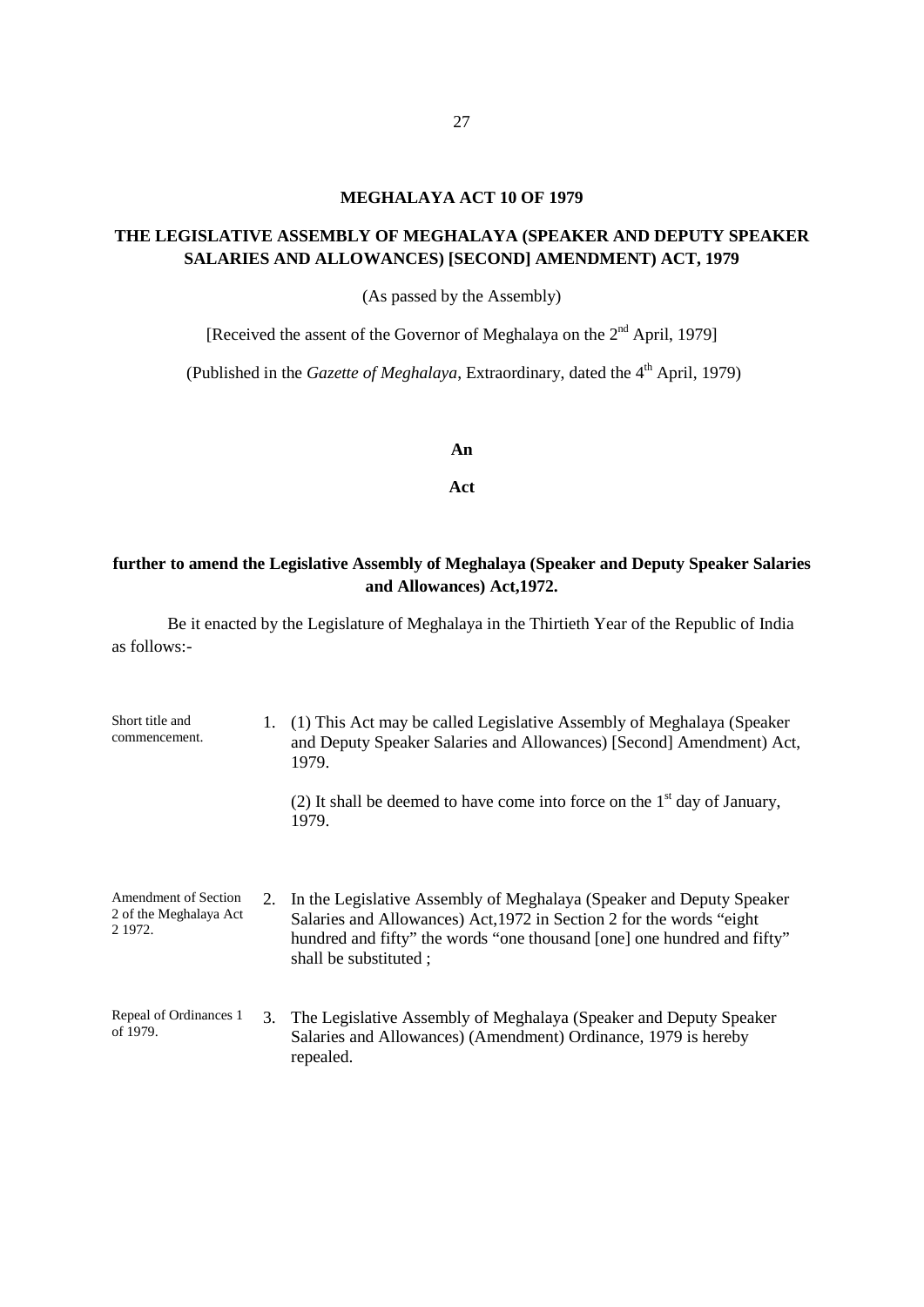#### **MEGHALAYA ACT 11 OF 1979**

## **THE MEGHALAYA (MINISTERS' SALARIES AND ALLOWANCES) (AMENDMENT) ACT, 1979**

(As passed by the Assembly)

[Received the assent of the Governor of Meghalaya on the 16<sup>th</sup> April, 1979]

(Published in the *Gazette of Meghalaya*, Extraordinary, dated the 18<sup>th</sup> April, 1979)

#### **An**

#### **Act**

#### **further to amend the Meghalaya (Ministers' Salaries and Allowances) Act,1972.**

Be it enacted by the Legislature of Meghalaya in the Thirtieth Year of the Republic of India as follows:-

| Short title and<br>commencement.                                      | 1. (1) This Act may be called the Meghalaya (Ministers' Salaries and<br>Allowances) Act, 1979.<br>(2) It shall be deemed to have come into force on the $1st$ day of January,<br>1979.                                                                                                                                                                                                                                     |
|-----------------------------------------------------------------------|----------------------------------------------------------------------------------------------------------------------------------------------------------------------------------------------------------------------------------------------------------------------------------------------------------------------------------------------------------------------------------------------------------------------------|
| Amendment of Section<br>2 f Act 4 of 1972.                            | 2. In the Meghalaya (Ministers' Salaries and Allowances) act, 1972<br>(hereinafter referred to as the principal Act), in Section 2,-                                                                                                                                                                                                                                                                                       |
|                                                                       | in clause (d) for the words, "eight hundred and fifty" the words<br>(i)<br>"one thousand one hundred and fifty" shall be substituted;<br>in clause (d) for the full-stop at the end a semicolon shall be<br>(ii)<br>substituted and after the said clause the following new clause as<br>clause (e) shall be inserted, namely:-<br>"(e) to every Deputy Minister a salary of rupees one thousand<br>and fifty per mensem." |
| Amendment of<br>Sections 3, 4, 5, 8, 9<br>and 10 of Act 4 of<br>1972. | 3. In the principal Act, in sub-section (1) of Section 3. Section 4,<br>'Explanation' below the proviso to Section 5, Sections 8,9, clauses (a) and<br>(d) of Section 10 for the word "and" occurring between the words "other<br>Ministers" or "other Minister" and "Ministers of State" or "Minister of                                                                                                                  |

Deputy Minister", as the case may be, shall be inserted.

State" a comma"(,)" shall be substituted and after the words "Ministers of State" or "Minister of State" the words "and Deputy Ministers" or "and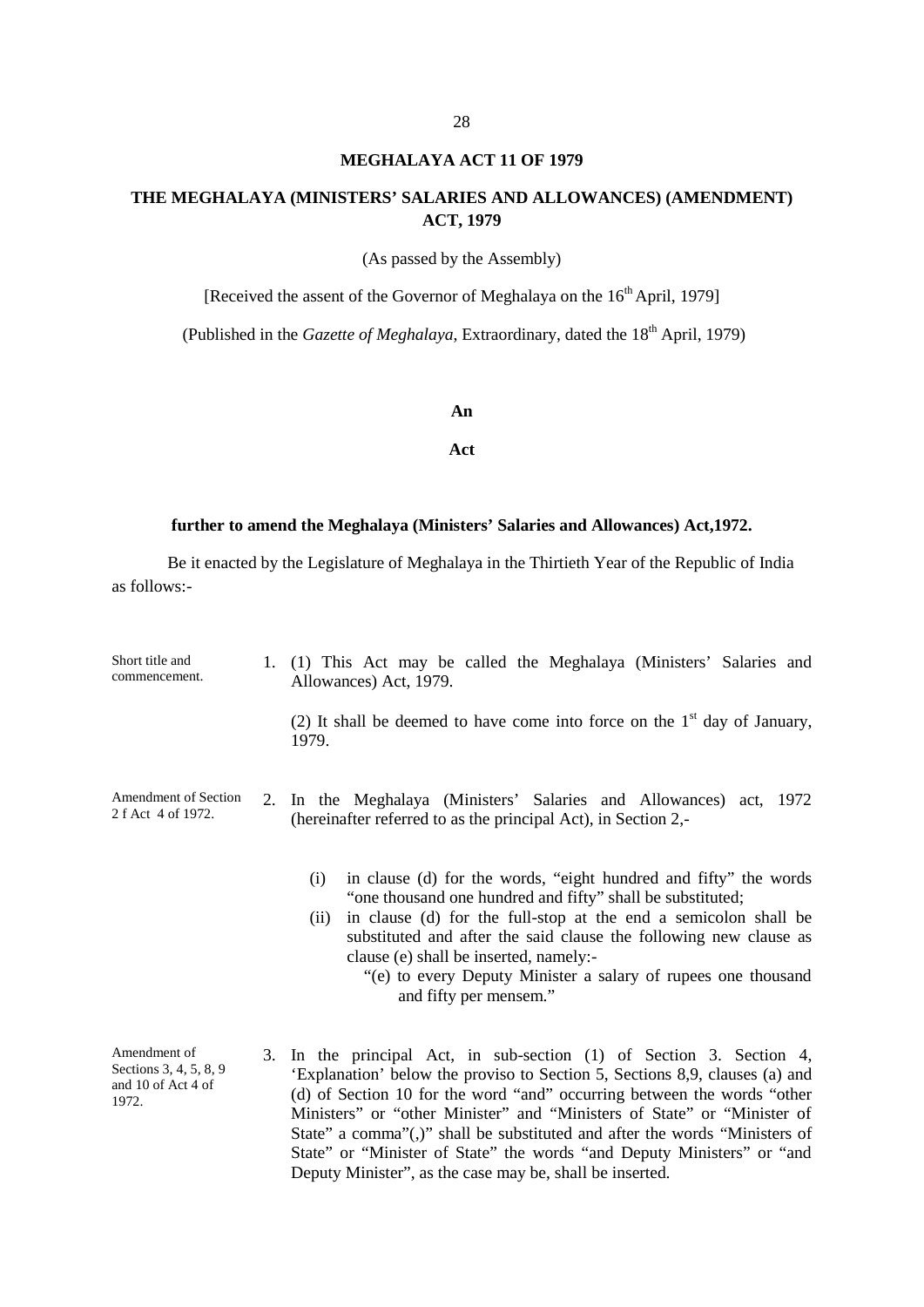- Amendment of Sections 5,6,and 7 of Act 4 of 1972. 4. In the principal Act, in Sections 5,6,clause (i) of Section 6, and Section 7, for the word "or" occurring between the words "other Ministers" or "other Minister" and "Ministers of State" or "Minister of State" a comma shall be substituted and after the words "Ministers of State" or the "Minister of State" the words "or Deputy Ministers" or "of Deputy Minister", as the case may be, shall be inserted.
- Amendments of the marginal notes. 5. In the principal Act, in the marginal notes against Sections 2,3 and 5 for the word "and" occurring between the words "other Ministers" and "Ministers of State" a comma "(,)" shall be substituted and after the words "Ministers of State" the words "and Deputy Ministers" shall be added.
- Repeal of Meghalaya 6. The Meghalaya (Ministers' Salaries and Allowances) (Amendment) Ordinance, 1979 is hereby repealed.

#### **MEGHALAYA ACT 12 OF 1979**

**\_\_\_\_\_\_**

Ordinance 2 of 1979

#### THE MEGHALAYA APPROPRIATION (No.III) ACT, 1979

(As passed by the Assembly)

[Received the assent of the Governor of Meghalaya on the  $30<sup>th</sup>$  June, 1979]

(Published in the *Gazette of Meghalaya*, Extraordinary, dated the 30<sup>th</sup> June, 1979)

#### **An**

#### **Act**

## **to amend authorise payment and appropriation of certain, sums from and out of the Consolidated Fund of Meghalaya for the services of the financial year ending on the thirty-first day of March,1988.**

Be it enacted by the Legislature of Meghalaya in the Thirtieth Year of the Republic of India as follows:-

Short title and commencement. 7. (1) This Act may be called the Meghalaya Appropriation (No.III) Act, 1979.

> (2) It shall be deemed to have come into force on the first day of April, 1979.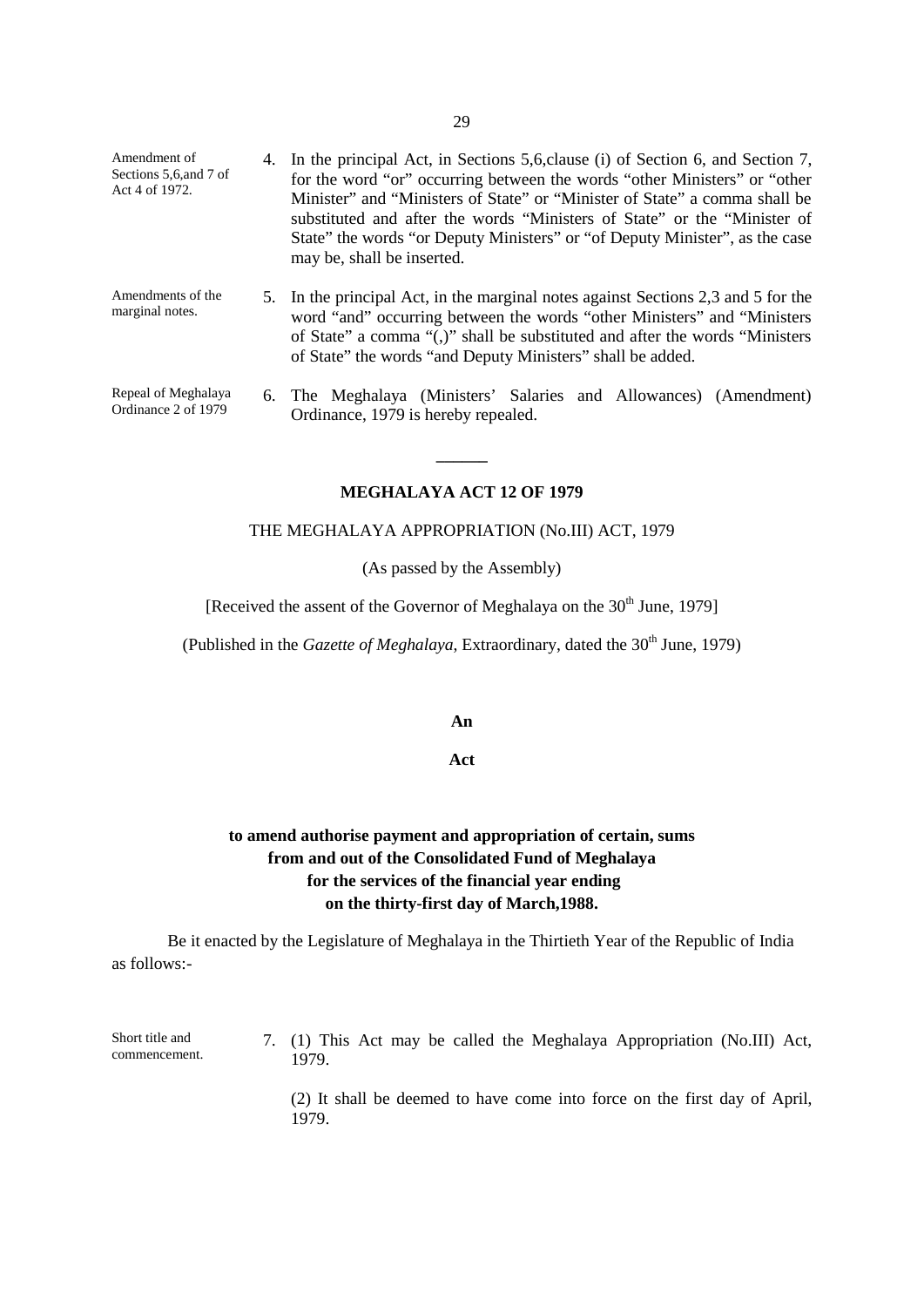Withdrawal of Rs.71,91,36,000 From and out of the Consolidated Fund of Meghalaya for the Financial Year 1979- 2. From and out of the Consolidated Fund of Meghalaya there may be paid and applied sums not exceeding those specified in column (3) of the Schedule amounting in the aggregate [inclusive of the sum specified in column (3) of the Schedule of the Meghalaya Appropriation (Vote-on- Account) act,1979] to the sum of seventy-one crores, ninety-one lakhs and thirty-six thousand rupees towards defraying the several charges which will come in course of payment during the financial year ending on the thirtyfirst day of march, 1980 in respect of the services specified in column (2) of the Schedule.

Appropriation. 3. The sums authorised to be withdrawn from and out of the Consolidated Fund of Meghalaya by this Act shall be appropriated for the services and purposes expressed in the Schedule in relation to the said year.

8.0

#### **SCHEDULE**

#### (*See* Sections 2 and 3)

| (1)            |     | (2)                                                                                       | (3)<br><b>Sums not exceeding</b> |                                    |                                          |              |
|----------------|-----|-------------------------------------------------------------------------------------------|----------------------------------|------------------------------------|------------------------------------------|--------------|
| Grant<br>No.   |     | <b>Services and purposes (Major</b><br>Heads)                                             |                                  | Voted by<br>the<br><b>Assembly</b> | <b>Charged on</b><br>the<br>Consolidated | <b>Total</b> |
|                |     |                                                                                           |                                  | Rs.                                | Rs.                                      | Rs.          |
| 1              | 211 | - Parliament/State/Union Territory<br>Legislatures-B-State Legislatures.                  | Revenue                          | 28,30,500                          | 1,07,800                                 | 29,38,300    |
| 2              | 212 | - Governor<br>$\ddotsc$                                                                   | Revenue                          | 10,000                             | 9,77,500                                 | 9,87,500     |
| 3              | 213 | - Council of Ministers<br>$\ddotsc$                                                       | Revenue                          | 10,22,000                          | .                                        | 10,22,00     |
| $\overline{4}$ | 214 | - Administration of Justice                                                               | Revenue                          | 13,99,000                          |                                          | 13,99,000    |
| 5              | 215 | - Elections<br>$\ddotsc$<br>$\ddotsc$                                                     | Revenue                          | 10,77,000                          | $\dddotsc$                               | 10,77,000    |
|                | 299 | - Land Revenue                                                                            |                                  |                                    |                                          |              |
|                | 288 | - Social Security and welfare-B-II-<br>Relief and Rehabilitation of<br>Displaced Persons. |                                  |                                    |                                          |              |
| 6              | 289 | - Relief on account of Natural<br>Calamities.                                             | Revenue                          | 41,33,000                          |                                          | 41,33,000    |
|                | 295 | - Other Social and Community<br>Services.                                                 |                                  |                                    |                                          |              |
|                | 304 | - Other General Economic<br>Services-III-Land Ceilings.                                   |                                  |                                    |                                          |              |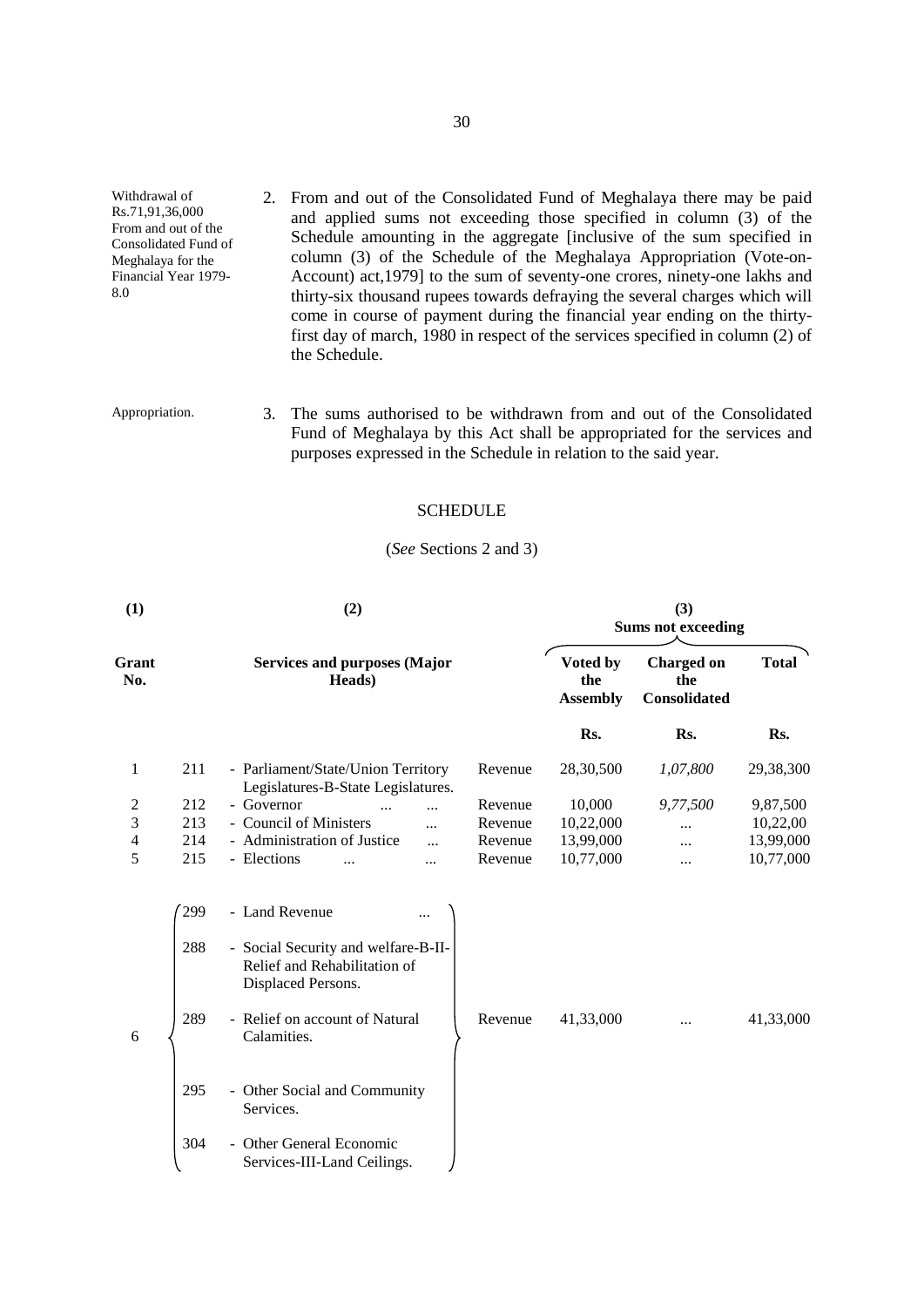### SCHEDULE

## (*See* Sections 2 and 3)

| (1)          |                   | (2)                                                                                                                                                                                                                  | (3)<br><b>Sums not exceeding</b> |                                    |                                          |              |
|--------------|-------------------|----------------------------------------------------------------------------------------------------------------------------------------------------------------------------------------------------------------------|----------------------------------|------------------------------------|------------------------------------------|--------------|
| Grant<br>No. |                   | <b>Services and purposes (Major</b><br>Heads)                                                                                                                                                                        |                                  | Voted by<br>the<br><b>Assembly</b> | <b>Charged on</b><br>the<br>Consolidated | <b>Total</b> |
|              |                   |                                                                                                                                                                                                                      |                                  | Rs.                                | Rs.                                      | Rs.          |
|              | 688<br>695<br>705 | - Loans for Social Security and<br>Welfare-III-Welfare of<br>Scheduled Castes, Scheduled<br>Tribes and Other Backward<br>Classes.<br>- Loans for other Social and<br>Community Services.<br>- Loans for Agriculture. | Capital                          | 25,000                             |                                          | 25,000       |
| 7            | 230               | - Stamps and Registration.                                                                                                                                                                                           | Revenue                          | 1,04,000                           |                                          | 1,04,000     |
| 8            | 239               | - State Excise<br>                                                                                                                                                                                                   | Revenue                          | 12,55,000                          | $\ddotsc$                                | 12,55,000    |
| 9            | 240               | - Sales Tax and 245-I-Other Taxes<br>and Duties on Commodities and<br>Services.                                                                                                                                      | Revenue                          | 8,05,000                           | $\cdots$                                 | 8,05,000     |
|              | 241               | - Taxes on Vehicles                                                                                                                                                                                                  |                                  |                                    |                                          |              |
|              | 265               | - Other Administrative Services-II-<br>Motor Garages, etc.                                                                                                                                                           | Revenue                          | 22,85,000                          |                                          | 22,85,000    |
| 10           | 338               | - Roads and Water Transport<br>Services.                                                                                                                                                                             |                                  |                                    |                                          |              |
|              | 538               | - Capital Outlay on Road and<br>Water Transport Services, etc.                                                                                                                                                       | Capital                          | 55,00,000                          |                                          | 55,00,000    |
|              | 245               | - Other Taxes and Duties on<br>Commodities and Services-II-<br>Inspectorate of Electricity.                                                                                                                          |                                  |                                    |                                          |              |
| 11           | 331               | - Water and Power Development<br>Services-B-Power Development,                                                                                                                                                       | Revenue                          | 1,67,000                           | $\cdots$                                 | 1,67,000     |
|              | 734               | - Loans for Power Projects                                                                                                                                                                                           | Capital                          | 38,00,000                          |                                          | 38,00,000    |
| 12           | 247               | - Other Fiscal Services -<br>Proceedings                                                                                                                                                                             | Revenue                          | 62,000                             | $\cdots$                                 | 62,000       |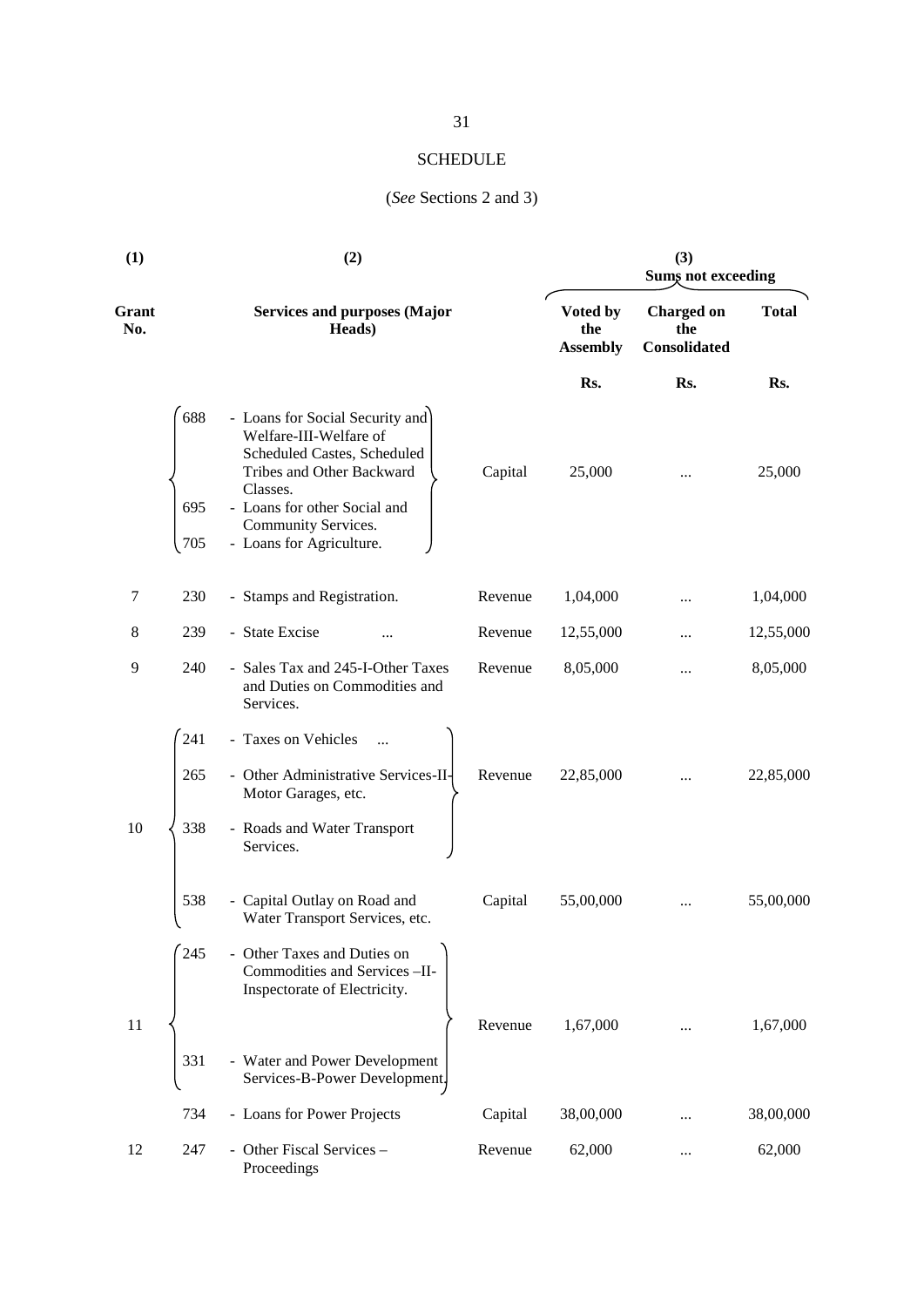| (1)          |                   | (2)                                                                                                                                                                                                |         | (3)<br>Sums, not exceeding         |                                          |              |  |
|--------------|-------------------|----------------------------------------------------------------------------------------------------------------------------------------------------------------------------------------------------|---------|------------------------------------|------------------------------------------|--------------|--|
| Grant<br>No. |                   | <b>Services and purposes</b><br>(Major Heads)                                                                                                                                                      |         | Voted by<br>the<br><b>Assembly</b> | <b>Charged on</b><br>the<br>Consolidated | <b>Total</b> |  |
|              |                   |                                                                                                                                                                                                    |         | Rs.                                | Rs.                                      | Rs.          |  |
|              | 248               | - Appropriation for Reduction or<br>Avoidance of Debt (Charged)                                                                                                                                    | Revenue | $\ldots$                           | $\cdots$                                 | $\cdots$     |  |
|              | 249               | - Interest Payments (Charged)                                                                                                                                                                      | Revenue | $\cdots$                           | 1,38,67,000                              | 1,38,67,000  |  |
|              | 251               | - Public Service Commission<br>(Charged)                                                                                                                                                           |         |                                    | 4,36,000                                 | 4,36,000     |  |
| 13           | 252<br>274<br>294 | - Secretariat-General Services-I-<br>Civil Departments.<br>- Secretariat-Social and<br>Community Services - I - Civil<br>Departments.<br>- Secretariat - Economic<br>Services-I-Civil Departments. | Revenue | 89,86,600                          | $\cdots$                                 | 88,86,600    |  |
| 14           | 253               | - District Administration.                                                                                                                                                                         | Revenue | 39,40,000                          | $\cdots$                                 | 39,40,000    |  |
| 15           | 254               | - Treasury and Accounts<br>Administration.                                                                                                                                                         | Revenue | 18,71,000                          |                                          | 18,71,000    |  |
| 16           | 255               | - Police and 260-fire Protection<br>and Control and 283-Housing-<br><b>C-Government Residential</b><br>Buildings.                                                                                  | Revenue | 3,94,12,000                        | $\cdots$                                 | 3,94,12,000  |  |
| 17           | 255               | - Jails<br>$\cdots$<br>$\cdots$                                                                                                                                                                    | Revenue | 16,60,000                          | $\cdots$                                 | 16,60,000    |  |
| 18           | 258               | - Stationery and Printing                                                                                                                                                                          | Revenue | 46,11,000                          | $\cdots$                                 | 46,11,000    |  |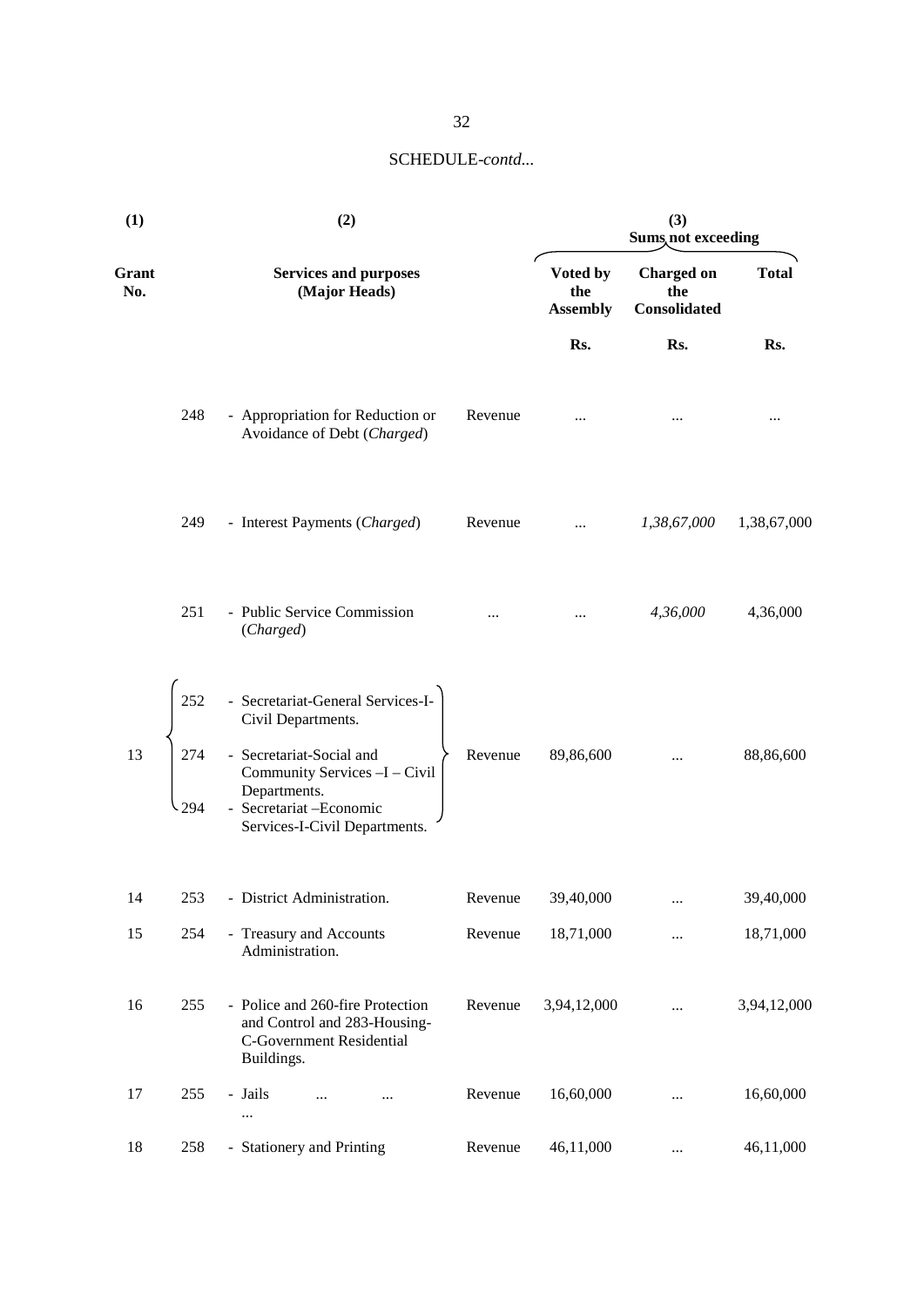| (1)          | (2)        |                                                                                                                         |         | (3)<br>Sums, not exceeding         |                                          |              |  |
|--------------|------------|-------------------------------------------------------------------------------------------------------------------------|---------|------------------------------------|------------------------------------------|--------------|--|
| Grant<br>No. |            | <b>Services and purposes</b><br>(Major Heads)                                                                           |         | Voted by<br>the<br><b>Assembly</b> | <b>Charged on</b><br>the<br>Consolidated | <b>Total</b> |  |
|              |            |                                                                                                                         |         | Rs.                                | Rs.                                      | Rs.          |  |
|              | 252        | - Secretariat-General Services-II-<br>Public Works Department-<br>Secretariat.                                          |         |                                    |                                          |              |  |
|              | 259        | - Public Works<br><br>$\ddotsc$                                                                                         |         |                                    |                                          |              |  |
|              | 277        | - Education, 278-Art and Culture,<br>280-Medical, 282-Public<br>Health, etc.                                            | Revenue | 2,88,71,400                        |                                          | 2,88,71,400  |  |
|              | 283        | - Housing-II-C-Government<br><b>Residential Buildings</b><br>(I/C.P.W.D.)                                               |         |                                    |                                          |              |  |
|              | 287        | - Labour and Employment-III-B-<br>Employment and Training, 288-<br>Social Security and Welfare-<br>Social Welfare, etc. |         |                                    |                                          |              |  |
| 19           | 459        | - Capital Outlay on Public<br>Works.                                                                                    |         |                                    |                                          |              |  |
|              | 477        | - Capital Outlay on Education,<br>Art and culture.                                                                      |         |                                    |                                          |              |  |
|              | 480<br>481 | - Capital Outlay on Medical.<br>- Capital Outlay on Family<br>Welfare.                                                  |         |                                    |                                          |              |  |
|              | 482        | - Capital Outlay on Public<br>Health, Sanitation and Water<br>Supply-A-Public Health.                                   | Capital | 2,97,67,000                        |                                          | 2,97,67,000  |  |
|              | 483        | - Capital Outlay on Housing-A-<br><b>Government Residential</b><br>Buildings (in-charge, Public<br>Works Department).   |         |                                    |                                          |              |  |
|              | 510        | - Capital Outlay on Animal<br>Husbandry.                                                                                |         |                                    |                                          |              |  |
|              | 511        | - Capital Outlay on Dairy<br>Development                                                                                |         |                                    |                                          |              |  |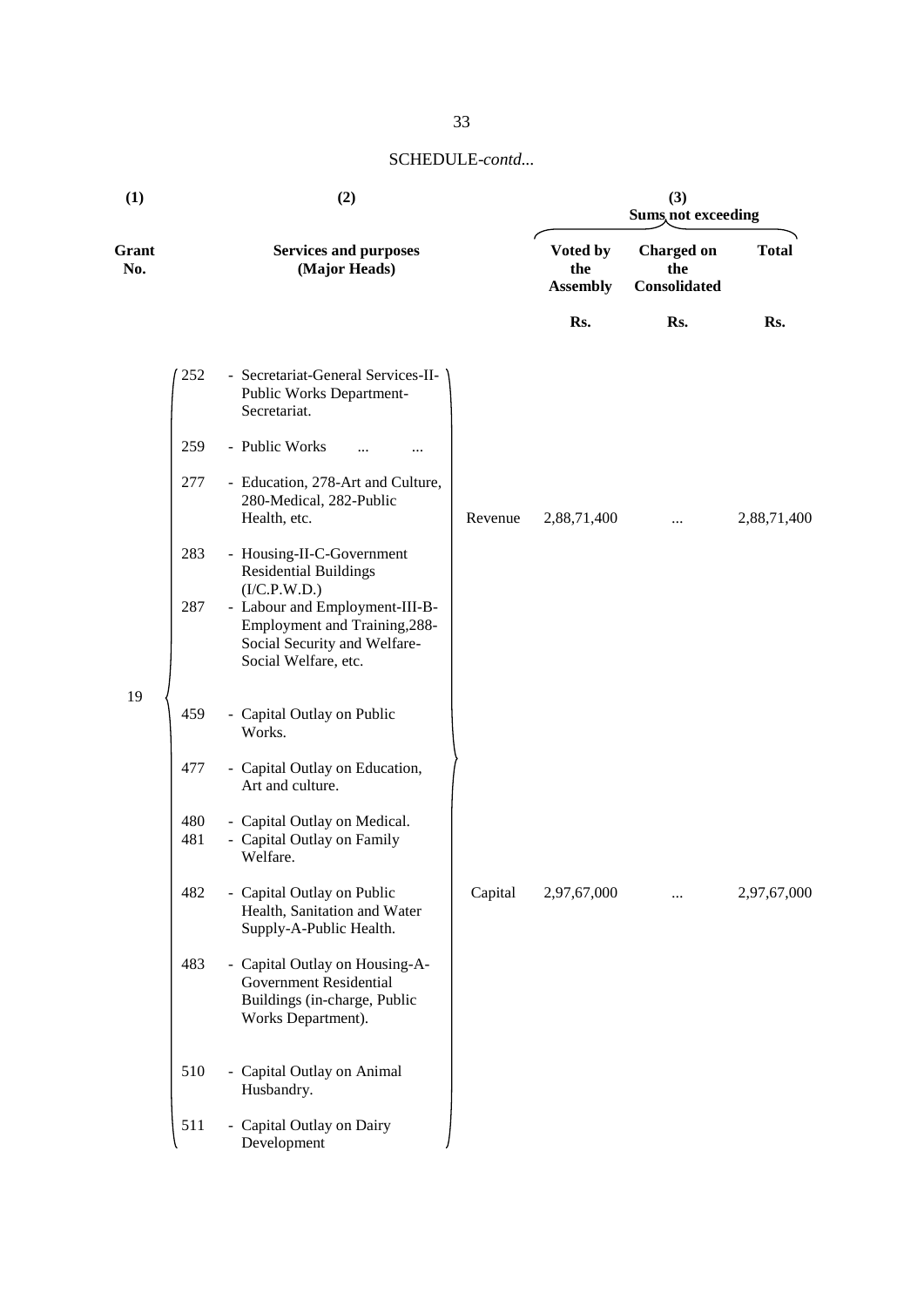## 34

| (1)          | (2)               |                                                                                                                              |         | (3)<br>Sums, not exceeding         |                                          |              |  |
|--------------|-------------------|------------------------------------------------------------------------------------------------------------------------------|---------|------------------------------------|------------------------------------------|--------------|--|
| Grant<br>No. |                   | <b>Services and purposes</b><br>(Major Heads)                                                                                |         | Voted by<br>the<br><b>Assembly</b> | <b>Charged on</b><br>the<br>Consolidated | <b>Total</b> |  |
|              |                   |                                                                                                                              |         | Rs.                                | Rs.                                      | Rs.          |  |
| 20           | 265               | - Other Administrative Services-<br>I-Civil Defence and Home<br>Guards.                                                      | Revenue | 59,68,000                          | $\cdots$                                 | 59,68,000    |  |
|              | 265               | - Other Administrative Services-<br><b>III-Gazetteer and Statistical</b><br>Memoirs.                                         |         |                                    |                                          |              |  |
| 21           | 277<br>278<br>279 | - Education<br>- Art and Culture<br>$\ldots$<br>- Scientific Services and<br>Research.                                       | Revenue | 7,12,64,000                        | $\cdots$                                 | 7,12,64,000  |  |
|              | 677               | - Loans for Education, Art and<br>Culture.                                                                                   | Capital | 20,000                             |                                          | 20,000       |  |
| 22           | 265               | - Other Administrative Services-<br>IV-Census, Vital Statistics,<br>Guest Houses, etc.                                       | Revenue | 11,90,000                          |                                          | 11,90,000    |  |
| 23           | 265               | - Other Administrative Services-<br>V-Miscellaneous<br>Administrative Services.                                              | Revenue | 2,81,000                           |                                          | 2,81,000     |  |
| 24           | 265               | - Pension and other Retirement<br>Benefits.                                                                                  | Revenue | 21,00,000                          |                                          | 21,00,000    |  |
| 25           | 267               | - Aid Materials and Equipments.                                                                                              | Revenue | 12,85,000                          |                                          | 12,85,000    |  |
| 26           | 268               | - Miscellaneous General<br>Services-Pre-partition<br>Payments, State Lotteries and<br>Pension for Distinguished<br>Services. | Revenue | 5,000                              | $\cdots$                                 | 5,000        |  |
|              | 280               | - Medical<br>$\cdots$                                                                                                        |         |                                    |                                          |              |  |
| 27           | 281<br>282        | - Family Welfare<br><br>- Public Health, Sanitation and<br>Water Supply-A-Public Health                                      | Revenue | 4,30,08,000                        |                                          | 4,30,08,000  |  |
|              | 282               | and Sanitation.<br>- Public Health, Sanitation and<br>Water Supply-B-Sewerage and                                            |         |                                    |                                          |              |  |
|              | 283               | Water Supply.<br>- Housing-C-Government<br>Residential Buildings.                                                            | Revenue | 1,56,19,000                        | $\cdots$                                 | 1,56,19,000  |  |
| 28           |                   |                                                                                                                              |         |                                    |                                          |              |  |
|              | 482               | - Capital Outlay on Public,<br>Sanitation and Water Supply.                                                                  | Capital | 5,14,00,000                        |                                          | 5,14,00,000  |  |
|              | 682               | - Loans for Public Health,<br>Sanitation and Water Supply.                                                                   |         |                                    |                                          |              |  |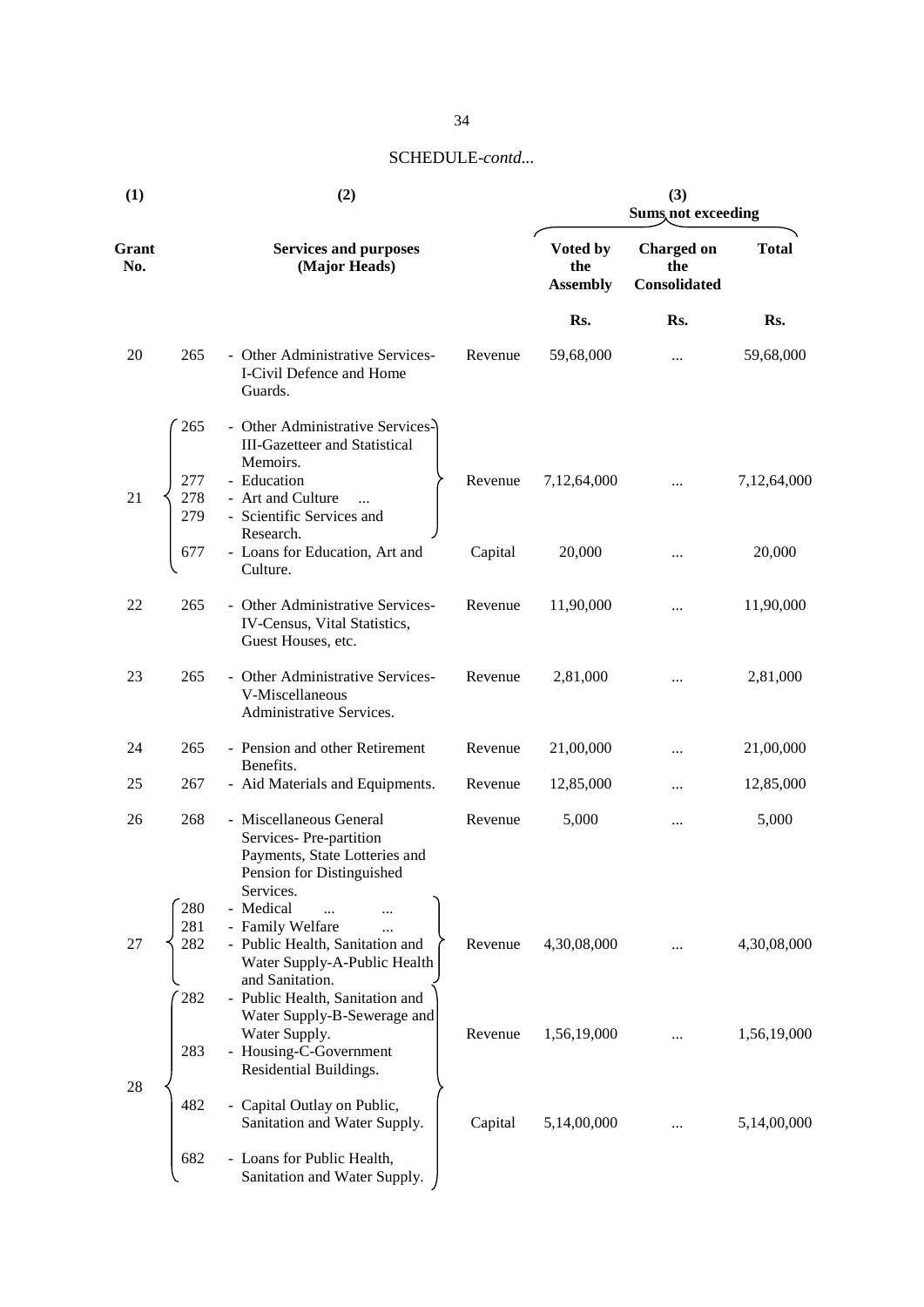| (1)          |     | (2)                                                                                                                    | (3)<br><b>Sums not exceeding</b> |                                    |                                          |              |
|--------------|-----|------------------------------------------------------------------------------------------------------------------------|----------------------------------|------------------------------------|------------------------------------------|--------------|
| Grant<br>No. |     | <b>Services and purposes (Major</b><br>Heads)                                                                          |                                  | Voted by<br>the<br><b>Assembly</b> | <b>Charged on</b><br>the<br>Consolidated | <b>Total</b> |
|              |     |                                                                                                                        |                                  | Rs.                                | Rs.                                      | Rs.          |
|              | 283 | - Housing-I-A-General and B-housing                                                                                    | Revenue                          | 3,06,000                           | $\cdots$                                 | 3,06,000     |
| 29           | 683 | Schemes.<br>- Loans for Housing<br>$\cdots$                                                                            | Capital                          | 20,55,000                          |                                          | 20,55,000    |
|              | 284 | - Urban Development-A-General-I-                                                                                       | Revenue                          | 5,93,000                           | <br>$\cdots$                             | 5,93,000     |
| 30           |     | Municipal Administration.                                                                                              |                                  |                                    |                                          |              |
|              | 684 | - Loans for urban Development.                                                                                         | Capital                          | $\cdots$                           |                                          | $\cdots$     |
|              | 284 | - Urban Development-A-General-II-Town                                                                                  | Revenue                          | 21,73,000                          |                                          | 21,73,000    |
|              |     | and Regional Planning.                                                                                                 |                                  |                                    |                                          |              |
| 31           | 484 | - Capital Outlay on Urban Development-<br>A-Labour.                                                                    | Capital                          | $\cdots$                           |                                          | $\cdots$     |
| 32           | 285 | - Information and Publicity                                                                                            | Revenue                          | 17,97,000                          |                                          | 17,97,000    |
|              | 287 | - Labour and Employment -I-A-Labour.                                                                                   |                                  |                                    |                                          |              |
|              | 287 | - Labour and Employment-II-A-Labour-                                                                                   |                                  |                                    |                                          |              |
| 33           |     | Inspectorate of Factories and Steam<br>Boilers.                                                                        | Revenue                          | 43,86,000                          |                                          | 43,86,000    |
|              | 287 | - Labour and Employment-III-B-                                                                                         |                                  |                                    |                                          |              |
|              |     | Employment and Training.                                                                                               |                                  |                                    |                                          |              |
|              | 288 | - Social Security and Welfare-A-I-Civil                                                                                | Revenue                          | 14,14,000                          |                                          | 14,14,000    |
|              |     | Supplies.                                                                                                              |                                  |                                    |                                          |              |
|              | 488 | - Capital Outlay on Social Security and<br>Welfare-E-Other Social Security and<br>Welfare Programmes.-I-Civil Supplies |                                  |                                    |                                          |              |
| 34           |     | Schemes.                                                                                                               |                                  |                                    |                                          |              |
|              |     |                                                                                                                        | Capital                          | 21,400                             | $\cdots$                                 | 21,400       |
|              | 509 | - Capital Outlay on Food and Nutrition.                                                                                |                                  |                                    |                                          |              |
|              | 288 | - Social Security and Welfare-B-II-Relief                                                                              | Revenue                          | 1,02,000                           |                                          | 1,02,000     |
|              |     | and Rehabilitation of Displaced Persons                                                                                |                                  |                                    |                                          |              |
| 35           |     |                                                                                                                        |                                  |                                    |                                          |              |
|              | 688 | - Loans for Social Security and Welfare-I-                                                                             | Capital                          |                                    |                                          |              |
|              |     | Relief Measures and Rehabilitation<br>Schemes.                                                                         |                                  |                                    |                                          |              |
|              | 288 | - Social Security and Welfare-C-III-                                                                                   | Revenue                          | 77,06,000                          |                                          | 77,06,000    |
|              |     | Welfare of Scheduled Castes, Scheduled                                                                                 |                                  |                                    |                                          |              |
|              |     | Tribes and Other Backward Classes-D-                                                                                   |                                  |                                    |                                          |              |
|              |     | Social Welfare.                                                                                                        |                                  |                                    |                                          |              |
| 36           |     |                                                                                                                        |                                  |                                    |                                          |              |
|              | 688 | - Loans for Social Security an Welfare-C-                                                                              | Capital                          | $\cdots$                           | $\cdots$                                 | $\cdots$     |
|              |     | III-Welfare of Scheduled Castes,                                                                                       |                                  |                                    |                                          |              |
|              |     | Scheduled Tribes and Other Backward<br>Classes.                                                                        |                                  |                                    |                                          |              |
|              | 288 | - Social Security and Welfare-E-Other                                                                                  | Revenue                          | 90,000                             |                                          | 90,000       |
|              |     | Social Security and Welfare                                                                                            |                                  |                                    | $\cdots$                                 |              |
|              |     | Programmes-IV-Soldiers' Sailors' and                                                                                   |                                  |                                    |                                          |              |
|              |     | Airmen's Board.                                                                                                        |                                  |                                    |                                          |              |
| 37           | 688 | - Loans for Social Security and Welfare-                                                                               | Capital                          | 20,000                             | $\cdots$                                 | 20,000       |
|              |     | II-Loans to Ex-Service Personnels.                                                                                     |                                  |                                    |                                          |              |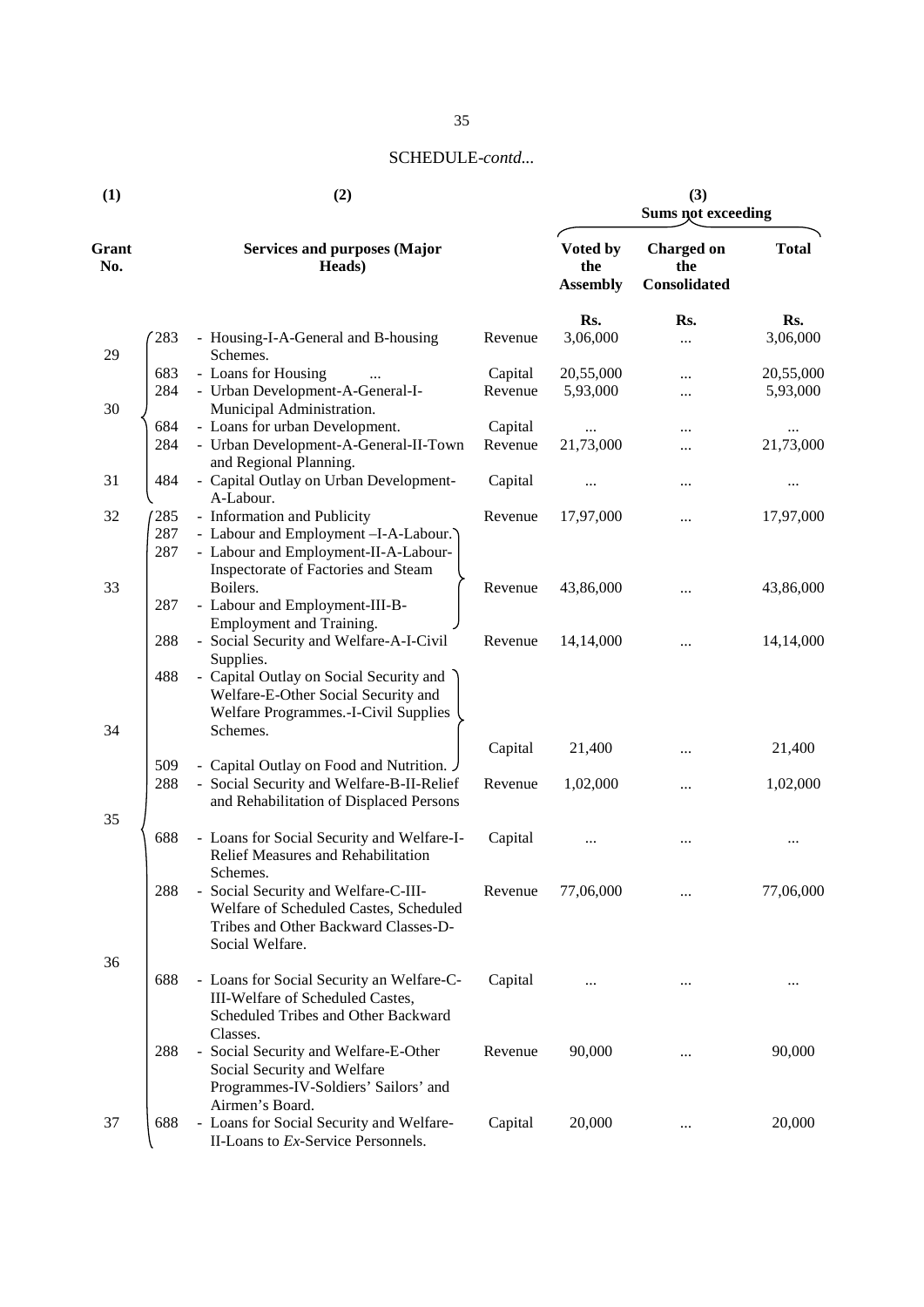| (1)          | (2) |                                                                                                                                        |         | (3)<br>Sums not exceeding          |                                          |              |  |
|--------------|-----|----------------------------------------------------------------------------------------------------------------------------------------|---------|------------------------------------|------------------------------------------|--------------|--|
| Grant<br>No. |     | <b>Services and purposes (Major Heads)</b>                                                                                             |         | Voted by<br>the<br><b>Assembly</b> | <b>Charged on</b><br>the<br>Consolidated | <b>Total</b> |  |
| 30           | 288 | - Social Security and Welfare-E-Other<br>Social Security and Welfare Programmes-<br>V-Other Programmes.                                | Revenue | Rs.<br>5,000                       | Rs.<br>$\cdots$                          | Rs.<br>5,000 |  |
| 39           | 295 | - Other Social and Community Service.                                                                                                  | Revenue | 2,65,000                           |                                          | 2,65,000     |  |
| 40           | 296 | - Secretariat-Economic Services-II-<br>Planning Boards and attached Offices.                                                           | Revenue | 12,15,300                          |                                          | 12,15,300    |  |
|              | 298 | - Co-operation                                                                                                                         | Revenue | 84,65,000                          | $\ddotsc$                                | 84,65,000    |  |
|              | 498 | - Capital Outlay on Co-operation.                                                                                                      |         |                                    |                                          |              |  |
| 41           | 505 | - Capital Outlay on Agriculture.                                                                                                       | Capital | 29,55,000                          |                                          | 29,55,000    |  |
|              | 698 | - Loans to Co-operative Societies.                                                                                                     |         |                                    |                                          |              |  |
|              | 299 | - Special and Backward Areas-C-North<br>Eastern Areas.                                                                                 | Revenue | 39,46,000                          |                                          | 39,46,000    |  |
| 42           | 499 | - Capital Outlay on Special and Backward<br>Areas-C-North Eastern Areas.                                                               | Capital | 2,34,30,000                        |                                          | 2,34,30,000  |  |
|              | 699 | - Loans for Special and Backward Areas-C-<br>North Eastern Areas.                                                                      |         |                                    |                                          |              |  |
| 43           | 804 | - Other General Economic Services-I-<br>Economic Advice and Statistics.                                                                | Revenue | 20,35,000                          |                                          | 20,35,000    |  |
| 44           | 304 | - Other General Economic Services-II-<br>Regulation of Weights and Measures.                                                           | Revenue | 6,02,000                           |                                          | 6,02,000     |  |
|              | 305 | - Agriculture/306-I-Minor Irrigation/295-<br>Other Social and Community<br>Services/283-Housing-C-Government<br>Residential Buildings. | Revenue | 3,47,31,000                        |                                          | 3,47,31,000  |  |
| 45           | 515 | - Investment in Agricultural Financial<br>Institutions.                                                                                |         |                                    |                                          |              |  |
|              | 705 | - Loans for Agricultural Financial<br>Institutions.                                                                                    | Capital | 1,00,000                           |                                          | 1,00,000     |  |
|              | 306 | - Minor Irrigation-II- Works under<br>Embankment and Drainage Wing, P.W.D.<br>Minor Irrigation Projects.                               | Revenue | 9,00,000                           | $\cdots$                                 | 9,00,000     |  |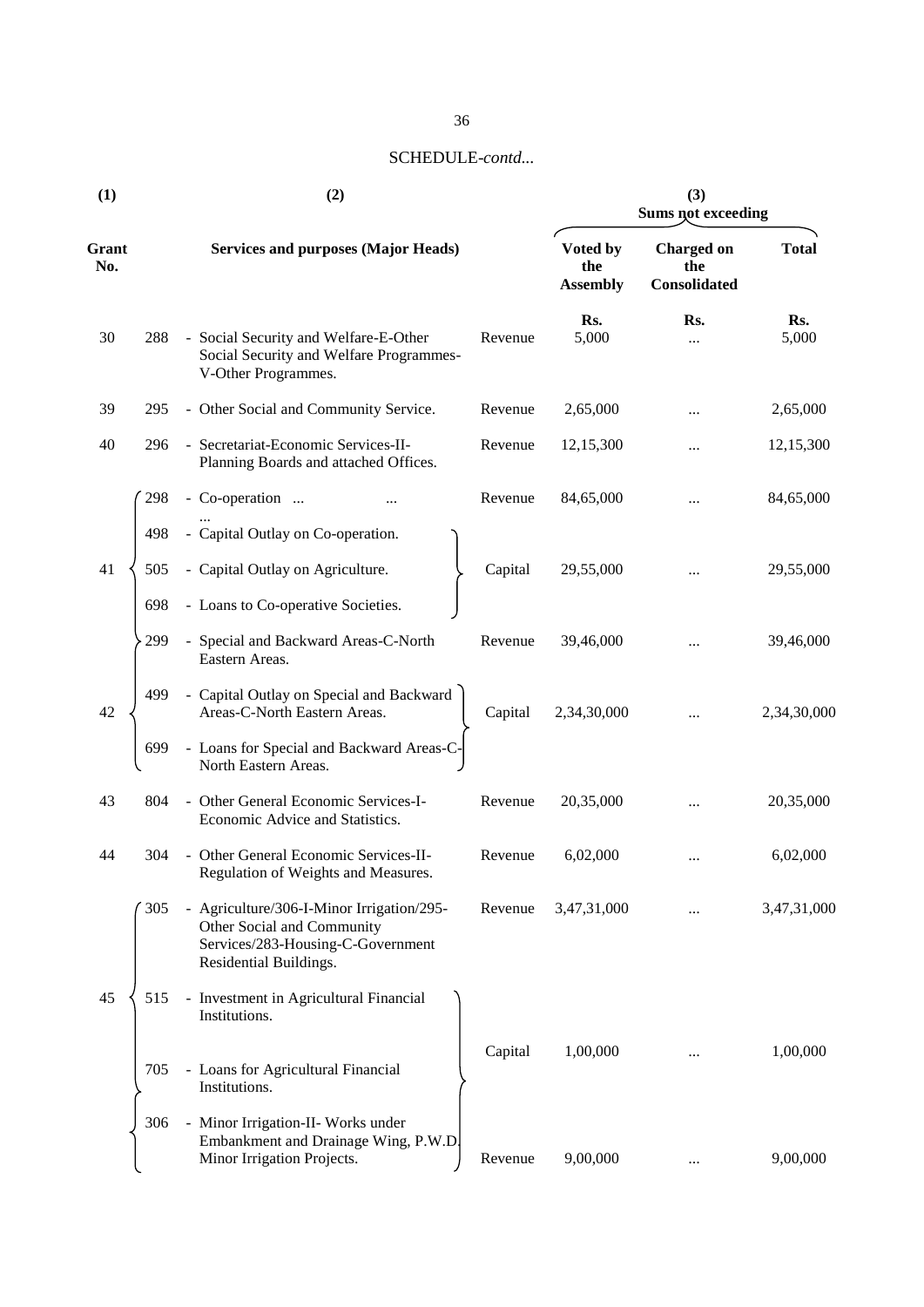| (1)          |     | (2)                                                                                                                | (3)<br><b>Sums not exceeding</b> |                                    |                                          |              |
|--------------|-----|--------------------------------------------------------------------------------------------------------------------|----------------------------------|------------------------------------|------------------------------------------|--------------|
| Grant<br>No. |     | <b>Services and purposes (Major Heads)</b>                                                                         |                                  | Voted by<br>the<br><b>Assembly</b> | <b>Charged on</b><br>the<br>Consolidated | <b>Total</b> |
| 46           | 333 | - Irrigation, Navigation, Drainage and<br>Flood Control Projects.                                                  | Revenue                          | Rs.<br>5,000                       | Rs.<br>$\cdots$                          | Rs.<br>5,000 |
|              | 506 | - Capital Outlay on Minor Irrigation, Soil<br>Conservation and Area Development.                                   |                                  |                                    |                                          |              |
|              | 533 | - Capital Outlay on Irrigation, Navigation,<br>Drainage and Flood Control Projects.                                | Capital                          | 42,00,000                          |                                          | 42,00,000    |
| 47           | 307 | - Soil and Water Conservation and /283-<br>Housing -C-Government Residential<br>Buildings.                         | Revenue                          | 2,48,93,000                        |                                          | 2,48,93,000  |
|              | 308 | - Area Development                                                                                                 | Revenue                          | 1,46,63,000                        |                                          | 1,46,63,000  |
| 48           | 709 | - Loans for Minor Irrigation Soil<br>Conservation and Area Development.                                            | Capital                          | $\cdots$                           | $\cdots$                                 |              |
|              | 310 | - Animal Husbandry and 283-Housing -C-<br>Government Residential Buildings.                                        | Revenue                          | 1,62,37,500                        | $\ddotsc$                                | 1,62,37,500  |
| 49           | 710 | - Loans for Animal Husbandry.                                                                                      | Capital                          | $\cdots$                           |                                          | $\cdots$     |
| 50           | 311 | - Dairy Development and 283-Housing-C-                                                                             | Revenue                          | 39,26,000                          |                                          | 39,26,000    |
| 51           | 312 | Government Residential Buildings.<br>- Fisheries<br><br>                                                           | Revenue                          | 26,04,000                          | $\ddotsc$                                | 26,04,000    |
|              | 313 | - Forest<br>                                                                                                       | Revenue                          | 1,97,00,000                        |                                          | 1,97,00,000  |
| 52           | 513 | - Capital Outlay on Forests                                                                                        | Capital                          | $\cdots$                           |                                          | $\ddotsc$    |
|              | 314 | - Community Development-283-Housing-<br>C-Government Residential Buildings and<br>288-Social Security and Welfare. |                                  |                                    |                                          |              |
| 53           | 314 | - Community Development-II-C-Rural<br>Works Programme.                                                             | Revenue                          | 1,50,25,600                        |                                          | 1,50,25,600  |
|              |     |                                                                                                                    |                                  |                                    |                                          |              |
|              | 714 | - Loans for Community Development.                                                                                 | Capital                          | $\ldots$                           | $\ldots$                                 | $\ldots$     |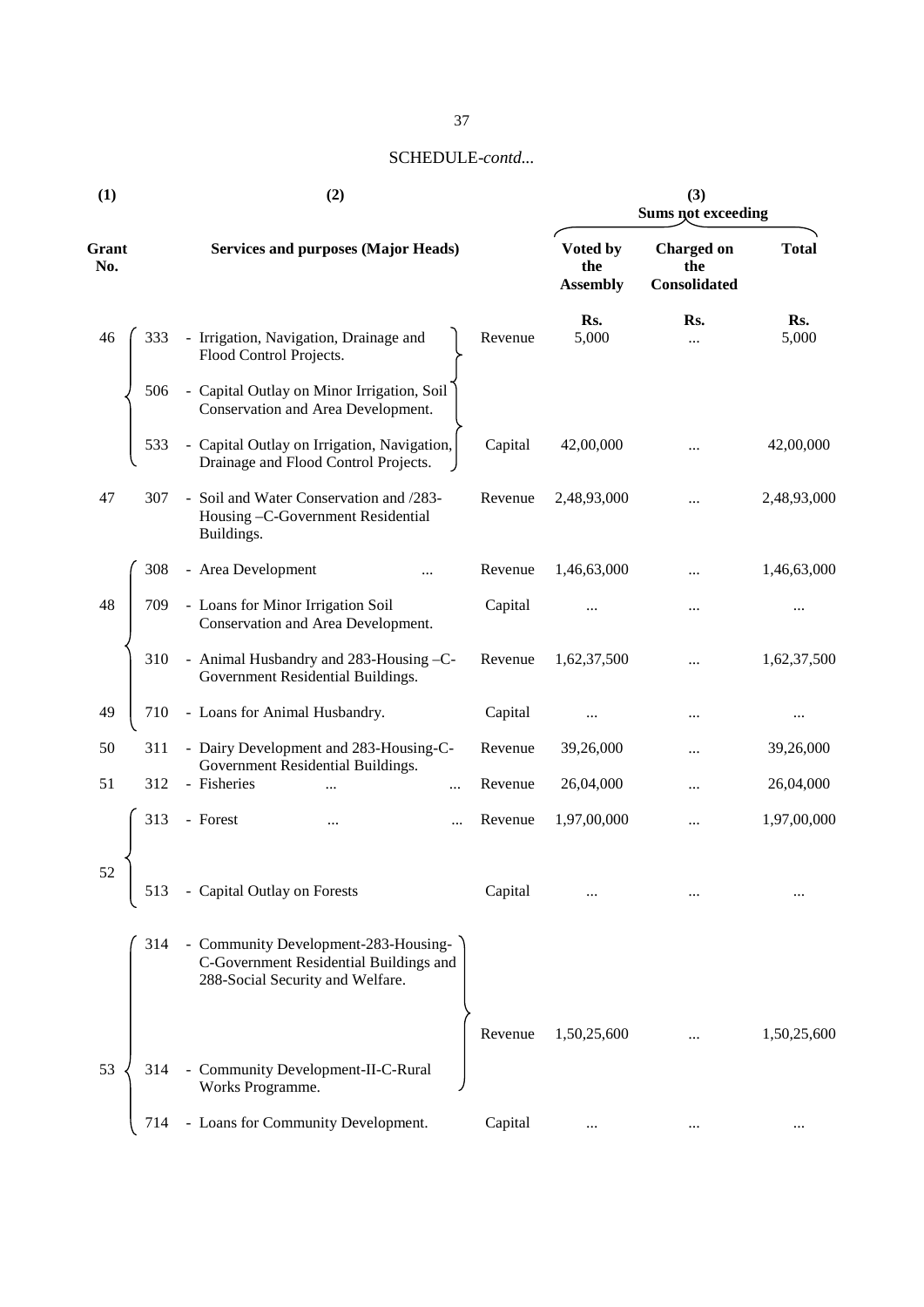| (1)          | (2)                                                                                                                                    | (3)<br>Sums not exceeding          |                                          |              |  |
|--------------|----------------------------------------------------------------------------------------------------------------------------------------|------------------------------------|------------------------------------------|--------------|--|
| Grant<br>No. | <b>Services and purposes (Major Heads)</b>                                                                                             | Voted by<br>the<br><b>Assembly</b> | <b>Charged on</b><br>the<br>Consolidated | <b>Total</b> |  |
|              |                                                                                                                                        | Rs.                                | Rs.                                      | Rs.          |  |
|              | 320<br>- Industries<br>Revenue                                                                                                         | 35,52,000                          |                                          | 35,52,000    |  |
|              | - Capital Outlay on Industrial Research and<br>520<br>Development.                                                                     |                                    |                                          |              |  |
|              | - Capital Outlay on Machinery and<br>522<br>Engineering Industries.                                                                    |                                    |                                          |              |  |
| 54           | Capital                                                                                                                                | 76,00,000                          |                                          | 76,00,000    |  |
|              | - Capital Outlay on Consumer Industries.<br>526                                                                                        |                                    |                                          |              |  |
|              | - Loans for Industrial Research and<br>720<br>Development.                                                                             |                                    |                                          |              |  |
|              | 321<br>- Village and Small Industries-I-Handloom<br>Revenue<br>and Sericulture and 283-Housing-C-<br>Government Residential Buildings. | 72,86,000                          |                                          | 72,86,000    |  |
| 55           | 521<br>- Capital Outlay on Village and Small<br>Industries-I-Handloom and Sericulture.                                                 |                                    |                                          |              |  |
|              | 698<br>- Loans to Co-operation Societies.<br>Capital                                                                                   |                                    |                                          |              |  |
|              | - Loans for Village and Small Industries-I-<br>721<br>Handloom and Sericulture.                                                        |                                    |                                          |              |  |
|              | 321<br>- Village and Small IndustriesII-Small<br>Revenue<br>Industries and                                                             | 1,22,57,000                        |                                          | 1,22,57,000  |  |
|              | - Housing-C-Government Residential<br>283<br>Buildings.                                                                                |                                    |                                          |              |  |
| 56           | - Capital Outlay on Village and Small<br>521<br>Industries-II-Small Industries.                                                        |                                    |                                          |              |  |
|              | Capital<br>721<br>- Loans for Village and Small Industries-II-<br><b>Small Industries</b>                                              | 4,00,000                           |                                          | 4,00,000     |  |
|              | 328<br>- Mines and Minerals-B-Regulation and<br>Revenue<br>Development of Mines.                                                       | 25,70,000                          |                                          | 25,70,000    |  |
| 57           | Capital Outlay on Mining and<br>528<br>Capital<br>Metallurgical Industries.                                                            | $\cdots$                           | $\ldots$                                 | $\cdots$     |  |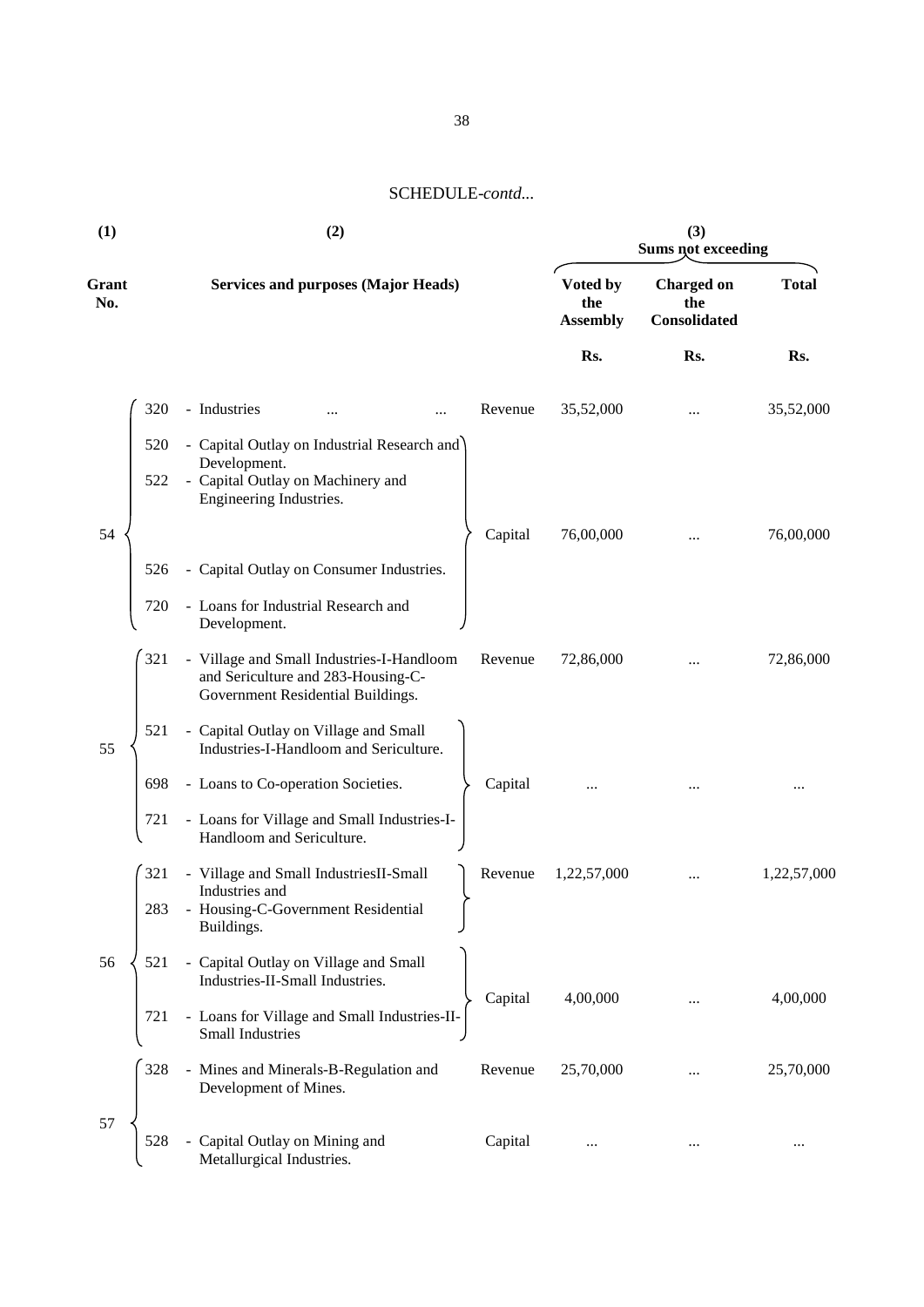| (1)          |            | (2)                                                                                                            |                                 | (3)<br><b>Sums not exceeding</b>         |                          |  |
|--------------|------------|----------------------------------------------------------------------------------------------------------------|---------------------------------|------------------------------------------|--------------------------|--|
| Grant<br>No. |            | <b>Services and purposes (Major Heads)</b>                                                                     | Voted by the<br><b>Assembly</b> | <b>Charged on</b><br>the<br>Consolidated | <b>Total</b>             |  |
|              |            |                                                                                                                | Rs.                             | Rs.                                      | Rs.                      |  |
|              | 337        | - Roads and Bridges<br>Revenue<br>$\ddotsc$<br>$\cdots$                                                        | 3,02,33,000                     | $\cdots$                                 | 3,02,33,000              |  |
| 58           | 537<br>339 | - Capital Outlay on Roads and Bridges<br>Capital<br>- Tourism<br>Revenue<br>$\dddotsc$<br>$\cdots$<br>$\cdots$ | 5,98,08,000<br>21,77,000        | <br>                                     | 5,98,08,000<br>21,77,000 |  |
| 59           | 544        | - Capital Outlay on Other Transport and<br>Capital<br>Communication Services.                                  | $\cdots$                        | $\cdots$                                 | $\ldots$                 |  |
| 60           | 530        | - Investment in Industrial Financial<br>Capital<br>Institutions                                                | $\ldots$                        | $\cdots$                                 | $\ldots$                 |  |
|              | 603        | - Internal Debt of the State Capitl<br>Capital<br>Government (Charged).                                        | $\cdots$                        | 1,05,47,000                              | 1,05,47,000              |  |
|              | 604        | - Loans and Advances from the Central<br>Capital<br>Government (Charged).                                      | $\cdots$                        | 2,08,00,000                              | 2,08,00,000              |  |
| 61           | 766        | - Loans to Government Servants<br>Capital                                                                      | 60,00,000                       | $\cdots$                                 | 60,00,000                |  |
| 62           | 767        | - Miscellaneous Loans<br>Capital<br>$\cdots$                                                                   | $\ldots$                        |                                          | $\cdots$                 |  |
| 63           | 768        | - Inter State Settlement<br>Capital<br>$\cdots$                                                                | 89,81,400                       |                                          | 89,81,400                |  |
| 64           | 769        | - Appropriation to Contingency Fund.<br>Capital                                                                |                                 |                                          | $\cdots$                 |  |
|              |            | <b>Total</b>                                                                                                   | 67,20,50,700                    | 4,70,85,300                              | 71,91,36,000             |  |

39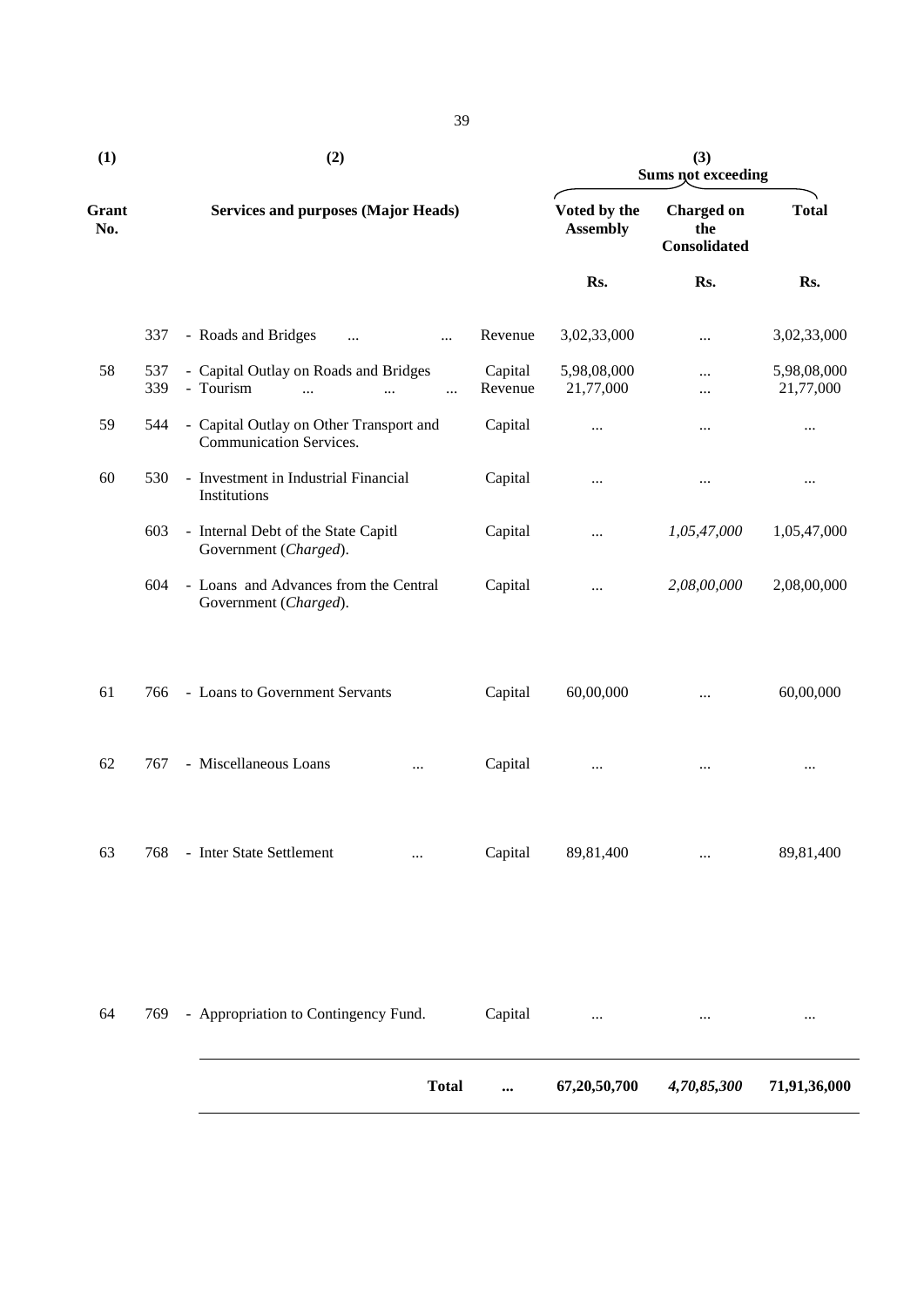#### **MEGHALAYA ACT 13 OF 1979**

## **THE PREVENTION OF DISQUALIFICATION (MEMBERS OF THE LEGISLATIVE ASSEMBLY OF MEGHALAYA) (AMENDMENT) ACT, 1978**

(As passed by the Assembly)

[Received the assent of the Governor of Meghalaya on the  $8<sup>th</sup>$  July, 1979] (Published in the *Gazette of Meghalaya*, Extraordinary issue, dated the 9<sup>th</sup> July, 1979)

#### **An Act**

### **to amend the Prevention of Disqualification (Members of the Legislative Assembly of Meghalaya) Act, 1972**

Be it enacted by the Legislature of Meghalaya in the Thirtieth Year of the Republic of India as follows:-

Short title and commencement. 1. (1) This Act may be called the Prevention of Disqualification (Members of the Legislative Assembly of Meghalaya) (Amendment) Act, 1979.

(2) It shall come into force at once.

Amendment of Schedule to act 3 of 1972. 2. In Schedule to the Prevention of Disqualification (Members of the Legislative Assembly of Meghalaya) Act, 1972, after the existing item 7 below Explanation 2, the following shall be inserted as new item 7A, namely:-

> "7A. The office, whether, whole time or not, of the Chairman, Vice- Chairman, Deputy Chairman or Member of the State Planning Board or any other Board constituted by the State Government of Meghalaya."

#### **MEGHALAYA ACT 14 OF 1979**

 $\overline{\phantom{a}}$  , and the set of the set of the set of the set of the set of the set of the set of the set of the set of the set of the set of the set of the set of the set of the set of the set of the set of the set of the s

## THE MEGHALAYA AGRICULTURAL INCOME-TAX (REPEALING) ACT, 1979 (As passed by the Assembly)

[Received the assent of the Governor of Meghalaya on the  $13<sup>th</sup>$  July, 1979] (Published in the *Gazette of Meghalaya*, Extraordinary, dated the 18<sup>th</sup> July, 1979)

## **An**

#### **Act**

## **to repeal the Meghalaya Agricultural Income-tax Act (Assam Act IX of 1939 as adapted by Meghalaya).**

Be it enacted by the Legislature of Meghalaya in the Thirtieth Year of the Republic of India as follows:-

Short title and commencement. 1. (1) This Act may be called the Meghalaya Agricultural Income-tax Act (Repealing) Act, 1979.

(2) It shall come into force at once.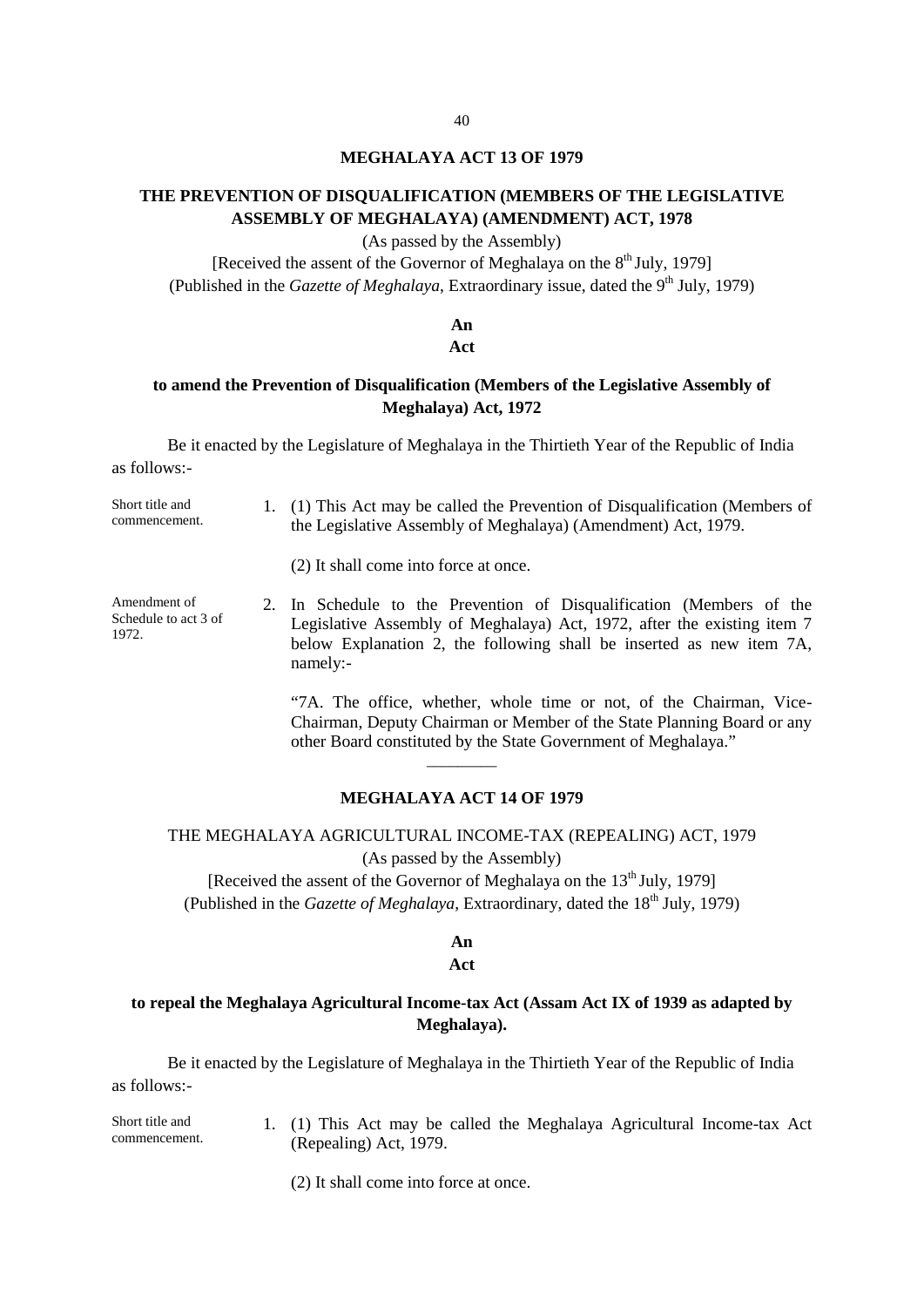Repealing of Assam Act IX of 1939 as adapted by Meghalaya. 2. The Meghalaya Agricultural Income-tax Act, is hereby repealed.

#### **MEGHALAYA ACT 15 OF 1979**

\_\_\_\_\_\_\_\_\_\_\_\_\_

THE MEGHALAYA (MINISTERS' SALARIES AND ALLOWANCES) (AMENDMENT) ACT, 1979

(As passed by the Assembly)

[Received the assent of the Governor of Meghalaya on the 13<sup>th</sup> July, 1979]

(Published in the *Gazette of Meghalaya*, Extraordinary, dated the 18<sup>th</sup> July, 1979)

**An**

#### **Act**

#### **further to amend the Meghalaya (Ministers' Salaries and Allowances) Act, 1972**

Be it enacted by the Legislature of Meghalaya in the Thirtieth Year of the Republic of India as follows:-

| Short title and<br>commencement.                        | 1. (1) This Act may be called the Meghalaya (Ministers' Salaries and<br>Allowances) (Amendment) Act, 1979.       |  |
|---------------------------------------------------------|------------------------------------------------------------------------------------------------------------------|--|
|                                                         | (2) It shall be deemed to have come into force on the first day of June,<br>1979.                                |  |
| Amendment of Section<br>4 of Meghalaya Act 4 f<br>1972. | 2. In the Meghalaya (Ministers' Salaries and Allowances) act, 1972, in<br>Section 4,                             |  |
|                                                         | (i) in the fifth line, for the words "three hundred and fifty" the words<br>"five hundred" shall be-substituted. |  |

(ii) in the seventh line, for the words "two hundred" the words "three hundred and fifty" shall be substituted.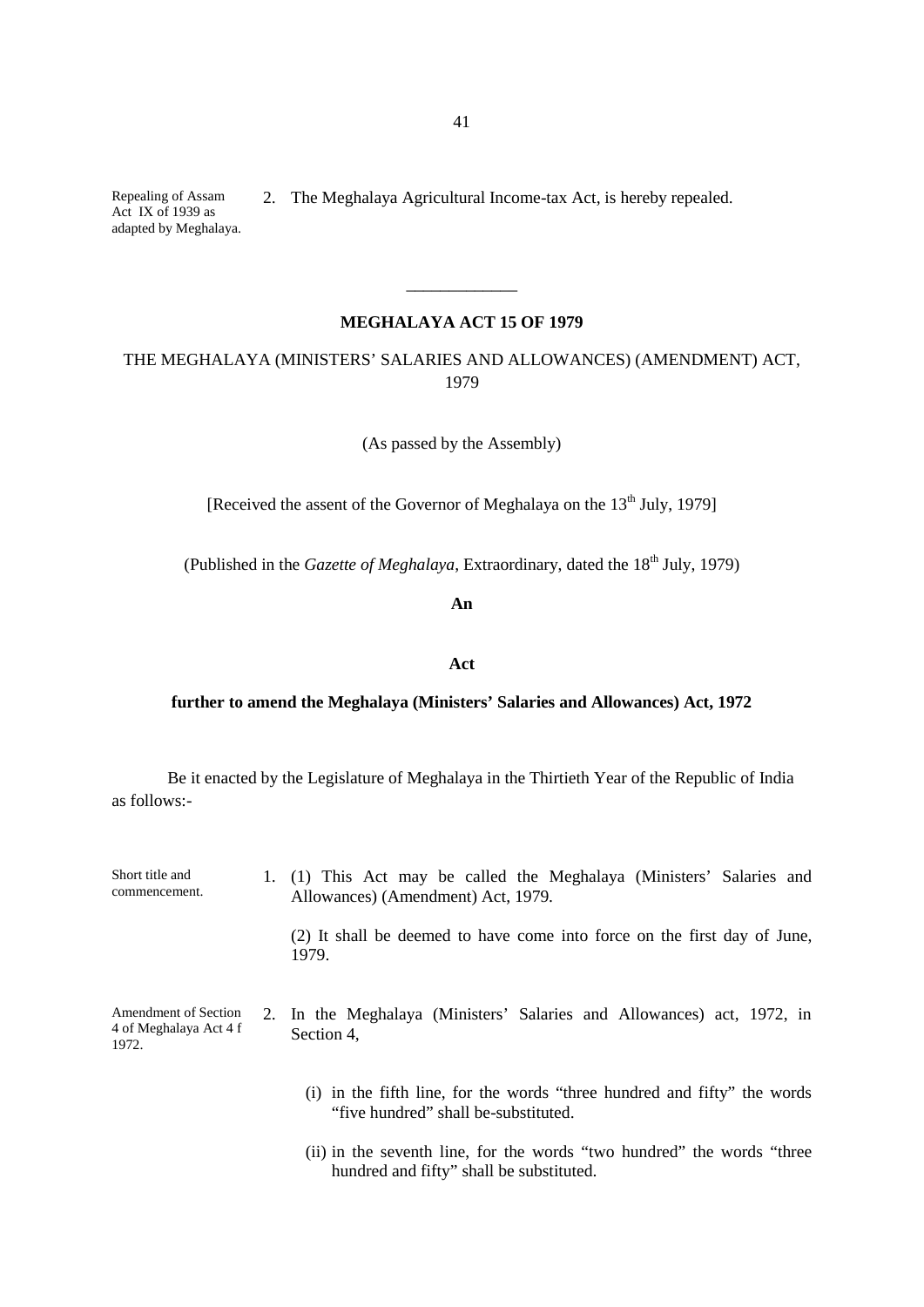## **MEGHALAYA ACT 16 OF 1979**

## THE LEGISLATIVE ASSEMBLY OF MEGHALAYA (SPEAKER AND DEPUTY SPEAKER SALARIES AND ALLOWANCES) (AMENDMENT) ACT, 1979

(As passed by the Assembly)

[Received the assent of the Governor of Meghalaya on the  $13<sup>th</sup>$  July, 1979]

(Published in the *Gazette of Meghalaya*, Extraordinary, dated the 18<sup>th</sup> July, 1979)

**An**

**Act**

## **further to amend the Legislative Assembly of Meghalaya (Speaker and Deputy Speaker Salaries and Allowances) Act, 1972**

Be it enacted by the Legislature of Meghalaya in the Thirtieth Year of the Republic of India as follows:-

Short title and commencement. 1. (1) This Act may be called the Legislative Assembly of Meghalaya (Speaker and Deputy Speaker Salaries and Allowances) Act, 1979.

(2) It shall be deemed to have come into force on the  $1<sup>st</sup>$  day of June, 1979.

Amendment of Section 2 of Meghalaya Act 2 of 1972. 2. In the Legislative Assembly of Meghalaya (Speaker and Deputy Speaker Salaries and Allowances) Act, 1972, in Section 2 for the words "one thousand two hundred and fifty" the words "one thousand four hundred" shall be substituted.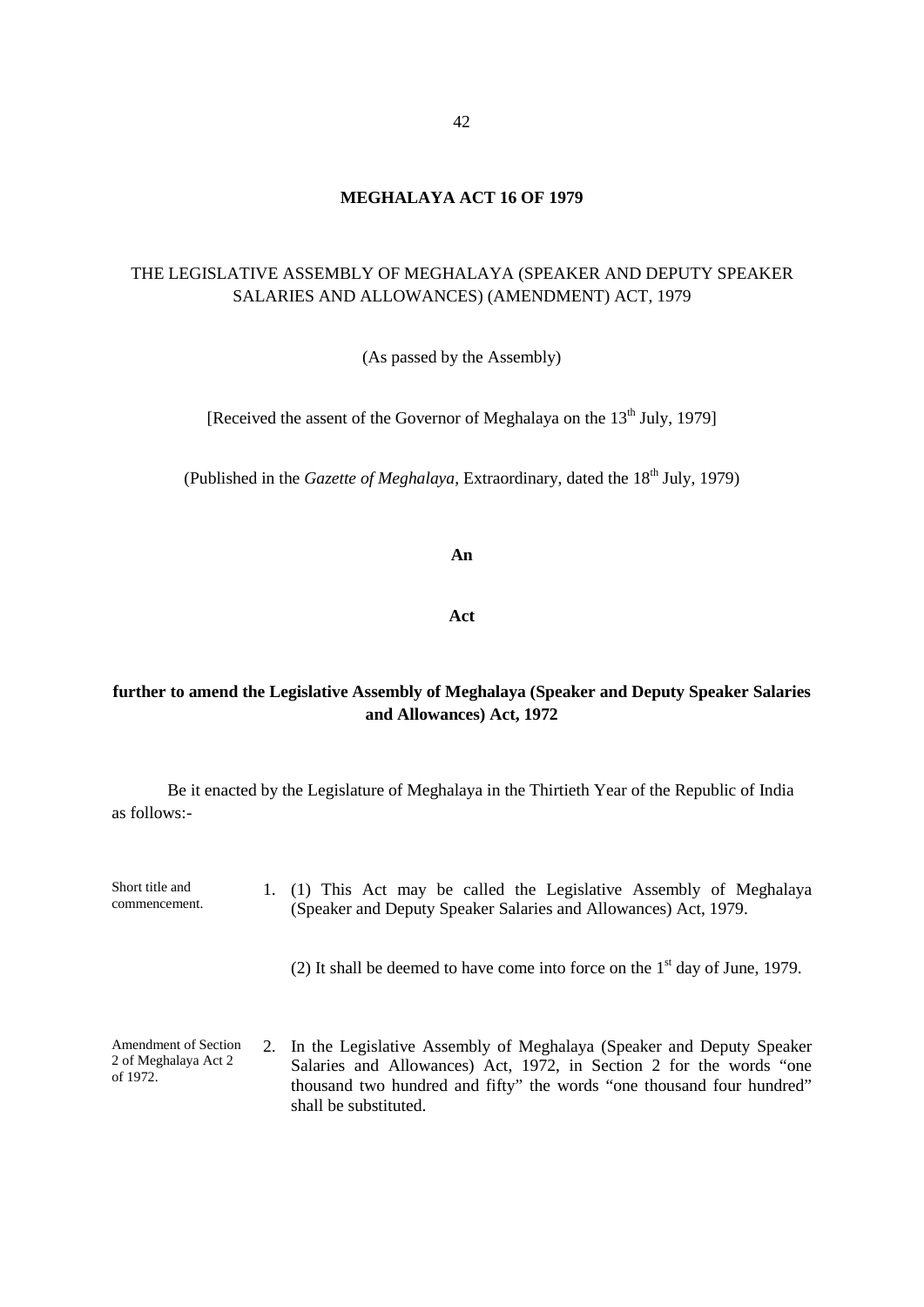#### **MEGHALAYA ACT 17 OF 1979**

## THE LEGISLATIVE ASSEMBLY OF MEGHALAYA (SPEAKER AND DEPUTY SPEAKER SALARIES AND ALLOWANCES) (SECOND AMENDMENT) ACT, 1979

#### (As passed by the Assembly)

[Received the assent of the Governor of Meghalaya on the  $13<sup>th</sup>$  July, 1979]

(Published in the *Gazette of Meghalaya*, Extraordinary, dated the 18<sup>th</sup> July, 1979)

**An**

**Act**

## **further to amend the Legislative Assembly of Meghalaya (Speaker and Deputy Speaker Salaries and Allowances) Act, 1972**

Be it enacted by the Legislature of Meghalaya in the Thirtieth Year of the Republic of India as follows:-

Short title and commencement. 3. (1) This Act may be called the Legislative Assembly of Meghalaya (Speaker and Deputy Speaker Salaries and Allowances) (Second Amendment) Act, 1979.

(2) It shall be deemed to have come into force on the  $1<sup>st</sup>$  day of June, 1979.

Amendment of Section 4 of Meghalaya Act 2 of 1972. 4. In the Legislative Assembly of Meghalaya (Speaker and Deputy Speaker Salaries and Allowances) Act, 1972, in Section 4 for the words "rupees three hundred and fifty" and "rupees two hundred" occurring in the Section, the words "rupees five hundred" and "rupees three hundred and fifty" shall be respectively substituted.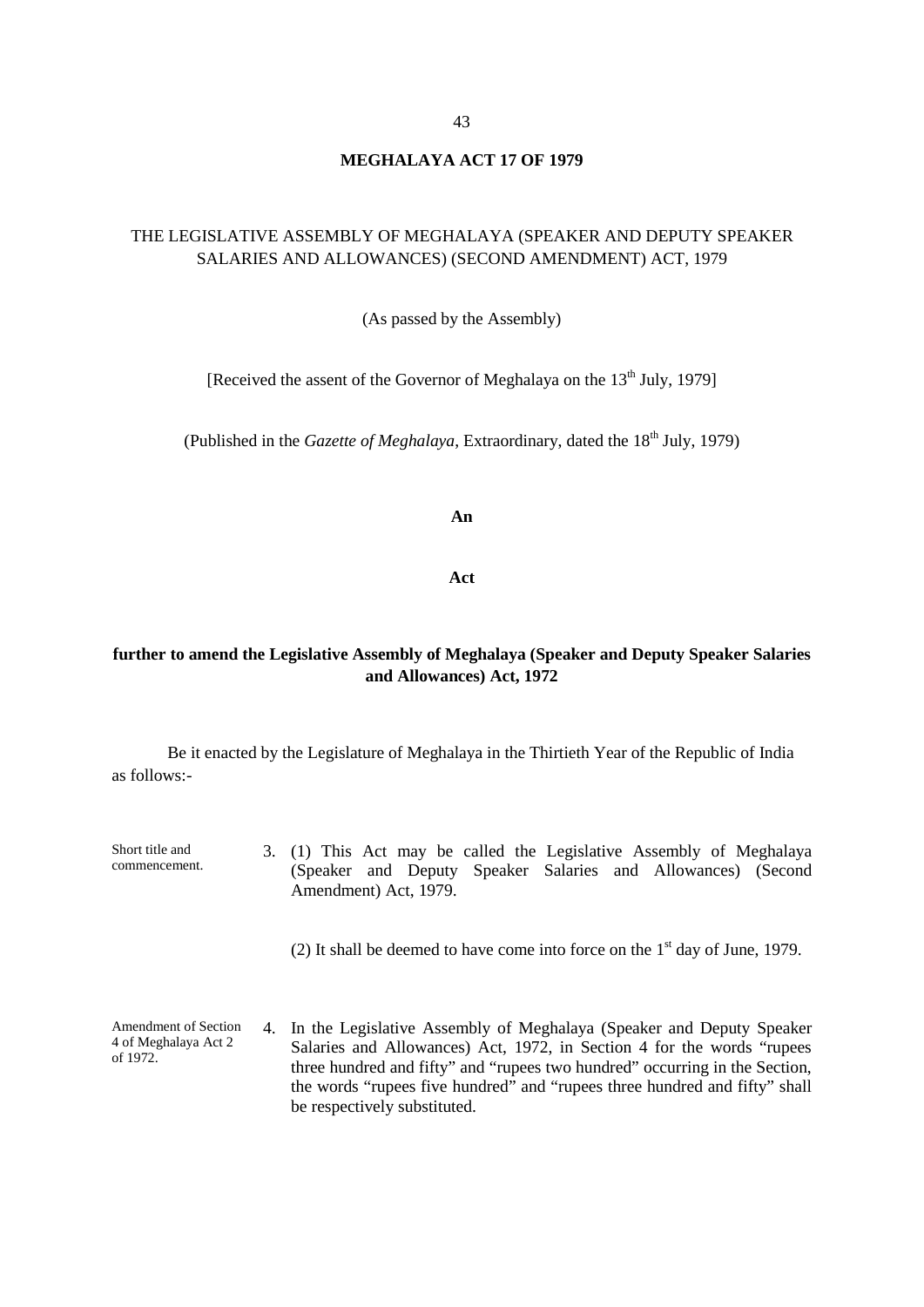#### 44

#### **MEGHALAYA ACT 18 OF 1979**

#### **THE MEGHALAYA TRANSFER OF LAND (REGULATION) (AMENDMENT) ACT, 1979**

(As passed by the Assembly)

[Received the assent of the Governor of Meghalaya on the  $19<sup>th</sup>$  July, 1979]

(Published in the *Gazette of Meghalaya*, Extraordinary, dated the 21<sup>st</sup> July, 1979)

**An**

**Act**

#### **further to amend the Meghalaya Transfer of Land (Regulation) Act, 1971**

Be it enacted by the Legislature of Meghalaya in the Thirtieth Year of the Republic of India as follows:-

Short title and commencement. 1. (1) This Act may be called the Meghalaya Transfer of Land (Regulation) (Amendment) Act, 1979.

> (2) It extends to the tribal areas within the State of Meghalaya as specified in Part II of the Table appended to paragraph 20 of the Sixth Schedule to the Constitution of India.

(3) It shall come into force at once.

Amendment of Section 11 of Act I of 1972. 2. In the Meghalaya Transfer of Land (Regulation) Act, 1971, in clause (a) of Section 11, for the word "any" occurring between the words "by" and "banking" and for the word "which" occurring between the words "institution" and "the Government of Meghalaya" the word, "such" and "as" shall respectively be substituted.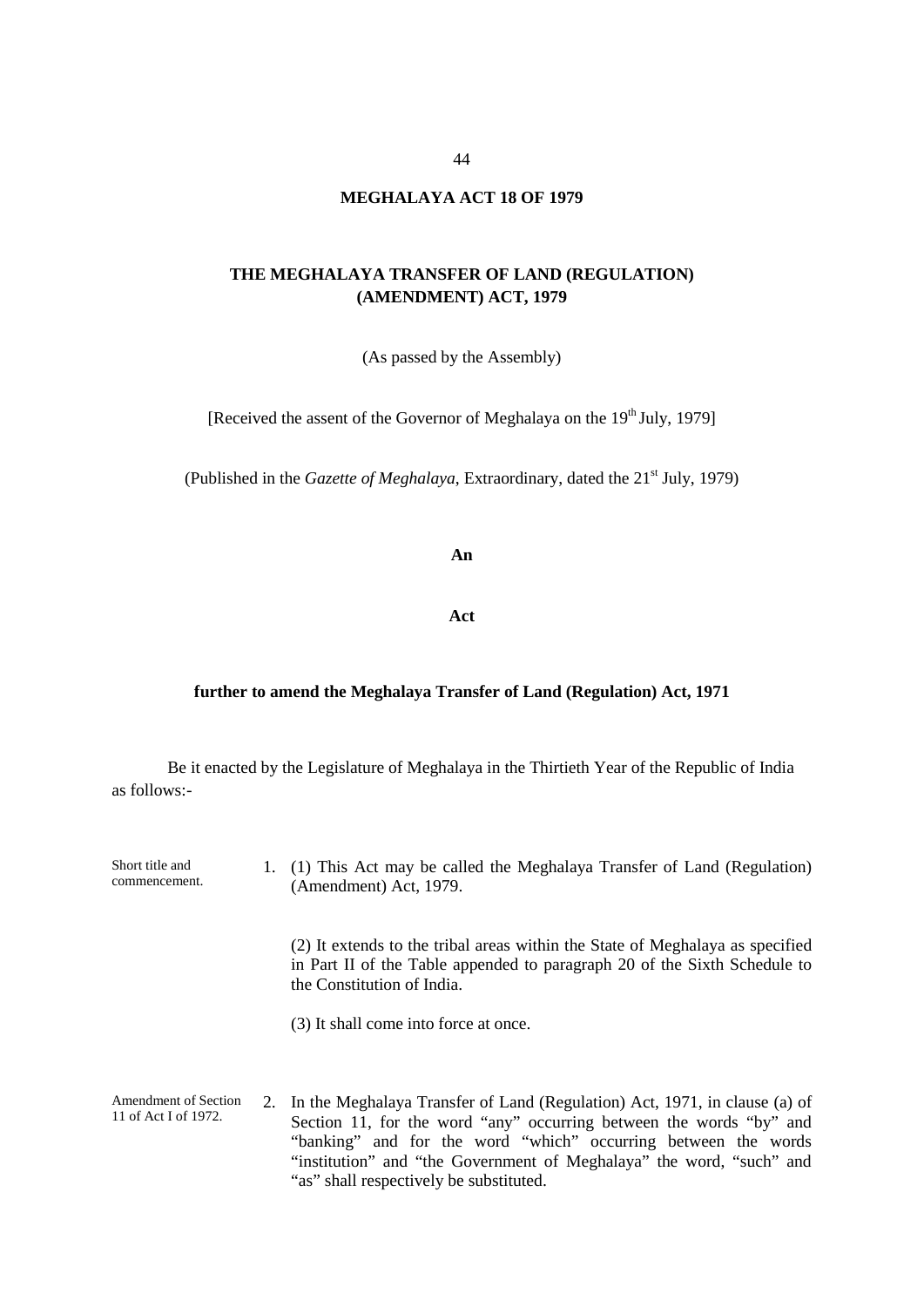## 45

## **MEGHALAYA ACT 19 OF 1979**

#### THE MEGHALAYA PURCHASE TAX (AMENDMENT) ACT, 1979

(As passed by the Assembly)

[Received the assent of the President on the  $27<sup>th</sup>$  July, 1979]

(Published in the *Gazette of Meghalaya*, Extraordinary issue, dated the 31<sup>st</sup> July, 1979)

**An Act**

## **further to amend the Meghalaya Purchase Tax Act (Assam act XIX of 1967 as adapted and modified by Meghalaya) (hereinafter referred to as the principal Act)**

Be it enacted by the Legislature of Meghalaya in the Thirtieth Year of the Republic of India as follows:-

| Short title and<br>commencement.                                    | 1. | (1) This Act may be called the Meghalaya Purchase Tax (Amendment) Act,<br>1979.                                                                                                                                                                                              |  |
|---------------------------------------------------------------------|----|------------------------------------------------------------------------------------------------------------------------------------------------------------------------------------------------------------------------------------------------------------------------------|--|
|                                                                     |    | (2) It shall have the like extent as the principal Act.                                                                                                                                                                                                                      |  |
|                                                                     |    | (3) It shall come into force on such date as the State Government may, be<br>notification in the official Gazette, appoint.                                                                                                                                                  |  |
| Insertion of a new<br>proviso to Section 3 of<br>the principal Act. |    | 2. In the Principal Act, between the first and second provisos to sub-section<br>(1) of Section 3, the following proviso shall be inserted, namely-                                                                                                                          |  |
|                                                                     |    | "Provided further that the liability for payment of tax in respect of<br>item 5 of the Schedule shall commence form such date as the State<br>Government may, by notification, appoint and the rate of tax on this item<br>till the $31st$ March, 1980, shall be as follows- |  |
|                                                                     |    | (a) Item 5 of the<br>Fifteen paise in the<br>Schedule<br>rupees".                                                                                                                                                                                                            |  |
| Amendment of the<br>Schedule to the<br>Principal Act.               |    | 3. In the Schedule to the principal Act, after the existing item 4, the following<br>new items 5 shall added, namely:-                                                                                                                                                       |  |
|                                                                     |    | "5 Timber other than firewood".                                                                                                                                                                                                                                              |  |
| Repeal of Ordinance 3<br>of 1979.                                   |    | 4. The Meghalaya Finance (Sales Tax) (Amendment) Ordinance, 1979 shall<br>on and from the date appointed under the proviso inserted by section 2 of<br>the Act, stand repealed.                                                                                              |  |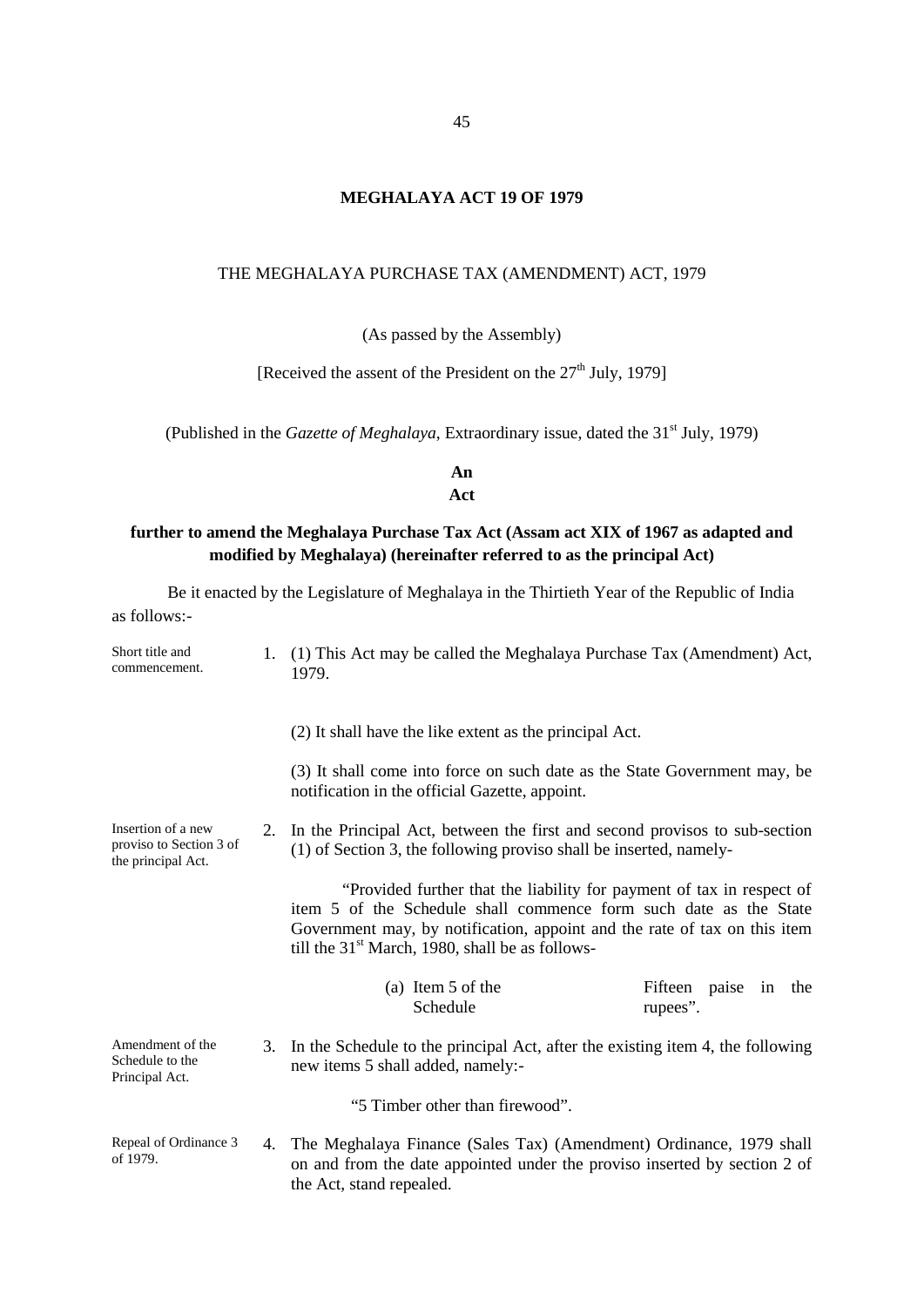#### **Meghalaya Ordinance 1 of 1979**

## THE LEGISLATIVE ASSEMBLY OF MEGHALAYA (SPEAKER AND DEPUTY SPEAKER SALARIES AND ALLOWANCES) (AMENDMENT) ORDINANCE, 1979

#### **An Ordinance**

#### **further to amend the Legislative Assembly of Meghalaya (Speaker and Deputy Speaker Salaries and Allowances) Act, 1972.**

Whereas, the Legislature of the State of Meghalaya is not in session and the Governor of Meghalaya is satisfied that circumstances exist which render it necessary for him to take immediate action.

Now, therefore, in exercise of the powers conferred by clause (1) of Article 213 of the Constitution of India, the Governor is pleased to promulgate in the Thirtieth Year of the Republic of India the following Ordinance, namely:-

**1. Short title and commencement.**- (1) This Ordinance may be called the Legislative Assembly of Meghalaya (Speaker and Deputy Speaker Salaries and Allowances) (Amendment) Ordinance, 1979.

(2) It shall be deemed to have come into force on the  $1<sup>st</sup>$  day of January, 1979.

**2. Amendment of Section 2 of Meghalaya Act 2 of 1972.-** In the Legislative Assembly of Meghalaya (Speaker and Deputy Speaker Salaries and Allowances) Act, 1972, in Section 2 for the words "eight hundred and fifty" the words "one thousand one hundred and fifty" shall be substituted.

#### **Meghalaya Ordinance 2 of 1979**

THE MEGHALAYA (MINISTERS' SALARIES AND ALLOWANCES) (AMENDMENT) ORDINANCE, 1979.

#### **An Ordinance**

#### **further to amend the Meghalaya (Ministers' Salaries and Allowances) Act, 1972.**

Whereas, the Legislature of the State of Meghalaya is not in Session and the Governor of Meghalaya, is satisfied that circumstances exist which render it necessary for him to take immediate action;

Now, therefore, in exercise of the powers conferred by clause (1) of Article 213 of the Constitution of India, the Governor is pleased to promulgate in the Thirtieth Year of the Republic of India the following Ordinance, namely:-

**1. Short title and commencement. -** (1) This Ordinance may be called the Meghalaya (Ministers' Salaries and Allowances) (Amendment) Ordinance, 1979.

(2) It shall be deemed to have come into force in the  $1<sup>st</sup>$  day of January, 1979.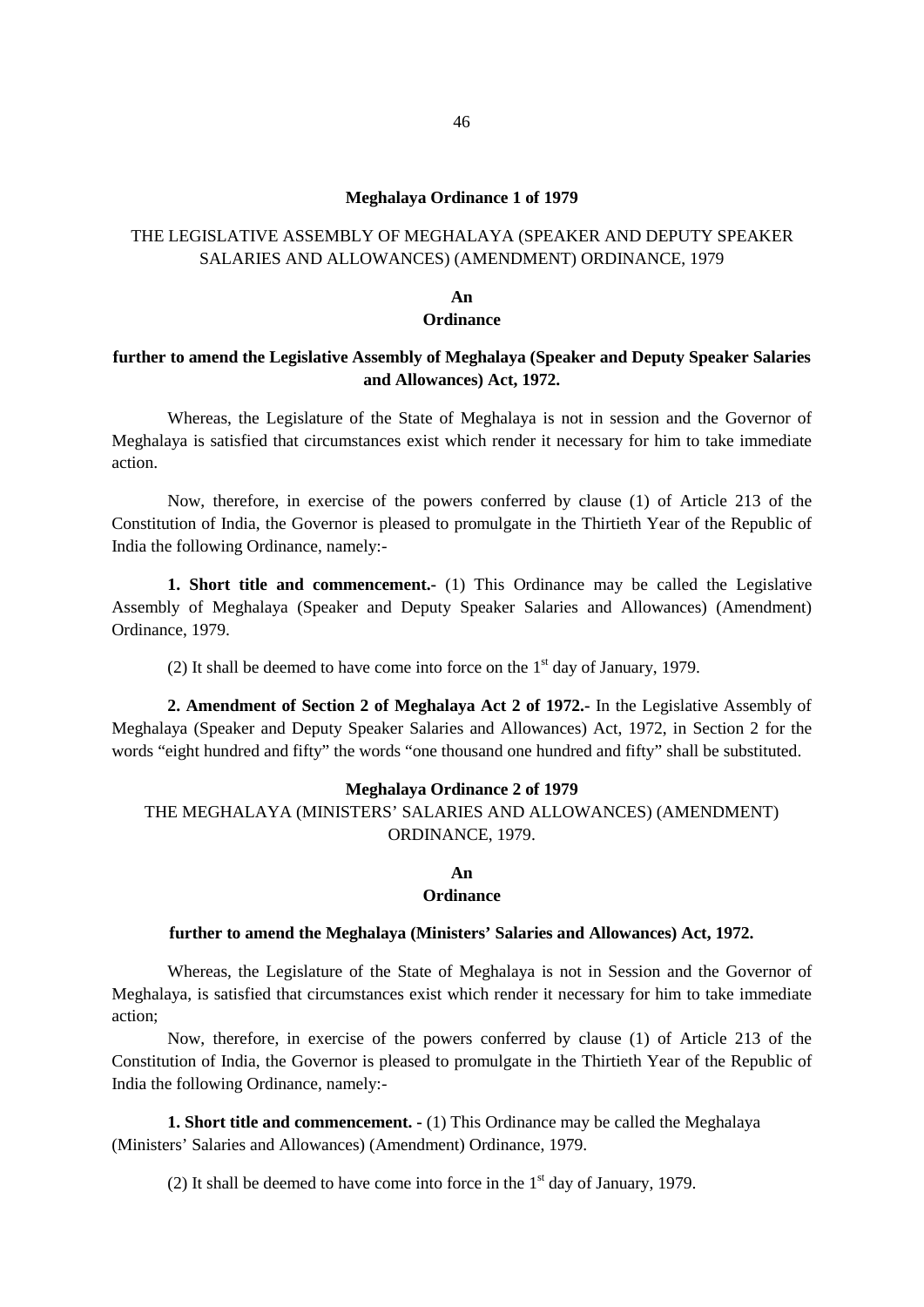**2. Amendment of Section 2 of Act of 1972.-** In the Meghalaya (Ministers' Salaries and Allowances) Act, 1972 (hereinafter referred to as the principal Act), in Section 2,

- (i) in clause (c) for the words "eight hundred and fifty" the words "one thousand one hundred and fifty" shall be substituted;
- (ii) in clause (d) for the full-stop at the end a semi-colon shall be substituted and after the said clause the following new clause as clause (e) shall be inserted, namely:-

"(e) to every Deputy Minister a Salary of rupees one thousand and fifty per mensem".

**3. Amendment of Sections 3,4,8,9 and 10 of Act 4 of 1972. -** In the principal Act, in sub section (1) of Section 3,4,8,9, Clauses (a) and (d) of Section 10 for the word "and" occurring between the words "other Ministers" or "other Minister" and "Ministers of State" or "Minister of State" a comma "(,)" shall be substituted and after the words "Ministers of State" or "Minister of State" the word "and Deputy Ministers" or "and Deputy Minister" , as the case may be shall be inserted.

**4. Amendment of Sections 5,6 and 7 of Act 4 of 1972.-** In the principal Act, in Sections 5,6,Clause (i) of Section 6, and Section 7 for the word "or" occurring between the words "other Ministers" or "other Minister" and "Ministers of State" or "Minister of State" a comma shall be substituted and after the words "Ministers of State" or "Minister of State" the words "or Deputy Ministers" or "or Deputy Minister" as the case may be, shall be inserted.

**5. Amendment of "Explanation". -** In the principal Act, in the Explanation below the proviso to Section 5 for the word "and" occurring between the words "other Ministers" and "Ministers of State" a comma shall be substituted and after the words "Ministers of State" the words "and Deputy Ministers" shall be added,

**6. Amendment of the marginal notes.-** In the principal Act, in the marginal notes against Sections 2,3 and 5 for the word "and" occurring between the words "other Ministers" and "Ministers of State" a comma "(,)" shall be substituted and after the words "Ministers of State" the words and Punctuation "and Deputy Ministers" shall be added deleting the existing full-stop "(.)" at the end.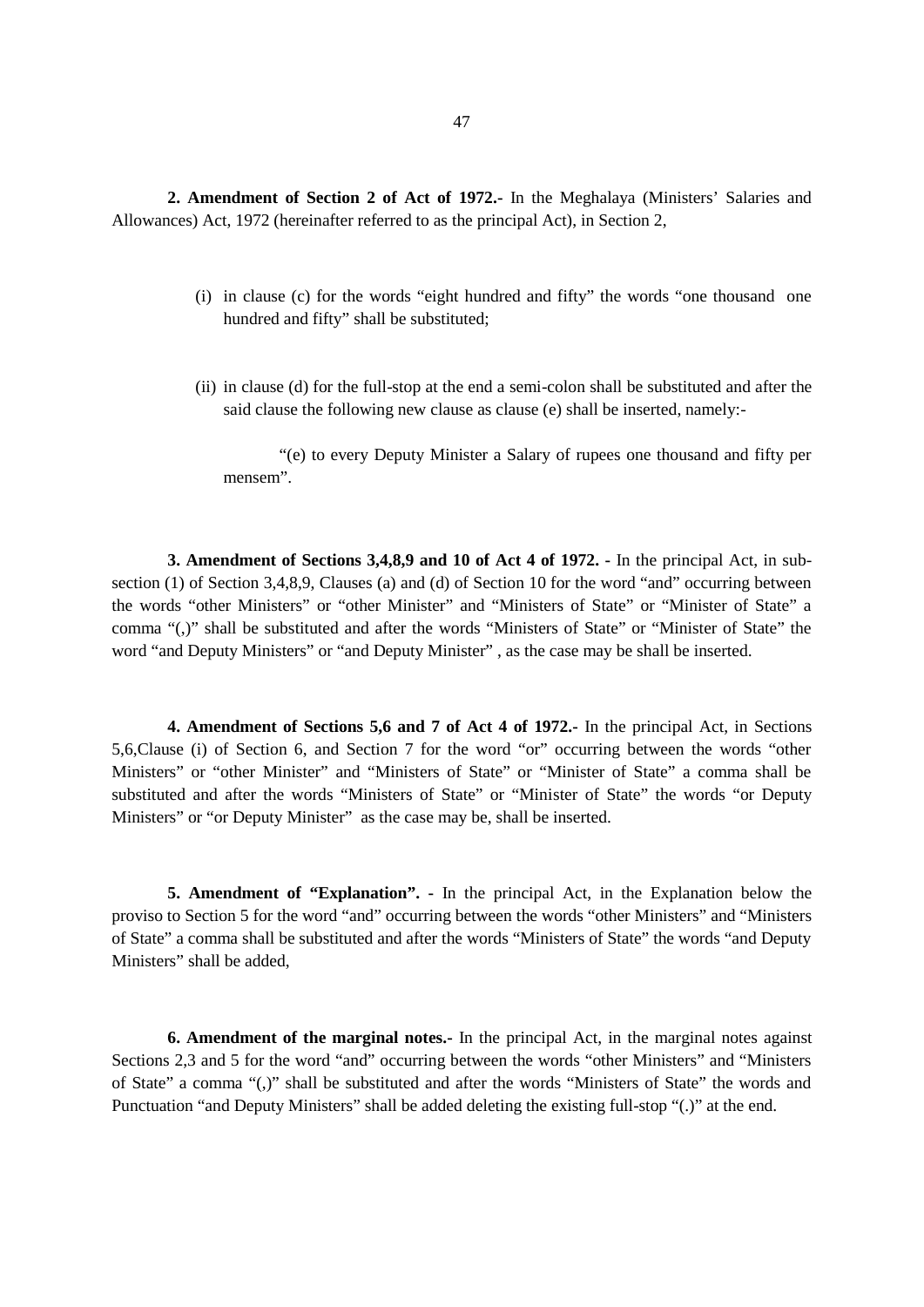#### **Meghalaya Ordinance 3 of 1979**

#### THE MEGHALAYA FINANCE (SALES TAX) (AMENDMENT) ORDINANCE, 1979

#### **An**

#### **Ordinance**

## **further to amend the Meghalaya Finance (Sales Tax) Act (Assam Act XI of 1956 as adapted and modified by Meghalaya) (hereinafter referred to as the principal Act).**

Whereas, the Legislature of the State of Meghalaya is not in session and the Governor of Meghalaya is satisfied that circumstances exist which render it necessary for him to take immediate action.

Now, therefore, in exercise of the powers conferred by clause (1) of Article 213 of the Constitution of India, the Governor is pleased to promulgate in the Thirtieth Year of the Republic of India the following Ordinance, namely:-

**1. Short title and commencement.-** (1) This Ordinance may be called Finance (Sales Tax) (Amendment) Ordinance, 1979.

(2) It shall have the like extent as the principal Act.

(2) It shall be deemed to have come into force on the  $1<sup>st</sup>$  day of January, 1979.

**2. Amendment of the Schedule to the principal Act.-** In the Schedule to the principal Act, after the existing item 54, the following shall be inserted as item 55, namely:-

| No. | Name of taxable goods      | Rate of tax            |
|-----|----------------------------|------------------------|
| 55  | Timber other than firewood | 7 paise in the rupee". |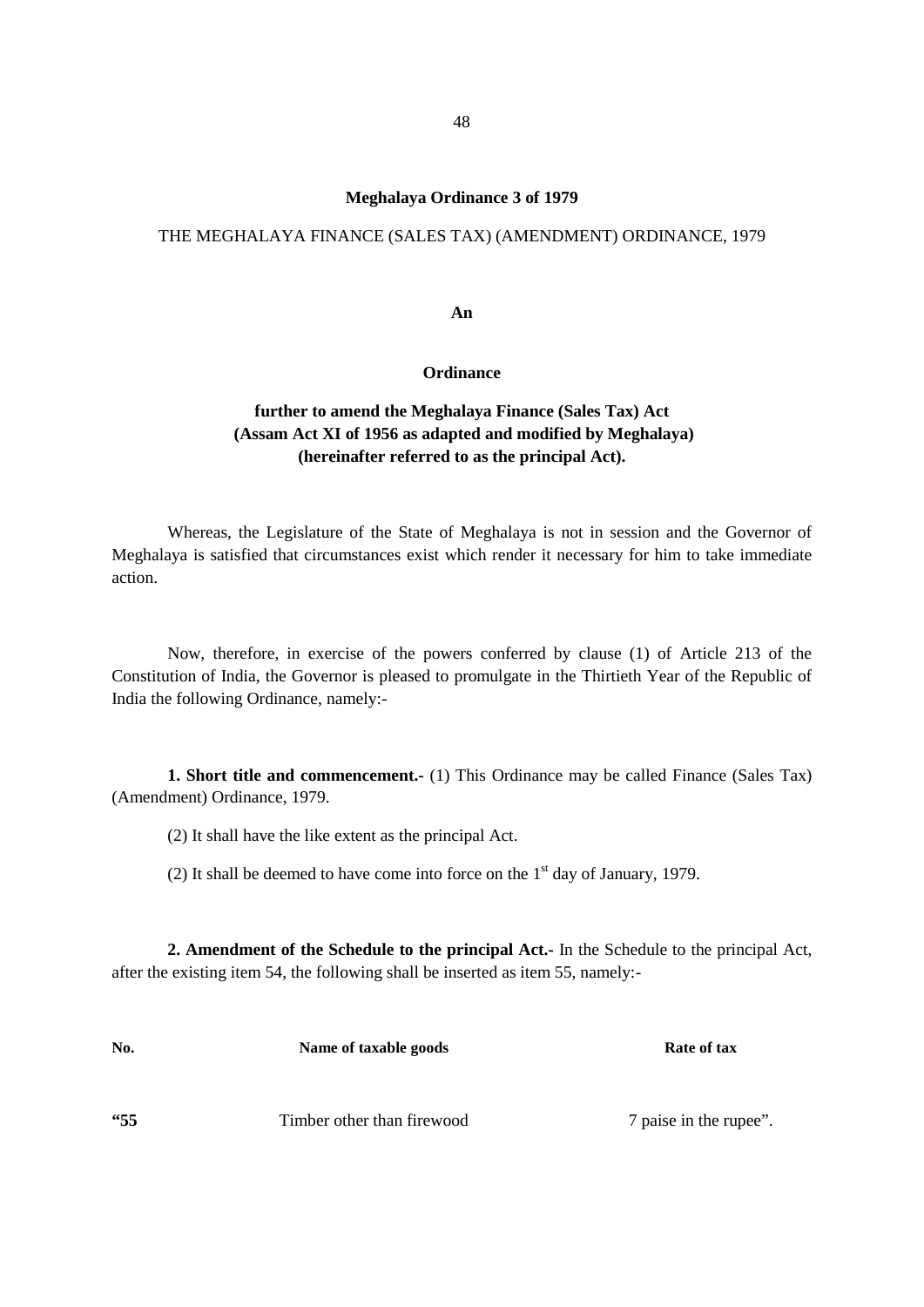#### **Meghalaya Ordinance 4 of 1979**

## THE MEGHALAYA MUNICIPAL (GARO HILL AUTONOMOUS DISTRICT) (AMENDMENT) ORDINANCE, 1979

(Published in the *Gazette of Meghalaya*, Extraordinary, dated the 9<sup>th</sup> August, 1979)

**An**

#### **Ordinance**

#### **to amend the Meghalaya Municipal (Garo Hills Autonomous District) act, 1978**

Whereas, the Legislature of the State of Meghalaya is not in session and the Governor of Meghalaya is satisfied that circumstances exist which render it necessary for him to take immediate action;

Now, therefore, in exercise of the powers conferred by clause (1) of Article 213 of the Constitution of India, the Governor is pleased to promulgate in the Thirtieth Year of the Republic of India the following Ordinance, namely:-

**1. Short title, extent and commencement.-** (1) This Ordinance may be called the Meghalaya Municipal (Garo Hills Autonomous District) (Amendment) Ordinance, 1979.

(2) It extends to the Garo Hills Autonomous District.

(2) It shall come into force at once.

**2. Amendment of Section 2 of Act 7 of 1978.-** In the Meghalaya Municipal (Garo Hills Autonomous District) Act, 1978, the existing Section 2 shall be re-numbered as Section 2 (1) and after sub-section (1) as so re-numbered the following shall be inserted as sub-section (2), namely:-

"(2) On the constitution of any area into Municipality or establishment of a town committee for any notified area under the provisions of this Act and the Meghalaya Municipal Act any Municipality or town-committee constituted or established by or under any law of the District Council of Garo Hills Autonomous District shall cease to exercise any jurisdiction within such area".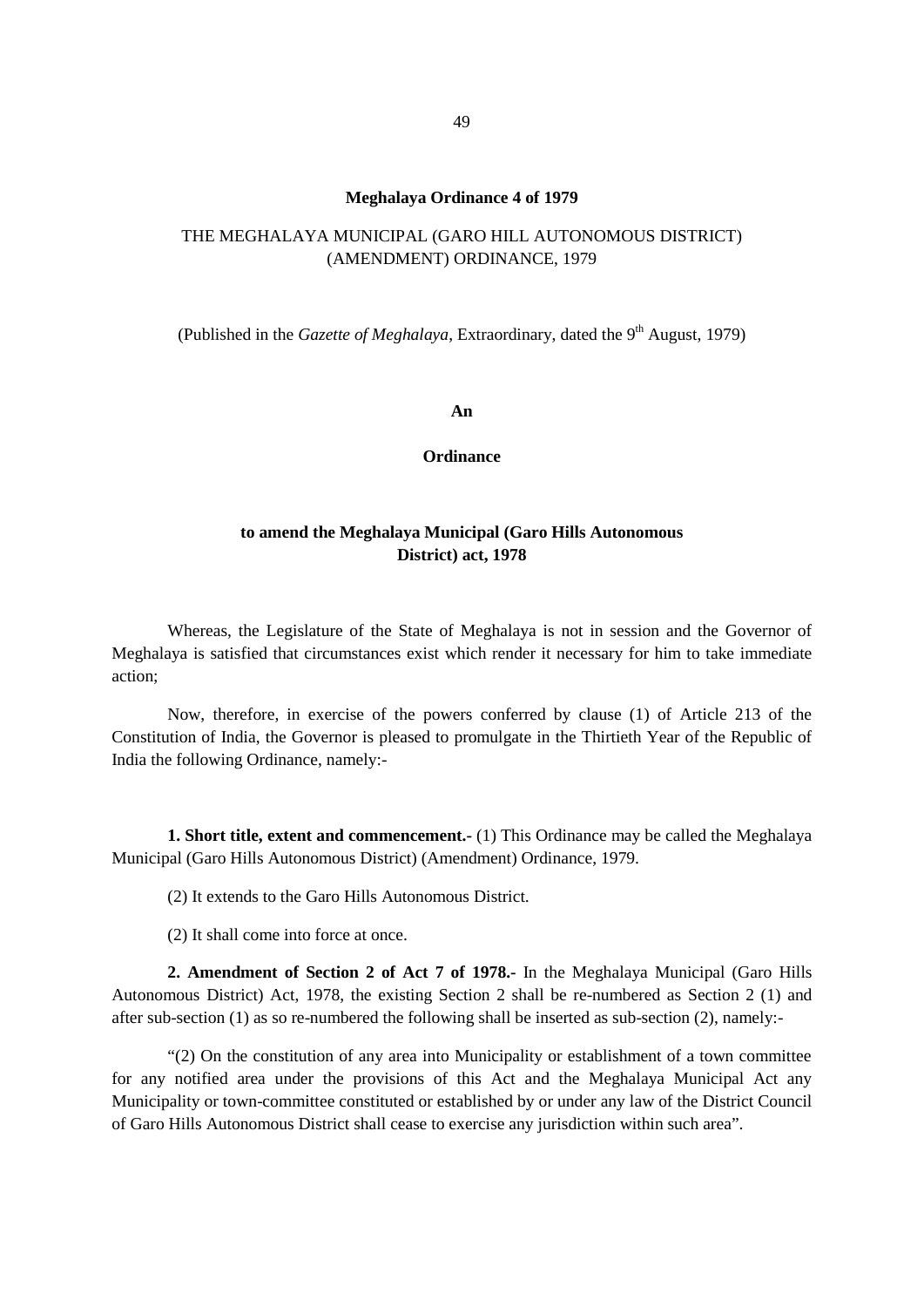#### MEGHALAYA ORDINANCE NO.5 OF 1979

#### THE MEGHALAYA PREVENTIVE DETENTION ORDINANCE, 1979

#### **An**

#### **Ordinance**

## **to provide for detention in certain cases for the purposes of maintenance of internal security of the State or the maintenance of public order and matters connected therewith.**

Whereas, the Legislature of the State of Meghalaya is not in session and the Governor of Meghalaya is satisfied that circumstances exist which render it necessary for him to take immediate action;

Now, therefore, in exercise of the powers conferred by clause (1) of Article 213 of the Constitution of India, the Governor is pleased to promulgate in the Thirtieth Year of the Republic of India the following Ordinance:-

**1. Short title, extent and commencement.-** (1) This Ordinance may be called the Meghalaya Preventive Detention Ordinance, 1979.

(2) It extends to the whole of the State of Meghalaya.

(2) It shall come into force at once.

**2. Definitions. -** In this Ordinance, unless the context otherwise requires,-

- (a) "detention order" means an order made under Section 3;
- (b) "Government" or "State Government" means the Government of Meghalaya.
- (c) "State" means the State of Meghalaya.

**3. Power to make orders detaining certain persons. -** (1) The State Government, or any officers of the State Government, not below the rank of a Secretary specially empowered for the purpose of this section or a District Magistrate may, if satisfied, with respect to any person that with a view to preventing him from acting in any manner prejudicial to the security of the State or the maintenance of public order it is necessary so to do, make an order directing that such person be detained.

(2) When any order is made under this section by an officer mentioned in sub-section (1) or by a District Magistrate he shall forthwith report the fact to the State Government together with grounds on which the order has been made and such other particulars as in his opinion have a beating on the matter, and no such order shall remain in force for more than twelve days after the making thereof unless in the meantime it has been approved by the State Government: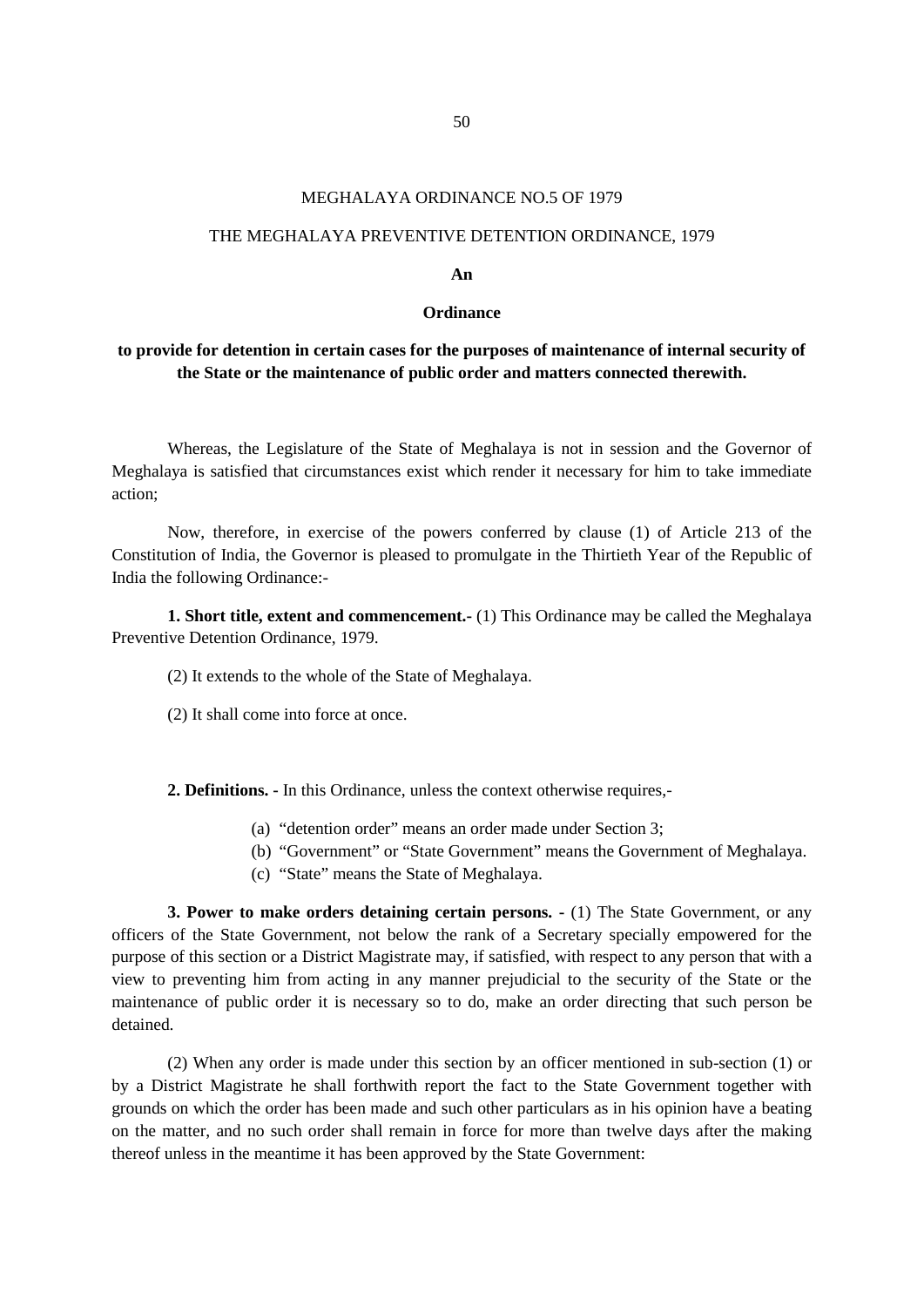Provided that where under Section 8 the grounds of detention are communicated by the authority making the order after five days but not later than ten days from the date of detention, this sub-section shall apply subject to modification that for the words "twelve days" , the words "fifteen days" shall be substituted.

**4. Execution of detention orders.-** A detention order may be executed at any place in India in the manner provided for the execution of warrants of arrest under the Code of Criminal Procedure, 1973 (1974).

**5. Power to regulate place and conditions of detention.-**Every person in respect of whom a detention order has been made shall be liable.-

- (a) to be detained in such place and under such conditions, including conditions as to maintenance, discipline and punishment for the breaches of discipline, as the State Government may, by general or special order, specify; and
- (b) to be removed from one place of detention to another place of detention within the State by order of the State Government.

6. *Detention orders not to be invalid or inoperative on certain grounds. -* No detention order shall be invalid or inoperative merely by reason-

- (a) that person to be detained thereunder is outside the limits of the territorial jurisdiction of the Government or officer making the order; or
- (b) that the place of detention of such person is outside the said limits.

7. *Powers in relation to absconding persons*.- (1) If the Government has reason to believe that no person in respect of whom a detention order has been made has absconded or is concealing himself so that the order cannot be executed the Government may-

- (a) make a report in writing of the fact to the Deputy Commissioner or a Metropolitan Magistrate or a Judicial Magistrate of the first class having jurisdiction in the place where the said person ordinarily resides; and thereupon the provisions of sections 82, 83, 84 and 85 of the Code of Criminal Procedure, 1973 (2 of 1974), shall apply in respect of the said person and his property as if the order directing that he be detained were a warrant issued by the Magistrate.
- (b) by order notified in the Official Gazette direct the said person to appear before such officer at such place and within such period as may be specified in the order; and if the said person fails to comply with such direction he shall, unless he proves that it was not possible for him to comply. Therewith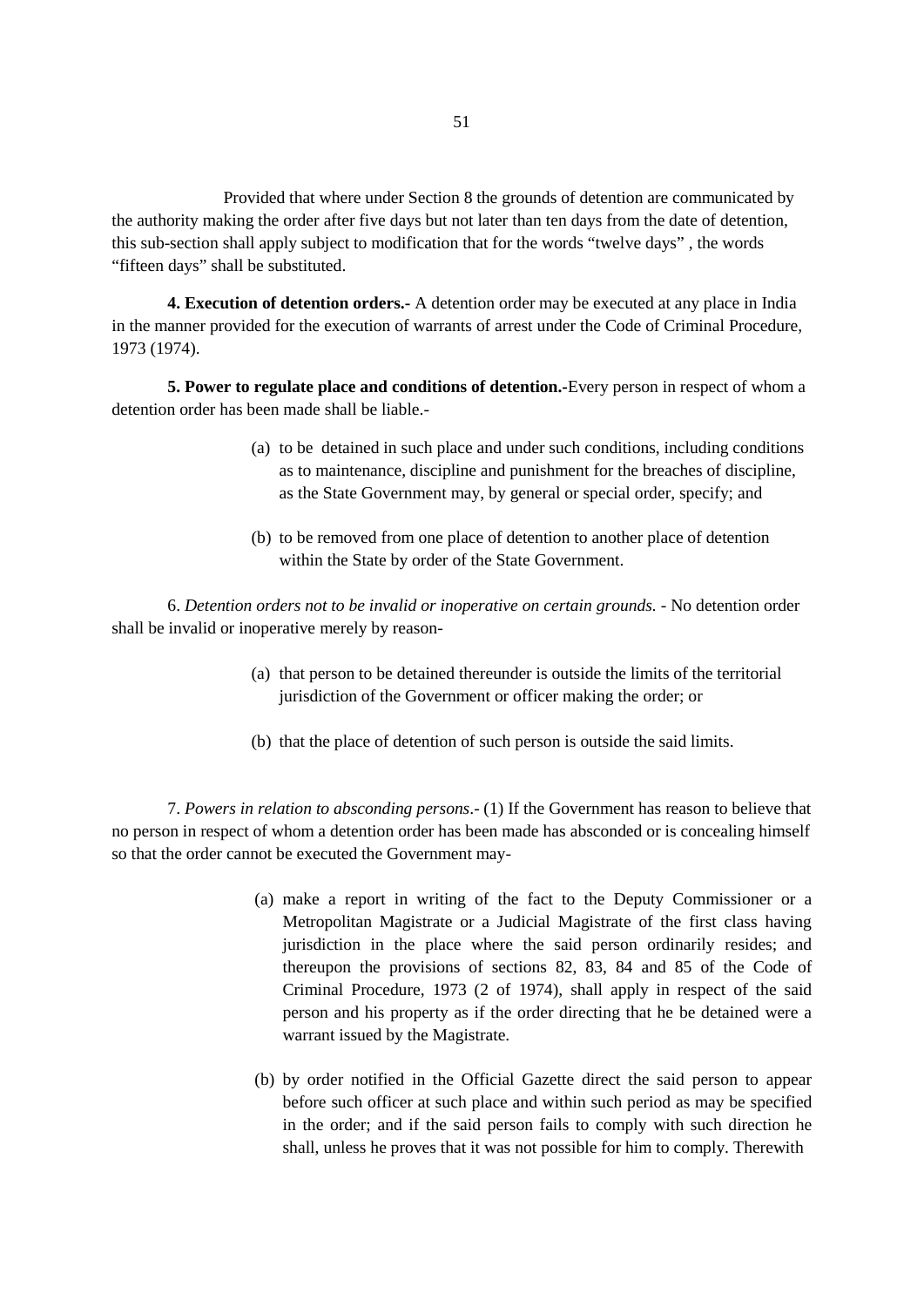and that he had, within the period specified in the order, informed the officer mentioned in the order of the rent on which rendered compliance therewith impossible and of his whereabouts, be punishable with imprisonment for a term which may extend to one year or with fine or with both.

(2) Notwithstanding anything contained in the Code of Criminal Procedure, 1973 (2 of 1974), every offence under clause (b) of sub-section (1) shall be cognizable.

8. *Grounds of order of detention to be disclosed to person affected by the order .-* (1) When a person is detained in pursuance of a detention order, the authority making the order shall , as soon as may be , nut ordinarily not later than five days and in exceptional circumstances and for reasons to be recorded in writing, not later than ten days from the date of detention communicate to him the grounds on which the order has been made and shall afford him the earliest opportunity of making a representation against the order to the Government.

(2) Nothing in sub-section (1) shall require the authority to disclose facts which it considers to be against the public interest to disclose.

9. *Constitution of Advisory Boards. -* (1) The State Government shall whenever necessary, constitute one or more Advisory Boards for the purposes of this Ordinance.

(2) The constitution of every such Board shall be in accordance with the recommendations of the Chief Justice of the Guwahati High Court.

10. *Reference to Advisory Boards*.- Save of otherwise expressly provided in this Ordinance, in every case where a detention order has been made under this Ordinance the State Government shall , within three weeks from the date of detention of a person under the order, place before the Advisory Board constituted by it under Section9, the grounds on which the order has been made and the representation, if any made by the person affected by the order, and in case where the order has been made by an officer referred to in sub-section (1) of Section 3, also the report by such officer under that section.

11. *Procedure of Advisory Boards.-* (1) The Advisory Board shall, after considering the materials placed before it and, after calling for such further information as it may deem necessary from the Government or from any person called for the purpose through the Government or from the person concerned, and if, in any particular case, it considers it essential so to do or if the person concerned desires to be heard, after hearing him in person, submit its report to the Government within seven weeks from the date of detention of the person concerned.

(2) The report of the Advisory Board shall specify in a separate part thereof the opinion of the Advisory Board as to whether or not there is sufficient cause for the detention of the person concerned.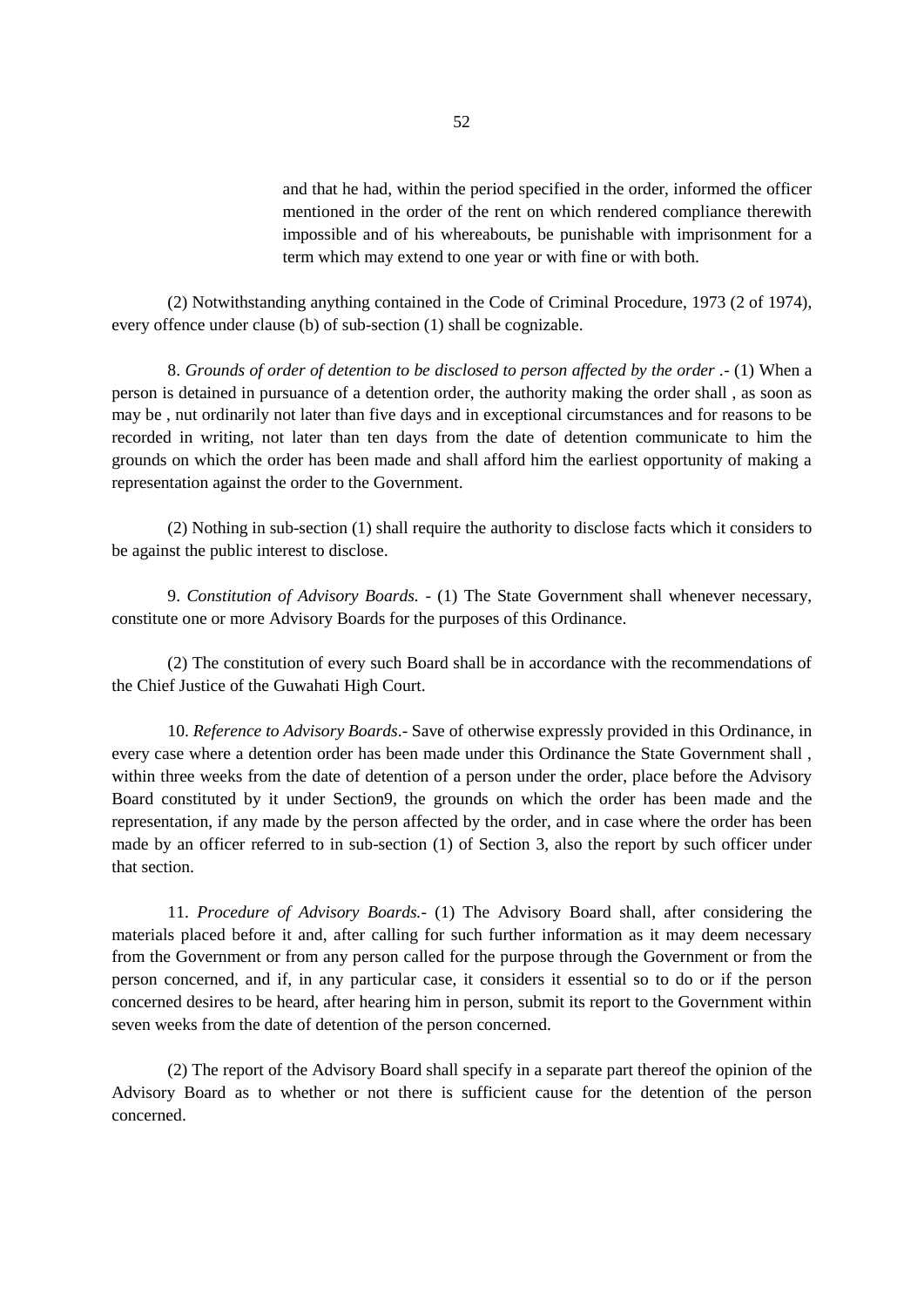(3) When there is a difference of opinion among the members forming the Advisory Board the opinion of the majority of such member shall be deemed to be the opinion of the Board.

(4) Nothing in this section shall entitle any person against whom a detention order has been made to appear by any legal practitioner in any matter connected with the reference to the Advisory Board, and the proceedings of the Advisory Board and its reports, excepting that part of the report in which the opinion of the Advisory Board is specified, shall be confidential.

12. **Action upon the report of Advisory**.- (1) In any case where the Advisory Board has reported that there is in its opinion sufficient cause for the detention of the person the Government may confirm the detention order and continue the detention of the person concerned for such period as it thinks fit.

(2) In any case where the Advisory Board has reported that there is in its opinion no sufficient cause for the detention of the person concerned the Government shall revoke the detention order and cause the person to be released forthwith.

13. **Maximum period of detention:-** The maximum period for which any person may be detained in pursuance of any detention order which has been confirmed under Section 12, shall be six months from the date of detention;

Provided that noting contained in this section shall affect the power of the Government to revoke or modify the detention order at any earlier time.

14. **Revocation of detention Orders:-** (1) Without prejudice to the provisions of Section 35 of the Meghalaya Interpretation and General Clauses Act, 1973 a detention order by an officer of the Government or the District Magistrate may, at any time, be revoked or modified by the State Government.

(2) The revocation or expiry of a detention order shall not bar the making of a fresh detention order under Section 2 against the same person in any case where fresh facts have arisen after the date of revocation or expiry on which the State Government or an officer or District Magistrate, as the case may be, is satisfied that such an order should be made.

15. **Temporary release of persons detained.-** (1) The Government may, at any time, direct that any person detained in pursuance of a detention order may be released for any specified period either without conditions or upon such conditions specified in the direction as that person accepts, and may, at any time, cancel his release.

(2) In directing the release of any person under sub-section (1), the Government may require him enter into a bond with or without sureties for the due observance of the conditions specified in the direction.

(3) Any person released under sub-section (1) shall surrender himself at the time and place and to the authority specified in the order directing his release or cancelling his release, as the case may be.